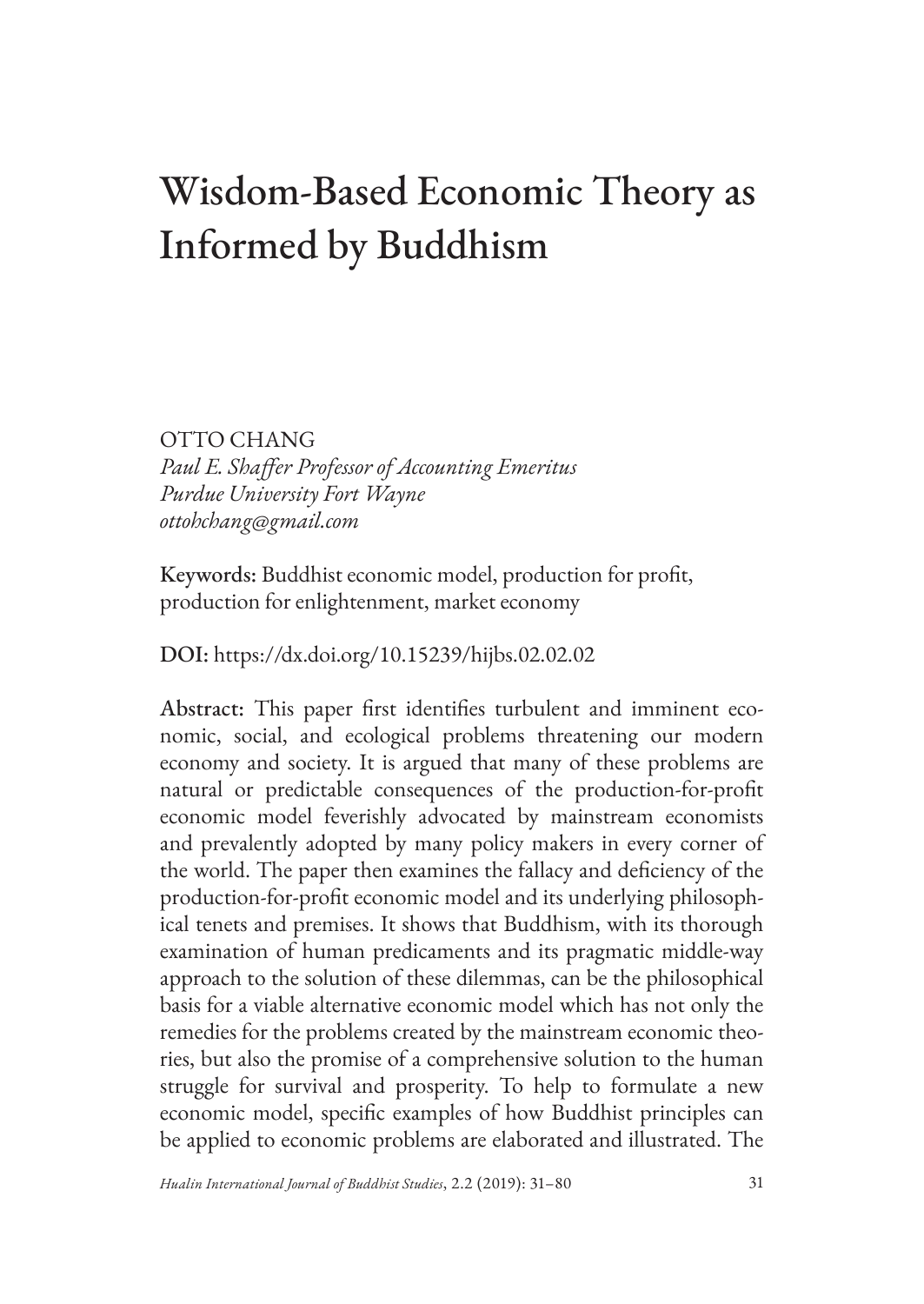paper concludes with an urgent plea for the whole world to reconsider the efficacy of our current approach to economic well-being and to seriously consider the merits of a wisdom-based economic model as informed by Buddhism.

### I. Problems of Our Modern World

In the last two centuries, rapid advance in technology and indus-<br>trialization has drastically changed human history and the earth's trialization has drastically changed human history and the earth's landscape. Advances in technology brought forth innovation in production techniques and a mass quantity of new products and services to satisfy human desires. Industrialization and the use of capital equipment resulted in great efficiency in production, accumulation of personal wealth, and an increase in personal leisure which, in turn, stimulates an even greater demand for industrial products through intensified desire for consumption. Fueled by major breakthroughs in technology and know-how, industrial production and consumption of goods and services in the last century have grown exponentially and at an ever-increasing accelerated rate.

The ability of human beings to use technology to overcome limitations imposed by nature and to change nature in conformity with human expectations and desires have created a sentiment of optimism and self-confidence that was never found in the history of mankind. Equipped with this new-found faith in human capability and its sanctity, a new religion of mass consumption and production has become the sole dominating faith in human history. It is believed that an economic order based on human self-interest and free market competition represents the best approach to maximize individual utility as well as social welfare. Based on this philosophy, a capitalism-based free market economic model has become the dominating economic paradigm in both developed and developing countries worldwide. The modern world, boosted by mass production and consumption, has enjoyed a living standard that was inconceivable by people a hundred years ago.

The abundance of industrial goods and services, the improvement in transportation and communication infrastructures, the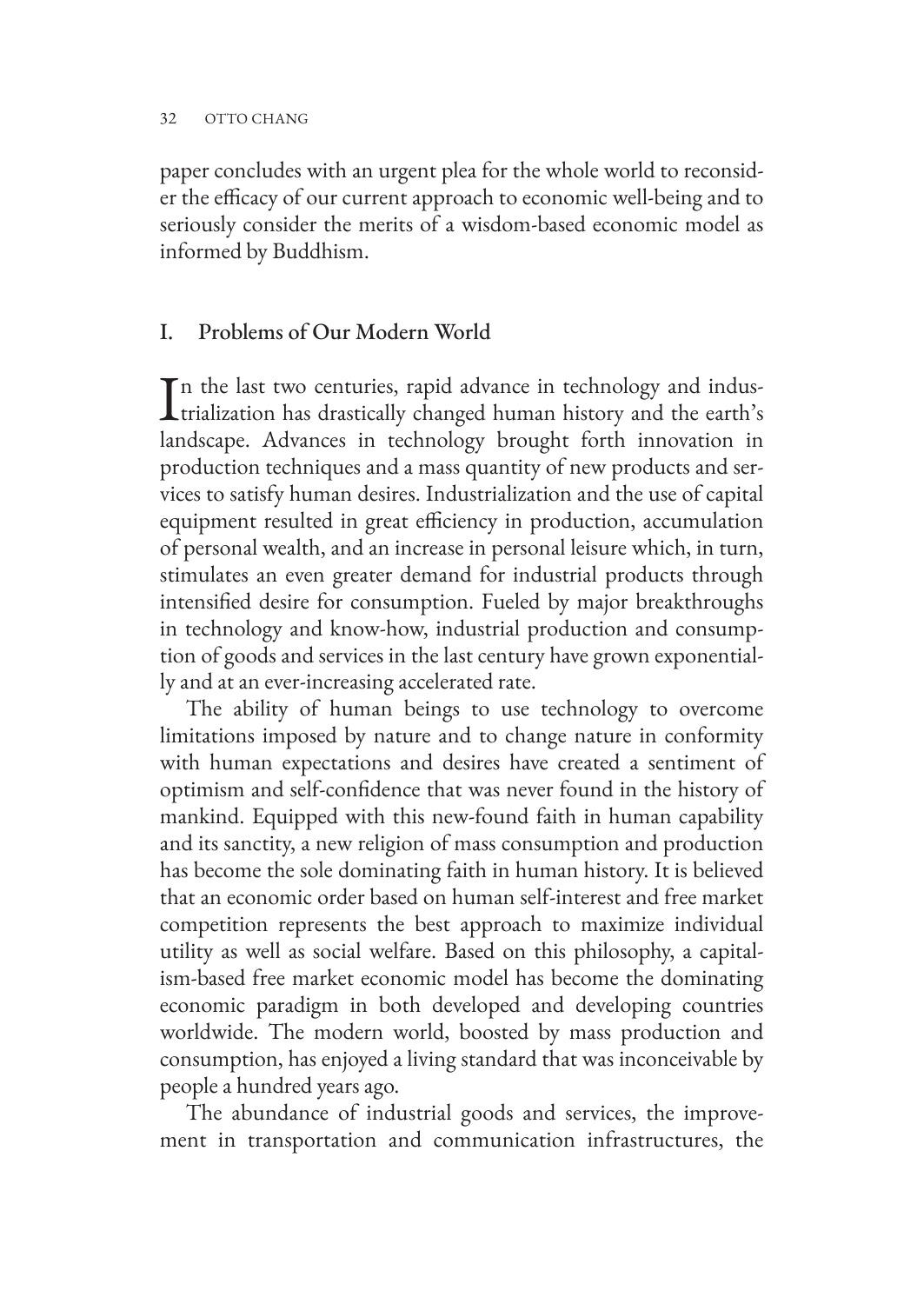advance in medical care and public health, and the convenience of modern living, all undoubtedly represent considerable progress in human civilization. This does not necessarily imply that our modern world is without its problems or dilemmas despite the enthusiasm shared by many mainstream political economists on the robustness of our economy. On the contrary, our production-for-profit capitalist economic system has exhibited various signs of its inherently harmful effects on our economy, society, and ecology. The economy of scale and the increasing use of capital and technology have displaced many workers and created prolonged unemployment problems in many countries. The pursuit of profit, accumulation of capital, and concentration of wealth have led to greater and greater imbalance in income distribution within a nation and among nations. Self-interest and the *laissez-faire* nature of the market have induced many frauds and irregularities in capital and the labor market, as illustrated by the financial frauds such as Enron and WorldCom debacles. Increasing greed of investors and corporate managers has generated bubble economies characterized by exacerbated business cycles that add to economic and social instability. Emphasis on efficiency and economy of scale has facilitated the merger and formation of mega-multinational corporations that have monopoly power and significant political influences. Externalities of production costs encourage profit-seeking firms to pollute the air, water, and earth by transferring social costs to the society. Mass consumption and global industrialization have extensively depleted our natural and non-renewable energy resources. Indulgence in materialistic and sensual satisfaction has weakened modern people's morality and spirituality by depriving them of the opportunity to have long-lasting inner peace and happiness. Competition and economic injustice have incited alienation and hostility among citizens within a country and among nations. Urbanization and overcrowded cities have bred crime, traffic jams, air pollution, poverty and slums. Suicide rates in industrial countries are climbing. Ozone depletion and global warming have changed global weather patterns, agricultural outputs, and the entire earth ecology. Inequity in energy and resource consumption and imbalance in economic power and living standards have ignited conflicts and wars among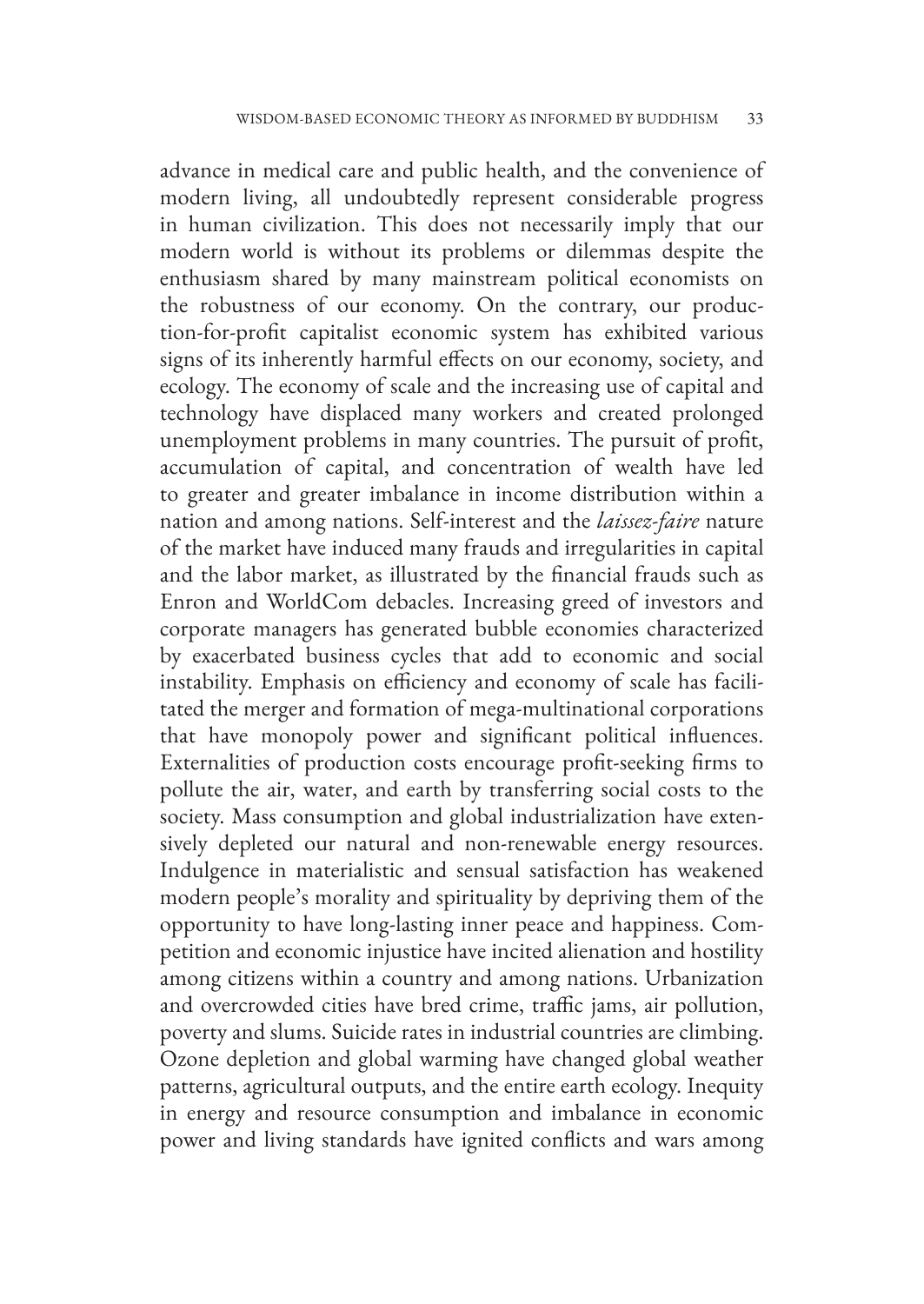nations. The following section illustrates that most of these problems are either directly induced by or indirectly related to the current economic model to which we subscribe and employ to guide our economic and social choices.

# II. Fallacy and Deficiency of Production-for-Profit Economic Model

The production-for-profit economic model found in mainstream economic literature and college economics textbooks postulates that under the condition of perfect competition in a free market, if self-interested individuals or firms take actions to maximize their own gains or profits, the welfare of our society will also be maximized through increased efficiency in the allocation and use of our scarce resources and endowments. For the model to hold, the following assumptions are required:

- 1. Individuals in our society have unlimited and unabridged rights and freedom to obtain and possess properties and to pursue any economic activity.
- 2. All goods and services can be measured and expressed in monetary units, and there are markets or mechanisms of transactions in which these goods and services can be purchased and sold. This assumption further implies that:
	- a. All the property rights can be clearly defined and separated;
	- b. All the goods and services are private goods, no public goods are included;
	- c. No external benefits or external costs are involved.
- 3. The competition is perfect. It implies that:
	- a. Every participant has perfect information about the properties and utilities of goods or services that are exchanged;
	- b. There are so many buyers and sellers in the market that none of them can significantly influence the price and the quantity of the goods or services exchanged;
	- c. Each participant can freely enter or exit the market without any barrier or restriction.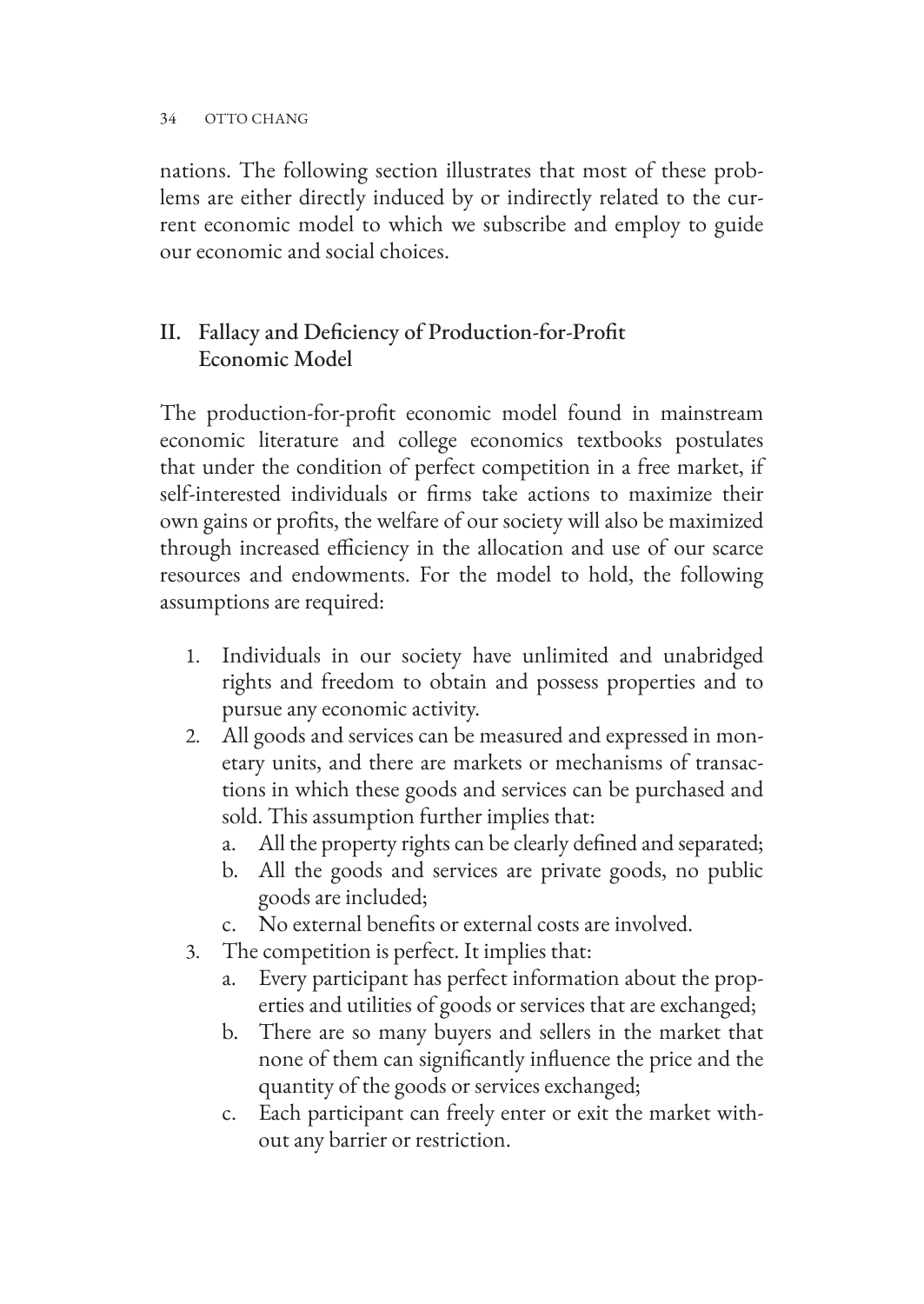- 4. Utilities of individual persons or firms are maximized when the consumption of goods and services are maximized or when profit is maximized;
- 5. Social welfare is maximized when the utilities of individual persons or firms are maximized. That is, social welfare is a linear function of individual utilities.
- 6. Maximizing utilities in the current period will lead to maximization of utilities in the long term.
- 7. When natural resources are depleted, they can either be replenished or replaced by other alternative (maybe artificial) resources without impairing production capacity or living standards.

### II.1 Unrealistic Assumptions

Several of these assumptions clearly do not describe reality. First, individuals in a society do not have unlimited and unabridged rights. If this were the case, our society would not have any laws or traffic rules. It is almost universally agreed that the welfare of the whole society should outweigh any individual 'natural right' claim. As an antidote to the authoritarian control exercised by organized religions before the Renaissance, we can understand why such declaration and emphasis of unlimited human right are necessary and needed. However, it is also a known fact that ordinary people are usually unenlightened to understand that society's interest should precede their own. Without a system of checks and balances, a society would just become so chaotic and dysfunctional that no individual would benefit from the society.

Second, many goods and services are not measurable in monetary units or exchangeable in a market. In fact, most non-material goods or services are difficult to price or trade in the market. For example, the cost and benefit of education are not usually measurable or determinable, as are those of religious services or services of national parks. The task of pricing these services is almost insurmountable. Moreover, many goods and services are, by their nature, public goods that can only be consumed collectively by the public. Examples are: air, the ocean, roads and parks, public safety, or national defense. For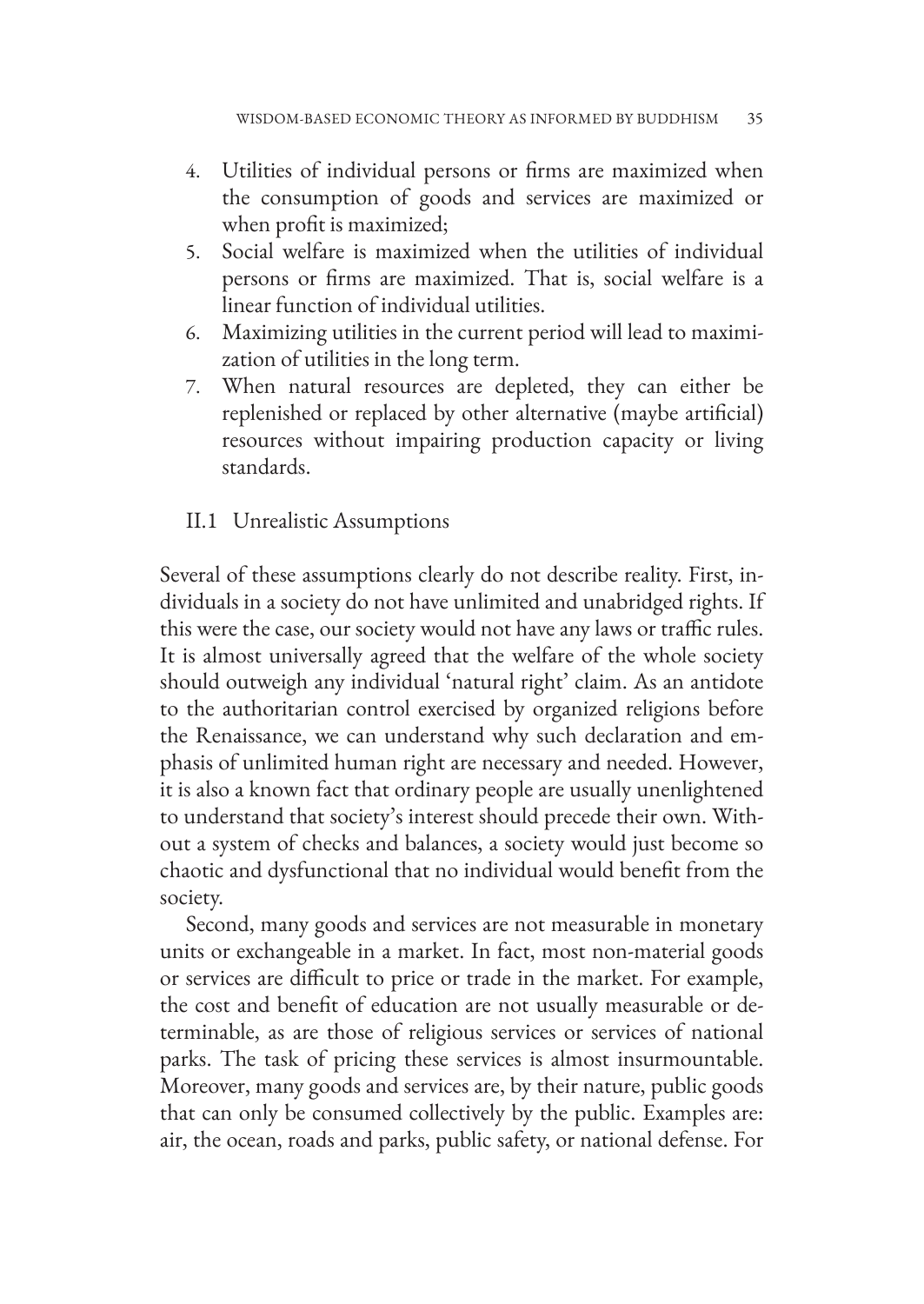private goods, if the property rights can not be clearly defined, there will be benefits or costs accrued to external parties. In all these cases, the traditional market mechanism will not work as intended and there will be 'market failures'.

Third, information is not usually available to all the participants in the market. In fact, a considerable degree of information asymmetry exists among sellers and buyers in all markets. For example, in the product market, consumers usually have only limited knowledge about the nature of and risks associated with the product. In some industries, producers even intentionally hide certain key information from consumers. The most notorious are producers of tobacco and cigarette products, food and drug products, and sellers of used cars. For other household products, advertisements usually communicate partial or misleading information to the consumers. In the capital market, owners and management often use inside information to profit at the expense of third-party naïve investors. In the labor market, employees or agents' actions and efforts are usually not observable by employers or their principles. Consequently, they tend to serve their own interests rather than the employers' or owners' interests. The infamous CEOs who earn millions of dollars in compensation while the companies are losing large amount of money are good examples. The information asymmetry problem is so pervasive that enormous resources of our economy are spent on monitoring agents', employees', or producers' behavior and performance. In the economic literature, this is referred to as the 'agency' problem and the costs involved are called 'agency costs'.

Fourth, because of economy of scale or the existence of natural monopoly, many industries are dominated by a few producers. In the last fifty years, mergers and acquisitions became a key strategy for continuing growth in companies' sales and profits. Mega-size and cross-border corporations were created for this reason. These big corporations enjoy considerable influence in the price and outputs of their products and services. They also hold power to influence legislature and public policies through political contributions and political action campaigns. The utility crisis resulting from deregulation of the utility industry in the state of California was a perfect example. Manipulation of utility price by these corporations drove the cost of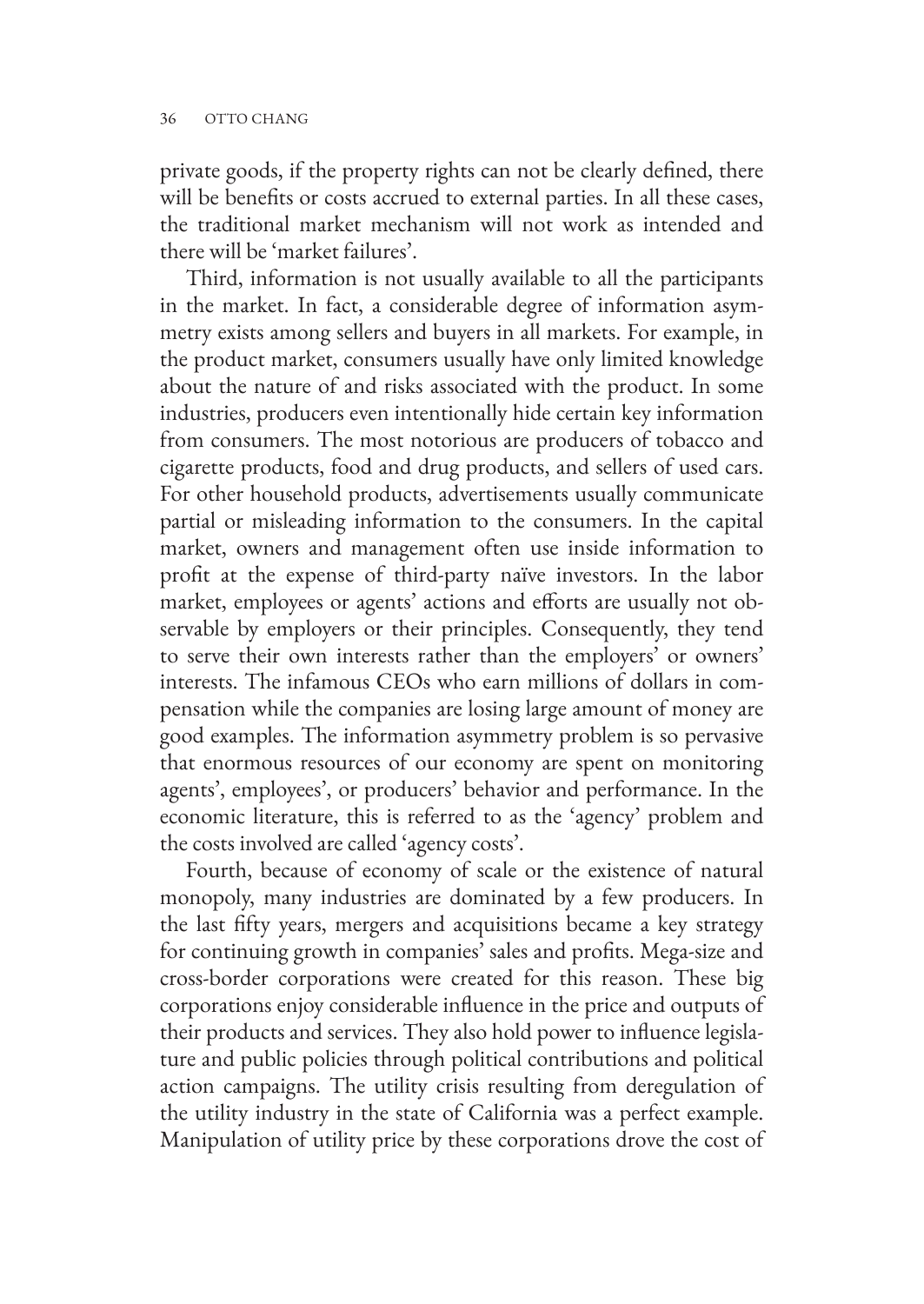utilities so high that the State was close to bankruptcy and businesses were moving out of the state.

Fifth, consumption of goods or services is not the only contributing factor to individual utility or satisfaction. Although the assumption that more consumption is preferred to less consumption may be valid, there is a saturation point where individuals will not derive more satisfaction out of increased consumption. Modern psychology tells us that most sensory desires have a saturation point where more consumption may result in disutility or negative satisfaction to the individuals. This explains partially why people in highly developed urban areas are not necessarily happier than those who live under less fortunate conditions. In addition, we all know that human happiness is a complicated psychological phenomenon that depends on many physical, as well as mental factors. Materialistic consumption is one of the less relevant factors.

Lastly, maximizing individual utilities does not necessarily maximizing social utility if the output of goods and services is unevenly distributed. We all know that social welfare is a function of individual utilities, as well as the relative distribution of these utilities among society members. In other words, social utility may increase by redistributing the goods and services among its members even though the total outputs of goods and service do not increase. Generally, a more equitable distribution of goods and services among the members of the society usually increases the aggregate utility of the entire society.

The author has not discussed the fallacy of the remaining two assumptions because these assumptions are reserved for the next section where the deficiencies of the conventional economic model are elaborated upon.

#### II.2 Deficiencies of the Model

Note that by making several strong assumptions that greatly simplify the complicated economic problems confronted by us, the conventional economic model avoids several critical issues that should be further investigated and explored. In this subsection, some of these difficult issues are described and discussed below.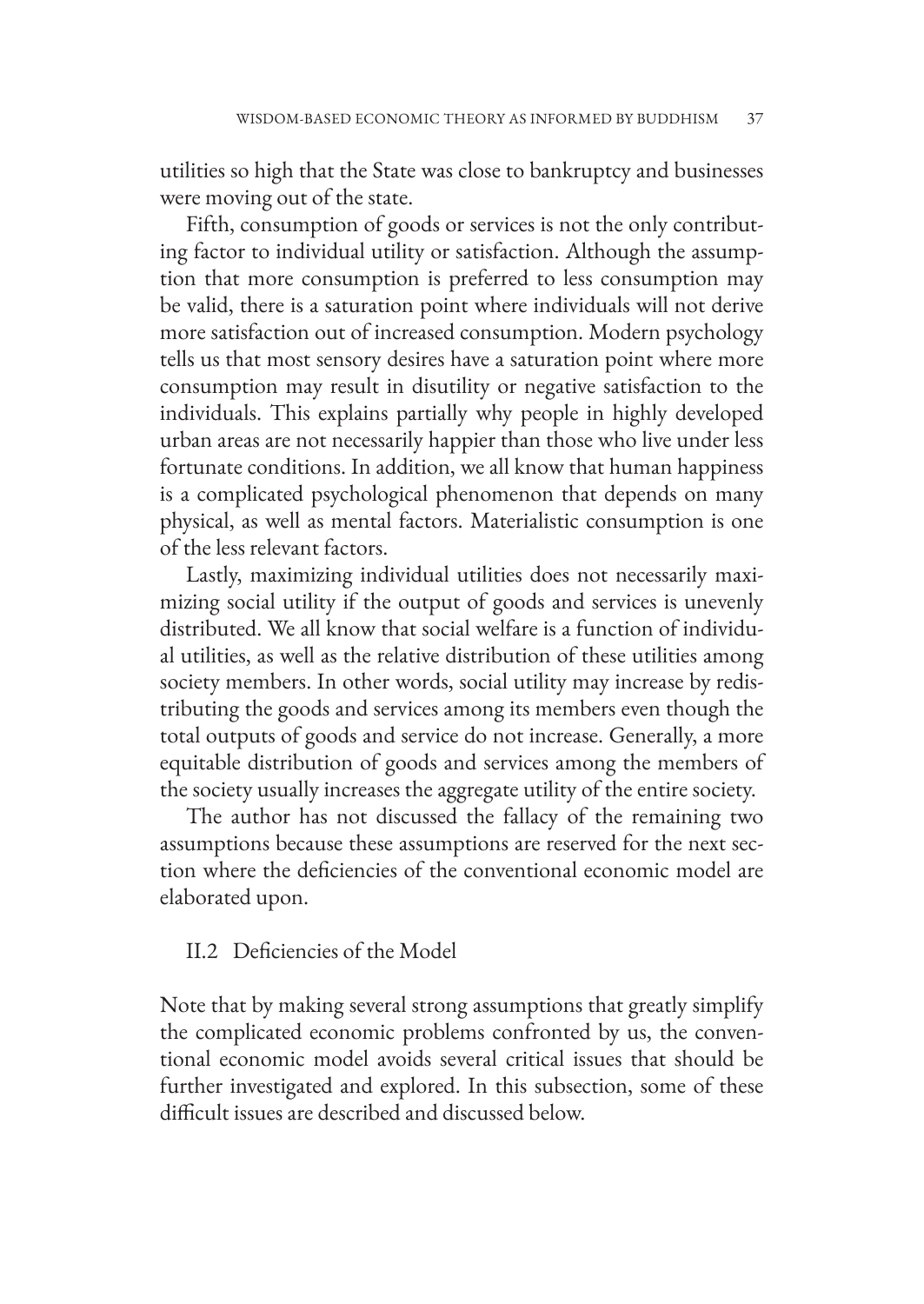# *What determines the utility of an individual or a society? Is material consumption or satisfaction of sensory desires the only determinant of individual and social utility?*

By assuming that the consumption of goods or service is the sole determinant in the utility function, the mainstream economic model ignores all other important determinants of individual and social utility. For example, from human psychology we learned that survival, physical comfort, and sensory gratification are at the bottom of human needs and wants. There are higher levels of human needs that tend to produce stronger and long-lasting satisfaction and happiness, e.g., self-actualization, a sense of belonging, love, harmony and peace.<sup>1</sup> These aspirations and needs are universally and collectively accepted by all human beings, as evidenced by their presence in the literature of all cultures across all races and nations. If economics is a science that purportedly aims at the maximization of human utility or well-being, how can it afford to ignore these other important determinants of human utility or satisfaction? How can it afford to arbitrarily make such a simplistic and naïve assumption regarding human nature and human psychology? Admittedly, a good argument for the economists would be: this is the most workable and tractable model known to them at this moment. If this is the case, they should make it very clear how unrefined their model is. They should warn everyone about the risk of applying this model to economic planning and development and strive constantly to find a better model to deal with our economic problems. Most mainstream economists, however, are very complacent with this model and are very reluctant to step out of their traditional boundaries. They usually indicate that it is neither their expertise nor their responsibility to consider issues beyond the boundary of classical economics. Someone else, maybe the One from above with 'an invisible hand', will somehow automatically take care of the mess created by their model. The blind faith placed by the economists on the Almighty and their reliance on Him as part of the solution to human economic problems is indeed incredible by any religious standard. Classical eco-

<sup>1</sup> Lyubomirsky, *Happiness*; Ash, 'Do Our Economic Choices', 11.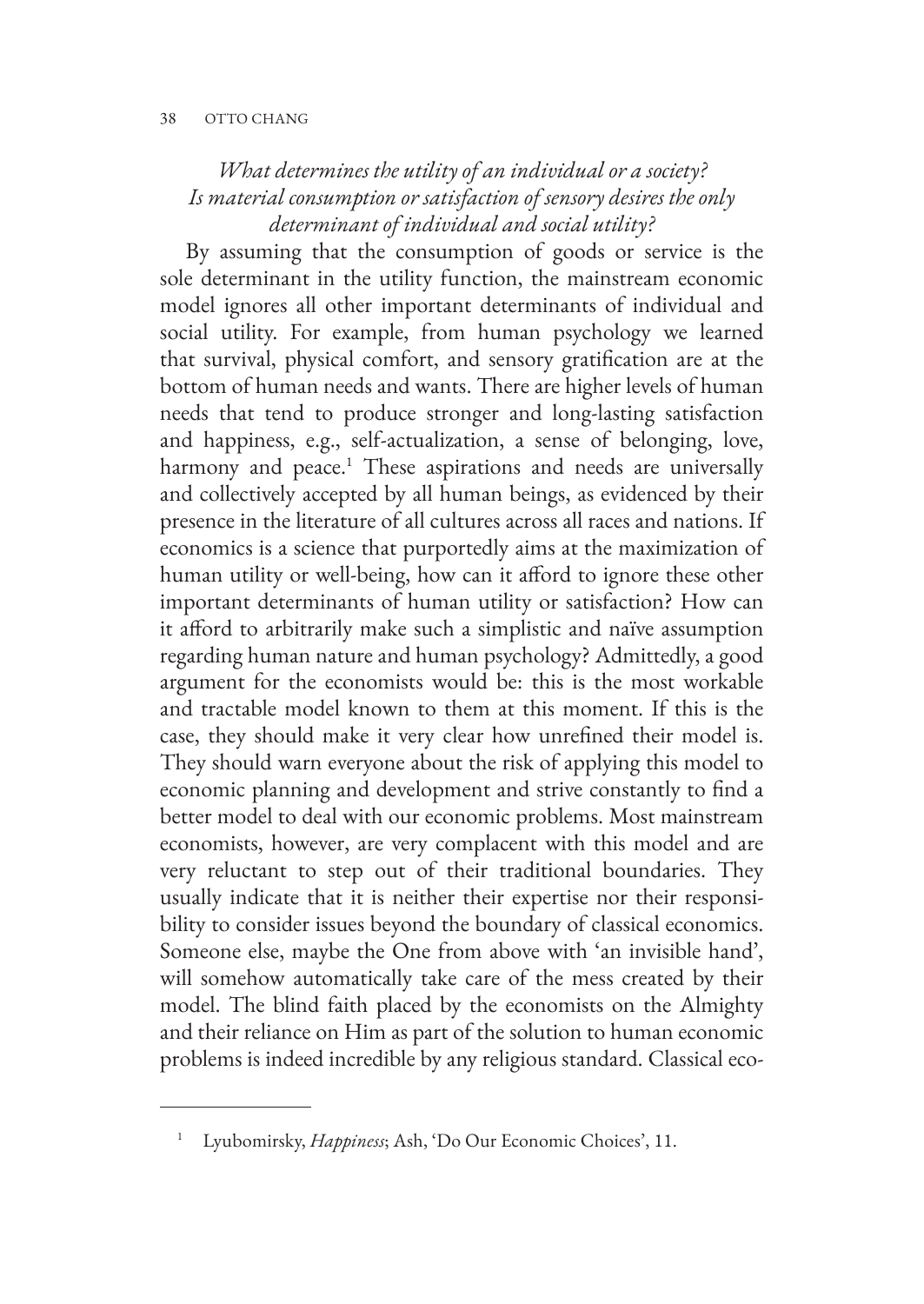nomics is, in fact, a religion that maybe more religious than religions traditionally practiced in human history.

# *Can a social system based on the promotion of self-interest and competition increase the social well-being of mankind?*

The production-for-profit economic model relies primarily on human self-interest and competition to solve human problems. It asserts that if everyone behaves selfishly and competitively in an 'ideal' market where everyone is equal and none is a dominant player, the world will be 'magically' turned into an efficient factory where goods and services are produced for everyone's consumption. This theory is a myth itself. First, human endowment or talent is never equal. Second, the theory has a self-contradictory or self-defeating implication in practice. That is, if people are encouraged to practice selfishness and competitiveness as 'virtues', they eventually will do anything to get what they want, including breaking the law or exploiting each other. There is a constant incentive for them to play foul so that they can enjoy a relative advantage in a supposedly 'fair' game. This is consistent with the 'virtue' of being selfish and competitive. The prevalence of athletes' violation in using illegal drugs is a perfect example of this problem. The Enron and WorldCom debacles are real-life illustrations of the same problem in the economic arena. Undoubtedly, our economists will assert that our legal and professional code systems are effective in preventing most of these violations and irregularities. Here, conventional economists have again relied on something outside of their discipline to rescue their theory. They wishfully think that our legal system will work smoothly at an affordable cost. This is not something that their model should consider or deliberate; i.e., it is an exogenous variable for their model. In most cases, they simply assume that such enforcing mechanisms are given and cost nothing. In real-life, the direct costs involved in implementing our legal and enforcing infrastructure are considerable. Our whole democratic government system can be considered as one of the solutions to ensure the successful working of the classical economic theory. When such monitoring and enforcing mechanisms are weak or absent, a *laissez-faire* economic policy can only lead to chaotic and turbulent economic and social order.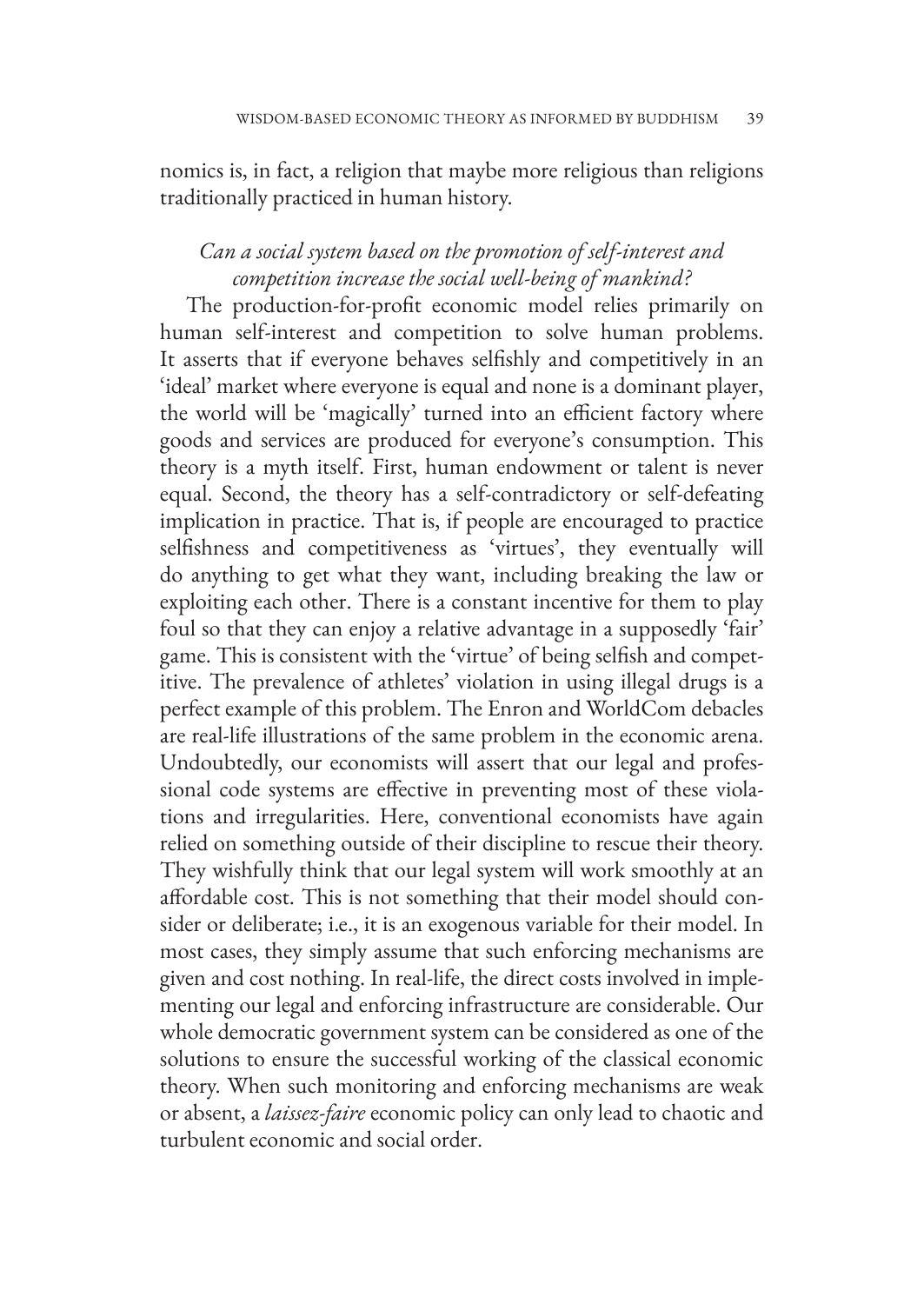#### 40 OTTO CHANG

Furthermore, there are indirect social costs involved. Economic well-being is only one of the objectives for an ideal society. It is commonly agreed that a better society is characterized by certain humanistic values such as equality, cooperation, compassion, and peace. Here is the dilemma: To increase economic well-being, we need to promote selfishness and competitiveness; but to increase our social wellbeing, we need to promote selflessness and non-competition. Put differently, the achievement of our economic well-being is at the expense of our social well-being. This paradoxical situation is rather disheartening. As our economy becomes more developed, we have observed more social discord and problems. Imagine how much effort and resources would be needed for the rehabilitation of human integrity and human ideal after everyone is deeply programmed and conditioned by the dehumanizing process of economic development and growth! Our formal ethical education and informal religious practice today are no match to this Satanic giant with a towering ego and an insatiable desire to win and conquer.

#### *Does our natural endowment allow unlimited economic growth?*

Based on the assumption that the consumption of goods and services is the main source of human utilities, the capitalist economic model tends to overproduce. Given the philosophy that more is better, economic development is accelerated at a frantic pace in every corner of our planet earth. Unwavering optimism is present at every economic council or conference. Higher and higher economic growth rates are touted as evidence of effectiveness of governments and administrations at all levels. Nobody seems to care if more is necessarily better or if this unlimited pursuit in growth is achievable or maintainable. Implicit in this newfound faith is the belief that man can continuously deplete our natural resources and pollute our environment without endangering our ecology and our survival. Some cite the rapid advance in technology in the last fifty years as support to this faith that human beings can dictate their own destinies; that alternative resources will be found to replace the depleted resources; and that the earth ecology can be reformed to suit economic development and growth. Nothing could be more illusionary and elusive than claims like these. For those who would like to perform a reality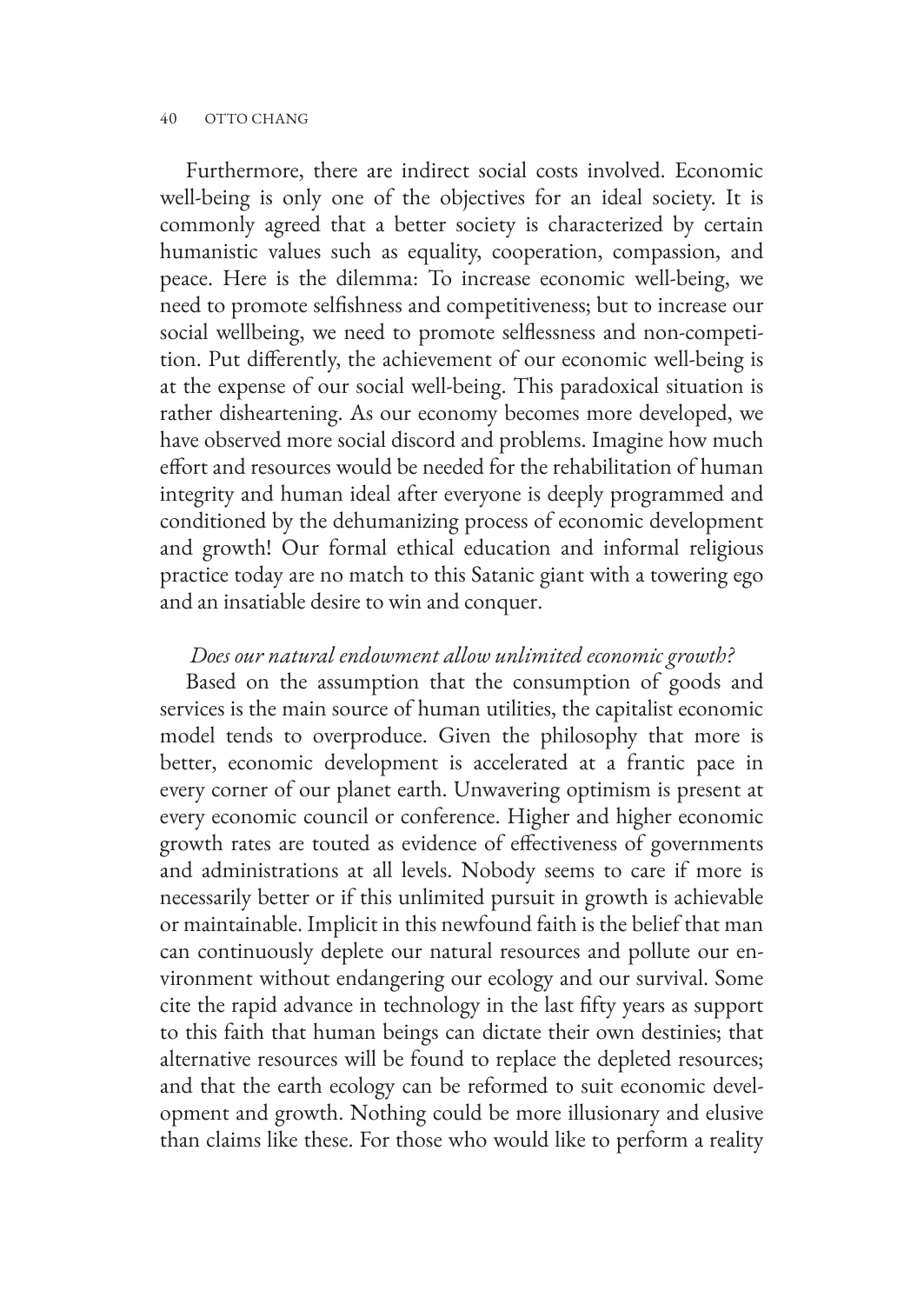check on the feasibility of unlimited economic growth, the arithmetic involved is very simple. Let's assume that the number of cars in the world grows by five percent a year, which seems to be a conservative estimate. At this growth rate, in less than twenty years the number of cars will be doubled. At the end of the next hundred years, the number of cars will be at least thirty-two times what we have today. Imagine then what kind of air pollution these many cars will produce! How much fossil oil is needed to run these cars! Of course, the optimists will say that by that time cars will be equipped with hydrogen engines rather than gas engines. Maybe so, but remember that the technology may not be economically feasible for quite a while and not everyone in the developing countries can afford a car with a hydrogen engine. Let us assume that approximately halfway through the technology becomes economically feasible. The pollution from these cars will still contribute a lot to the greenhouse effect! Today, the ozone depletion and the global warming effect have already changed the global weather pattern enough to cause thousands of deaths from heat waves in the city of Paris and numerous wild forest fires throughout the world. It does not require too much imagination to envision what this increased pollution will do to the mother earth.

Want another example? Worldwide energy consumption has increased very quickly because of global trade and economic development. Let us assume that global energy consumption grows at a conservative five percent a year. Again, the energy demand doubles in less than twenty years. How much fossil oils and natural gases should be burned to meet this increased demand? And how much pollution will be produced because of it? The examples are everywhere as depletions of many natural resources accelerate in many industries. The optimists may argue that man-made materials such as plastics will be discovered to substitute for the natural resources we need. But these artificial materials are not without risks and problems. Some of them are poisonous or harmful, and many of them are not biodegradable. Accumulation and disposal of this waste is a big headaches. As worldwide economic growth hastens, the costs we must pay for removing this waste will become astronomical. We can disagree on the estimates of all these numbers and how quickly our natural resources will be depleted. But one thing is very clear. Our natural resources and endow-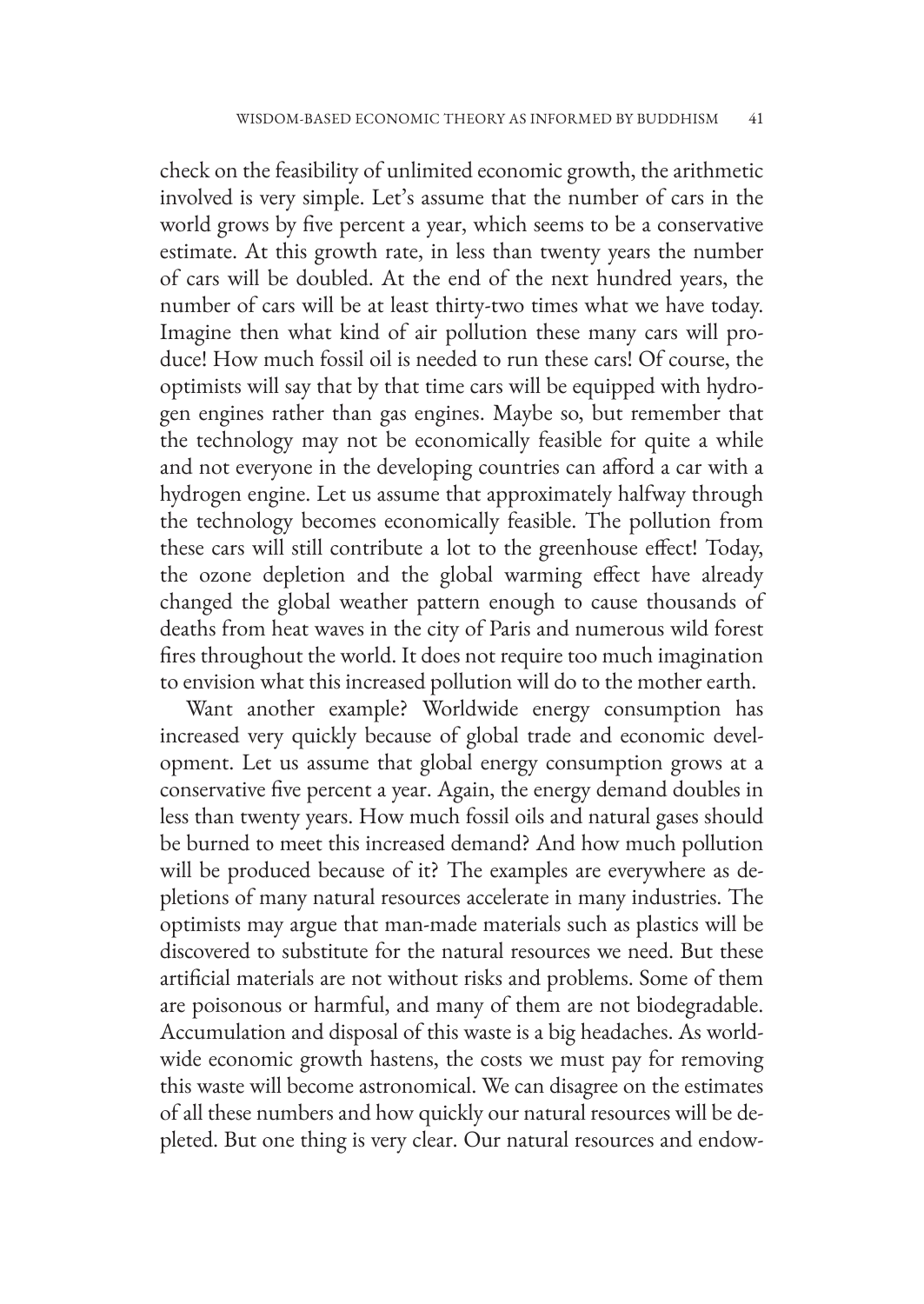#### 42 OTTO CHANG

ment will not support unlimited production of goods and services to support the ever-increasing consumption encouraged by the classical economics. The enormous external social costs and the increasing damage to our ecology will offset any economic progress we make. In other words, current economic growth will not be sustainable if nothing is changed in our approach to worldwide economic development. Continuous economic growth following the current capitalist path is at best a false promise, if not a pure fantasy or a total disaster.

# *Can markets distribute income fairly to ensure social equality and harmony?*

A perfectly competitive market does not require that each participant in the market have the same endowment. But the assumption that there are many players in the market and none of them have significant influence implies that equal endowment of market players is preferable for the market economy to work efficiently. In real life people are endowed with unequal wealth and talents. In a capitalist society, there is no mechanism in the model to redistribute income fairly and equally. Consequently, the rich will become even richer, and the poor even poorer. Without external intervention, such as progressive income taxes or government subsidies, the disparity between the rich and poor will become larger and larger. A good example can be found in the U.S. economy. During the last two decades, U.S. federal taxation sharply turned regressive. Empirical data in the period show that income disparity has been widened.

# *Does maximization of current utility necessarily lead to maximization of long-term utility?*

In the production-for-profit economic model, inter-generational equity is totally ignored. The assumption is that what is good for this generation is also good for future generations. Current production only needs to satisfy the utility of today's consumers. It is perfectly all right to deplete natural resources and to pollute our environment to satisfy current demand. Whether today's consumption will negatively impact tomorrow's consumption is an issue seldom addressed in the classical economic model. Profit is a short-term measure of success. It is usually calculated on a yearly basis. Such short-term em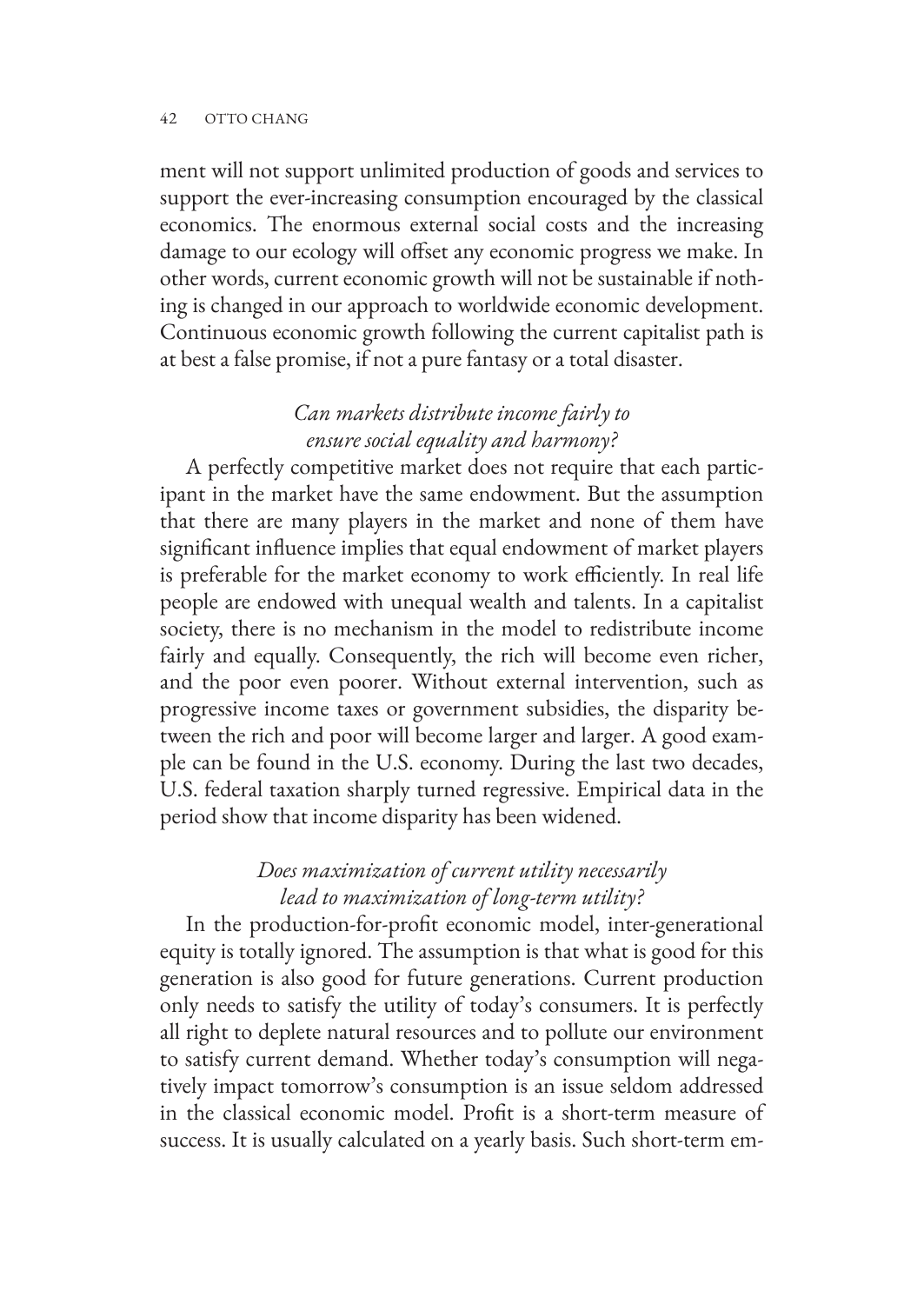phasis will necessarily induce overproduction in current periods and underproduction in the future periods given our limited natural resources. Proponents of the market model usually argue that advances of technology in the future will create substitutes for natural resources and thereby reduce the problem to a manageable level. Such blind faith in technology and in its capability to replenish our natural capital may be too optimistic to the extent of being unreasonably imprudent or irrationally irresponsible.

# *Can the market economy facilitate full employment if it is socially desirable?*

In the market economy, labor is considered just like a commodity and subject to the same rules of demand and supply in the labor market. If demand for consumption goods rises (or decreases), the derived demand for labor as an input in the production process will also rise (or decrease). As an economy goes through the boom and doom of a business cycle, labor employment (or unemployment) will also fluctuate. Unemployment, therefore, is a natural consequence of the market mechanism. It is not only unavoidable but also acceptable. For many people who are socially conscientious, however, unemployment is considered as an indication of social injustice and thus highly undesirable. It imposes a heavy cost to the unemployed individuals, as well as to the society. The unemployed may have to live at the poverty level, losing health benefits, homes, and self-respect and self-confidence. Marriage and the family will also suffer and may break up. In areas where the unemployment rate is high, crime, drugs, and social unrest are common. This is the reason why governments usually intervene by establishing unemployment insurance programs and increasing government spending to create more jobs. As technology advances, more and more jobs will be displaced by machines and computers. The increasing global trade will also cause more jobs to be transferred to foreign countries where labor cost is lower. Unemployment seems to be a perennial problem that can not be easily avoided in a capitalist economy guided by classical economic theory.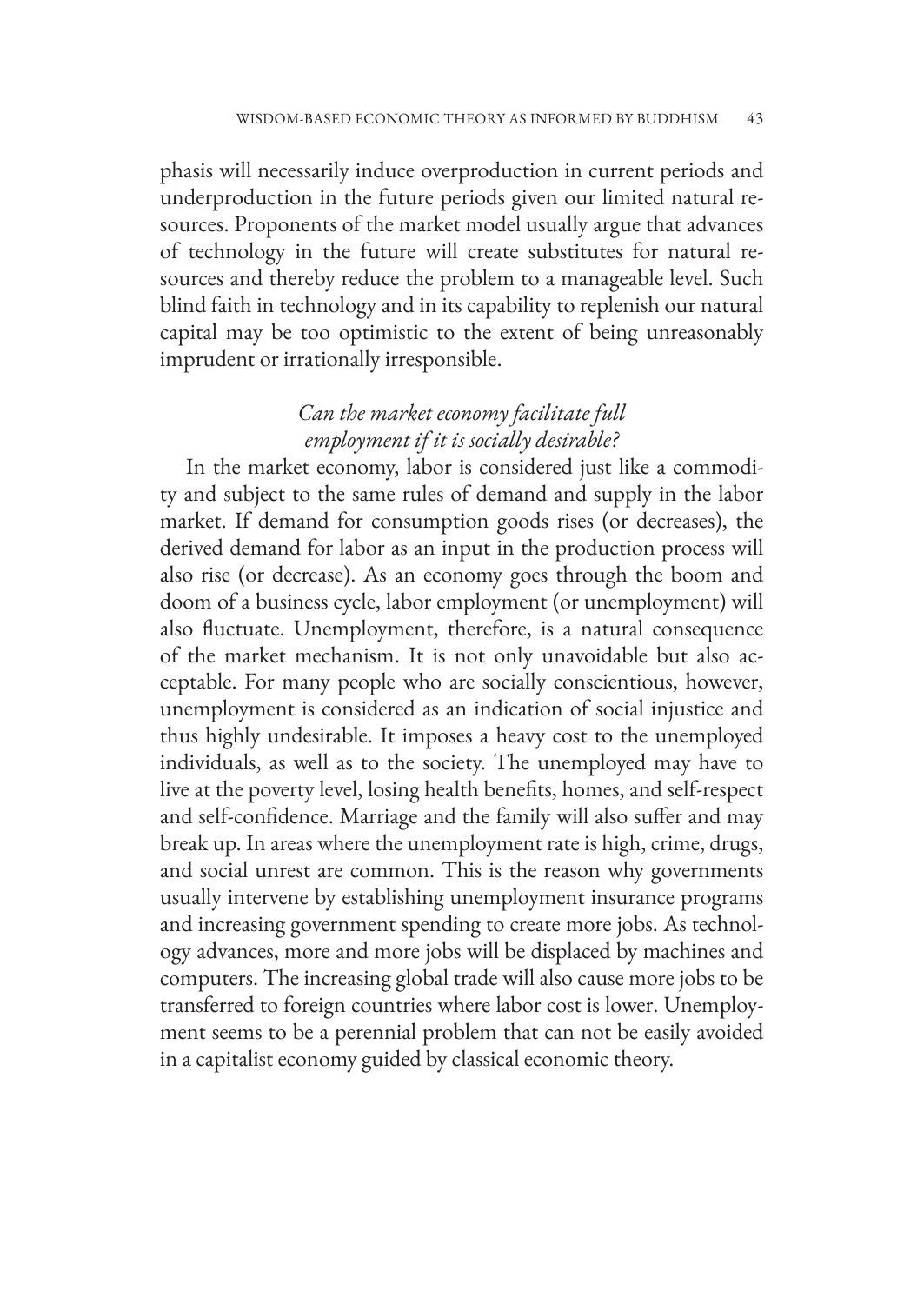#### 44 OTTO CHANG

### II.3 The Need for an Alternative Approach

Economics, as a study of human behavior, cannot avoid value judgments. Struggle as it may, economics as a discipline is never free from ideology.2 The content and application of economic reasoning are determined ultimately by the force of what economists believe, not by an independent and neutral logic.<sup>3</sup> Modern capitalist economic thought can trace its origins to Adam Smith. The philosophical basis of Smith's argument rested on his beliefs that (1) all men had the natural right to obtain and protect their property; (2) all men were by natural, materialistic; and (3) all men were rational and would seek, by their own reason to maximize their material well-being. While this body of thought has been built upon and modified over the past two hundred years, the influence of Adam Smith is evident in every conventional economics textbook. Common sense tells us, however, that a lot has changed since Smith's day. Today, business is big. There are labor unions and big government to interfere with his balanced free market of equals. His optimistic view of a naturally growing and expanding system is now replaced by growth problems and by a steady dose of pessimism in most glances toward the future.<sup>4</sup> The unlimited promotion of self-interest and unchecked consumption of material goods have shaped a post-industrial world characterized by greed and fraud in the markets, sex and violence in our culture, PAC and special interest in our government, secularization and intolerance in our religion, alienation and hatred in our society, turbulence and turmoil in our economy, and pollution and destruction to our environment.

As discussed and analyzed in this section, many assumptions inherent in the capitalist economic models are either non-descriptive of reality or too simplistic to adequately address the whole spectrum of macroeconomic and social issues. Keynes somewhat foresaw all these:

<sup>2</sup> Carson, *Economic Issues*, 9.

 $3$  Carson, 10.

Carson, 13.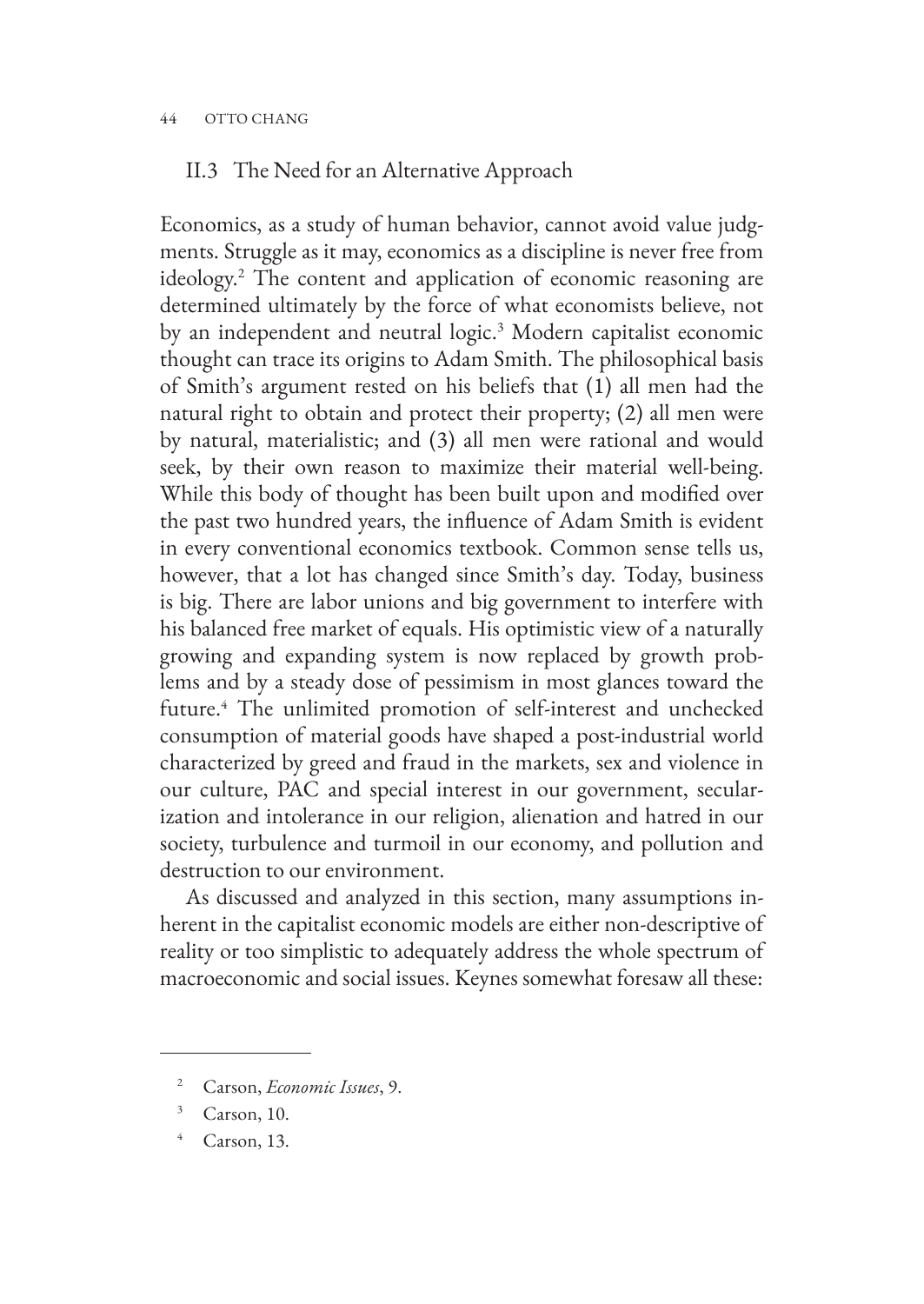It is not true that individuals possess a prescriptive 'natural liberty' in their economic activities. There is no 'compact' conferring perpetual rights on those who *have* or on those who *acquire*. The world is not so governed from above that private and social interest always coincides. It is not a correct deduction from the Principles of Economics that enlightened self-interest always operates in the public interest. Nor is it true that self-interest generally is enlightened, more often individuals acting separately to promote their own ends are too ignorant or too weak to attain even these.5

Robert Heibroner has long argued that capitalism as the self-regulating system analyzed in conventional economic theory simply does not exist. He contended that 'the persistent breakdowns of the capitalist economy, whatever their immediate precipitating factors, can all be traced to a single underlying cause. This is the anarchic or plan-less character of capitalist production'.<sup>6</sup> Conventional economic model and its underlying philosophical thoughts, if carefully examined and analyzed, resemble unverifiable belief systems or religion rather than coherent science inquiries. Nelson observed that:

conventional economics is not entirely based on a rational (scientific) foundation nor proven by analysis. Many underlying premises of classical economics are quasi-ethical statements and contain value judgments akin to religious studies. Neoclassical economics has supplanted religion in providing *promises of the true path to salvation in this world*. 7

In the neoclassical theory, individual utility maximization drives everything, and good and evil are simply seen as efficiency and inefficiency in production. God is replaced by the search for individual gain. After carefully analyzing the inadequacy of the neoclassical economics in delivering the salvation it promised, Nelson concluded that:

<sup>5</sup> Keynes, *End of Laissez Faire*, 68.

<sup>6</sup> Heilbroner, *Limits*, 88.

<sup>7</sup> Nelson, *Economics*, 20. Emphasis is my own.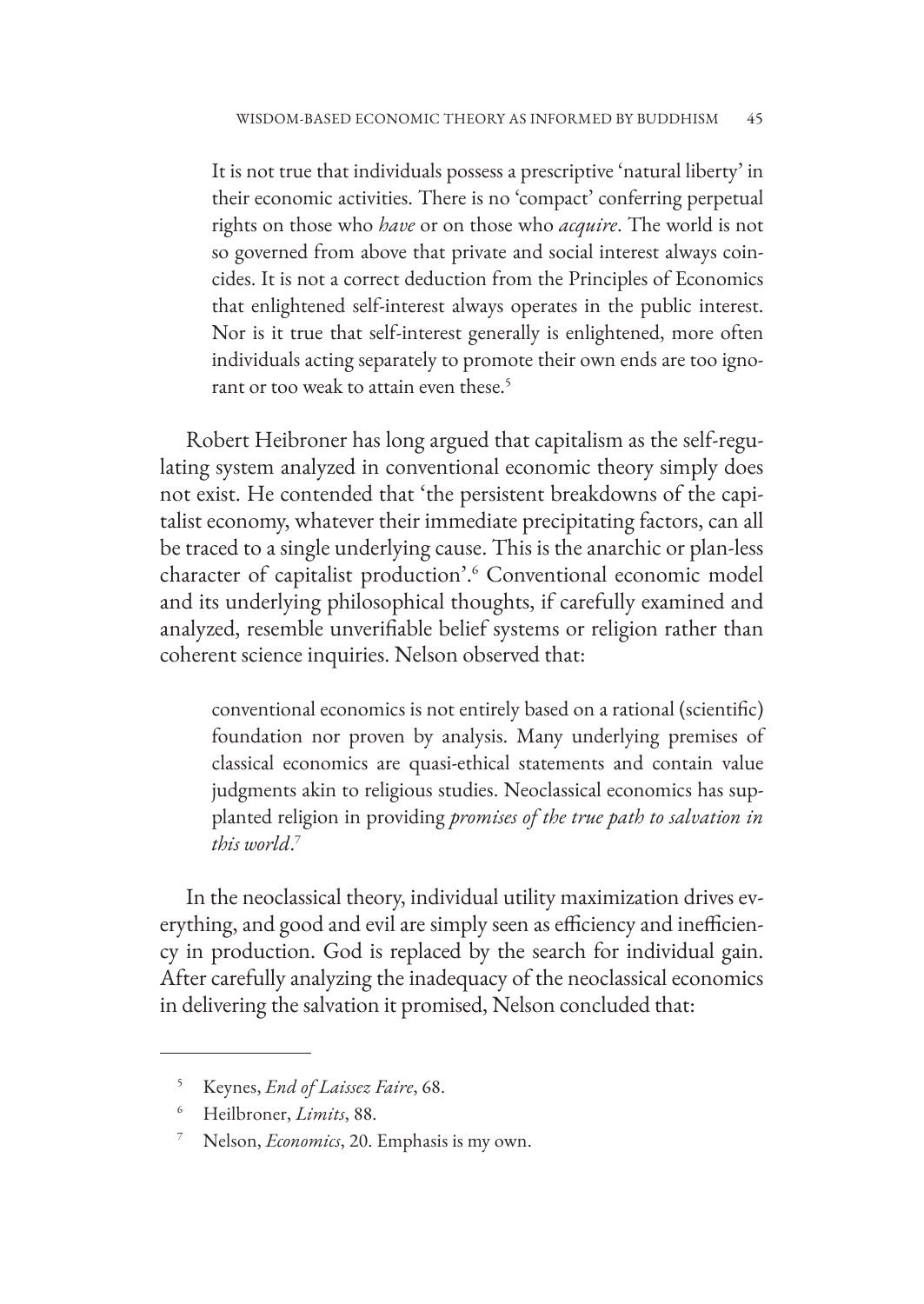If the members of the American economics profession do not move to incorporate cultural elements, including religion, more directly into their thinking, they may simply have to concede that professional economics is unable to say anything of importance concerning some of the most vital determinants of the efficiency and other outcomes of economic systems…The old ideas and institutions that provided us with faith in the benefits of economic progress as the salvation of our world no longer holds, a rethinking of the way we approach our social and economic questions is recommended.<sup>8</sup>

If the classical economic model is a false 'religion' that has problems delivering its promise of salvation, maybe we should look at traditional religions for inspiration and guidance. Oslington sees this possibility when he argues that theology should not be separated from economics.9 He believes that theology can provide a framework for ethics that economics seems to be searching for as part of the current revival of interest in the relationship between ethics and economics represented by works such as Hausman and McPherson's *Economics and Moral*, Groenewegen's *Economics and Ethics*, and Gardner's *Inspiring Progress*. Attempts to seek guidance from religions for alternative approaches to our economic problems go back a long way in human history. More recently, Schumacher noted that '*Right Livelihood* is one of the requirements of the Buddha's Noble Eightfold Path. It is clear, therefore, that there must be such a thing as a Buddhist economics'.10 Schumacher's work on Buddhist Economics was followed by authors such as N. Takatsugu, F. L. Pryor, and G. Alexandrin, S. Zadek, P. Payutto, H. Norberg-Hodge, A. Puntasen, P. Daniels, T. A. Golden, L. Zsolnai, F. Rotering, and C. Brown.<sup>11</sup> Other authors have examined the implication of other religions on economics; for example, C. A. Kent and A. Henley

<sup>8</sup> Nelson, *Economics*, 262.

<sup>9</sup> Oslington, *Theological Economics*, 32.

<sup>10</sup> Schumacher, *Small is Beautiful*, 50.

<sup>&</sup>lt;sup>11</sup> Takatsugu, 'The Influence of Confucianism', 53; Pryor, 'A Buddhist Economic System', 17; Alexandrin, 'Elements of Buddhist Economics', 3; Zadek,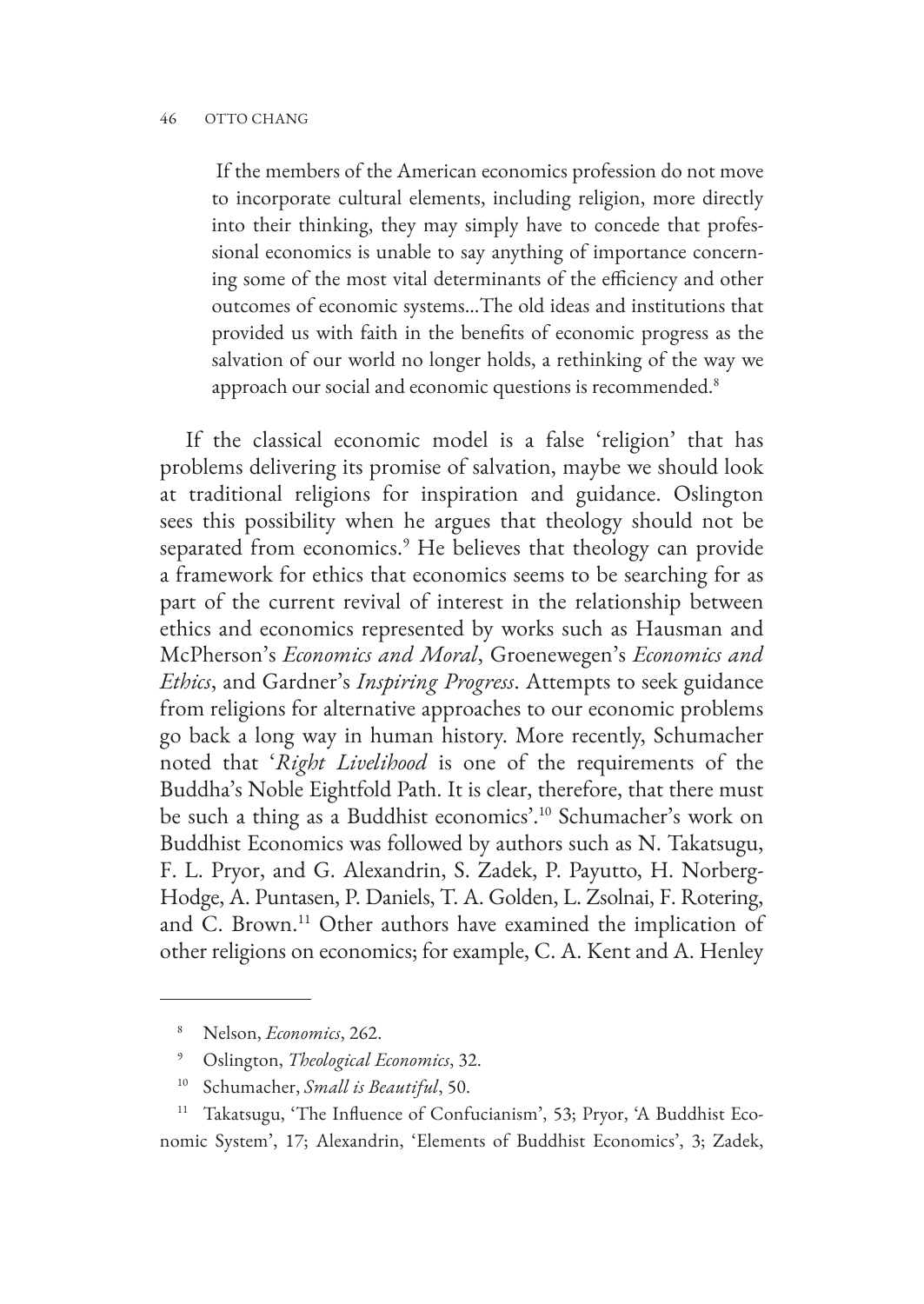on Christian Economics,<sup>12</sup> M. A. Choudhury and M. A. Khan on Islamic Economics,13 M. V. Rosser et al. on neo-Confucian economics;14 and G. Alexandrin and C. Zech, and R. Wilson on comparative religions and economics.<sup>15</sup> In the following section, the author outlines what he believes Buddhism can contribute toward the construction of a viable alternative economic model.

### III. Buddhist Approach to Economics

#### III.1 Buddhist Premises

Buddhism is a system of philosophical beliefs and reasoning with the purpose of achieving the highest well-being and total relief of suffering for all sentient beings. The whole system of practices is based upon a clear understanding of reality, self-discipline, and compassion. Its basic premises include the following:

1. Achievement of highest well-being and relief from all suffering (salvation) can only be attained through an individual's enlightenment—complete understanding and total acceptance of reality and its laws of causes and effects without attachment to one's ego, misconception, delusion, fancies,

<sup>&#</sup>x27;The Practice of Buddhist Economics', 433; Payutto, *Buddhist Economics and Buddhism and The Business World*; Norberg-Hodge, 'Buddhism in the Global Economy', 15; Puntasen, *Buddhist Economics*; Puntasen, 'Buddhist Economics', 181; Daniels, 'Economic System', 245; Daniels, 'Buddhism and the Transformation', 155; Golden, 'The Relevance of Buddhist Economics'; Zsolnai, *Ethical Principles*; Rotering, *Contractionary Revolution*; Brown, *Buddhist Economics*.

Kent, 'A Christian Approach', 80; Henley, 'Economic Orthodoxy', 56.

<sup>13</sup> Choudhury, 'Islamic Economics', 35; Khan, 'The Future of Islamic Economics', 248.

<sup>14</sup> Rosser et al., 'The New Traditional Economics', 763.

<sup>15</sup> Alexandrin and Zech, 'Ancient Futures', 1344; Wilson, *Economics, Ethics, and Religion*.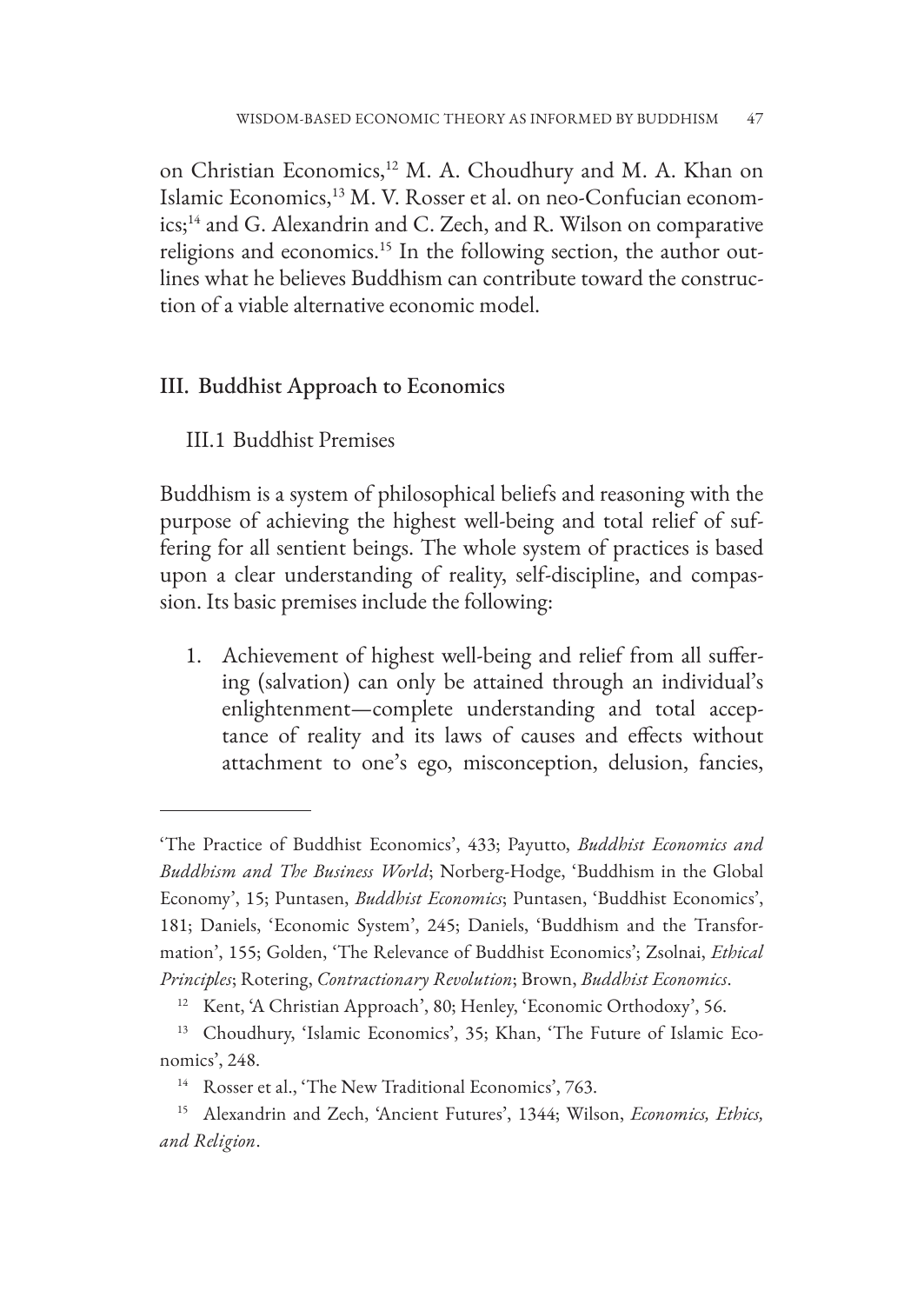desires, preferences, and unachievable goals. Enlightenment, therefore, relies exclusively on human rationality and self-discipline. It's not by grace of the Divinity, nor can any supernatural power come to aid. Enlightenment can only be accomplished through a carefully planned training to eradicate ignorance, eliminate logical leaps and inconsistencies, enhance mindfulness, and continually self-diagnose and improve.

- 2. A great deal of individual suffering and human misery are mostly caused by ignorance, delusion and emotional disturbance rather than lack of material possessions or holdings. In fact, Buddhists are warned that pursuit of excessive material possessions and sensatory gratification often leads to the vicious cycle of dependence and anxiety, the cycle of never-ending suffering or 'samsara'. Individual utility is therefore defined in terms of a balanced portfolio of physical maintenance and comfort, sensatory gratification, emotional tranquility, and, most importantly, spiritual transcendence.
- 3. Everything in our world is interrelated, interdependent, inter-penetrating, and inter-possessive through an enormous network of links and relationships between causes and conditions. An individual's wellbeing or utility is so intertwined with other sentient beings' welfare and utility that separation of them is infeasible and undesirable. In fact, individual achievement of enlightenment or highest wellbeing is impossible without simultaneous achievement of highest well-being by other sentient beings. Given this belief, utility of a society is therefore measured by equality, freedom, democracy, peace, respect for each other and nature, love and kindness, and an institutional structure to facilitate all individuals to reach enlightenment.
- 4. Things constantly change as their dependent conditions and causes change. Nothing can exist independently and eternally. No ideology or modeling can be applied to reality without necessary adjustments as causes and conditions change.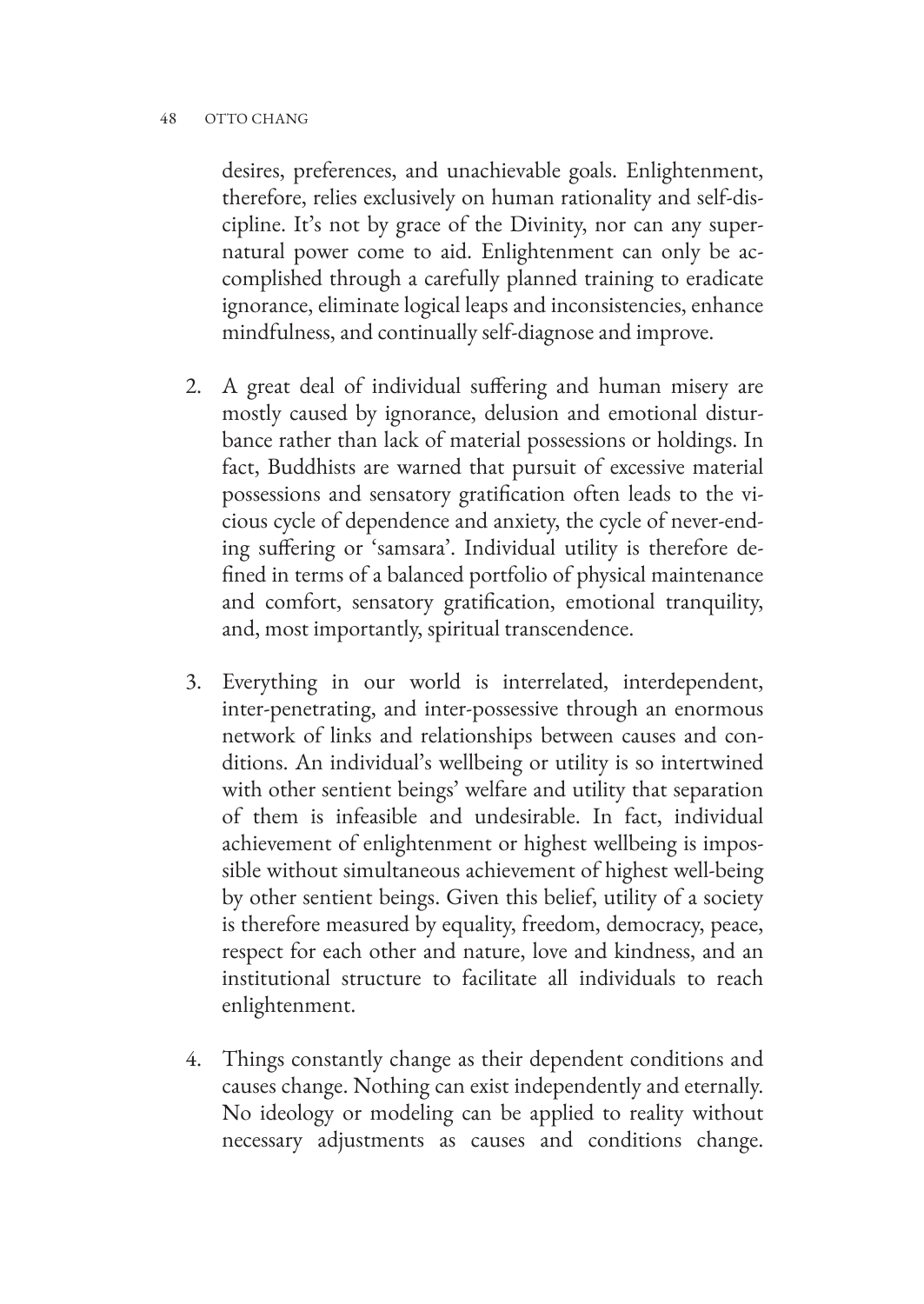Extreme 'isms' and dogmas should be avoided because or their false claim of universal validity. This is referred to as the 'Middle Way' approach in Buddhism. The Middle Way approach requires a practitioner to take a pragmatic, realistic, adaptive, experimental, and innovative attitude to life's problems. By doing so, a practitioner would not fall into the trap of dogmatism, absolutism, and other forms of prejudice and fallacy. He is always mindful and self-monitoring, taking the rightful action to ensure a dynamic equilibrium and balance. More importantly, he would not impose a uniform goal for everyone or insist on a single approach to each problem. He would allow individuals the freedom to select their own approach commensurate with their different predispositions and circumstances. Through the concept of 'Upaya' and the use of 'skillful means', a Buddhist society is always pluralistic, democratic, and authentic. Although a Buddhist society allows and respects diversity, it would not create division, discordance, or fragmentation. In the pursuit of ultimate enlightenment, all individual and social efforts are integrated and coordinated under a unified goal of reaching the highest wellbeing for all sentient beings. Buddhism is therefore both pluralism and universalism. It is 'integralism' or 'oneness'. It is the 'Middle Way'.

### III.2 Buddhist Responses to Economic Questions

How could Buddhist beliefs and premises be applied to guide our search for an alternative economic model? A comprehensive economic model needs to address the whole spectrum of the ethical, social, and economic issues involved in the pursuit of the highest human wellbeing. Example of these issues would include:

- 1. What do people want? Answers to this question will require the definition and specification of individual utility functions.
- 2. What do people need to have to achieve what they want? Answers to this question would require the definition and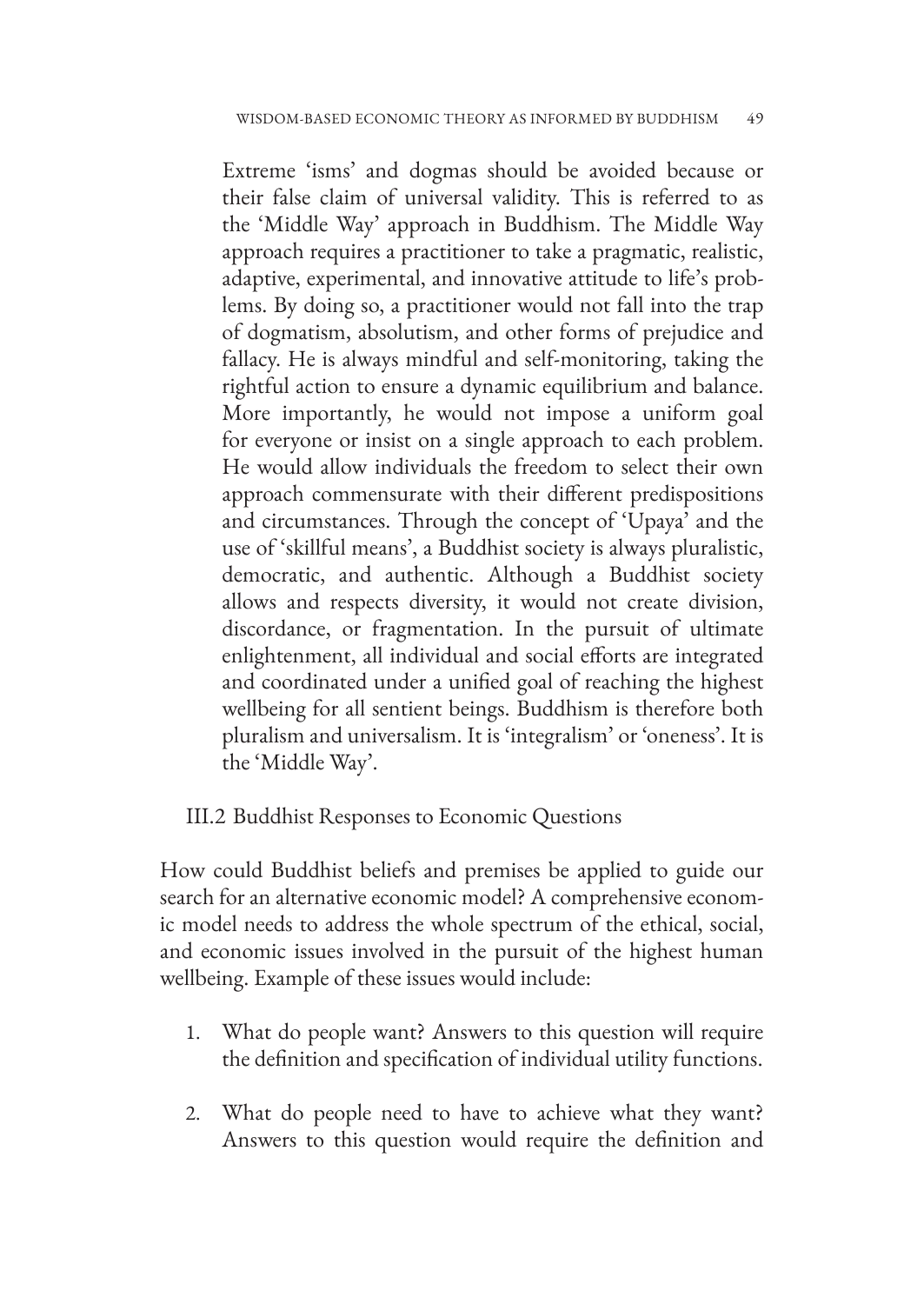specification of basic economic needs, desired consumption bundles, and choices of work, leisure and lifestyle.

- 3. How can we produce to provide what people need? Answers to this question would require specification of the modes and social relations of production, scale of production, use of technology and its impact on the nature and ecology.
- 4. What quantity needs to be produced and at what price? Answers to this question would require specification of exchange relations, market structure and its failure or limitations, and feasibility and efficiency of economic planning.
- 5. How should our society be organized to maximize social welfare? Answers to this question would require the specifications of social priorities, the legal and political structure, and government regulations required.

The author will describe below how a Buddhist might answer these questions. The attempt is to show that Buddhism, though designed originally for a soteriological purpose, is quite amendable to mundane worldly matters. In fact, Buddhism is far more direct than classical economics in addressing the human satisfaction problem. Schumacher made the following observation:

Buddhist Economics is *the systematic study of how to attain given ends with minimizing means*. Modern economics, on the other hand, considers consumption to be the sole end and purpose of all economic activities, taking the factors of production—land, labor, and capital. The former, in short, tries to *maximize human satisfactions by the optimal pattern of consumption*, while the latter tries to maximize consumption by the optimal pattern of productive efforts.<sup>16</sup>

The inadequacy of the classical economics is rather obvious. It

<sup>16</sup> Schumacher, *Small is Beautiful*. Emphasis and abridged by author.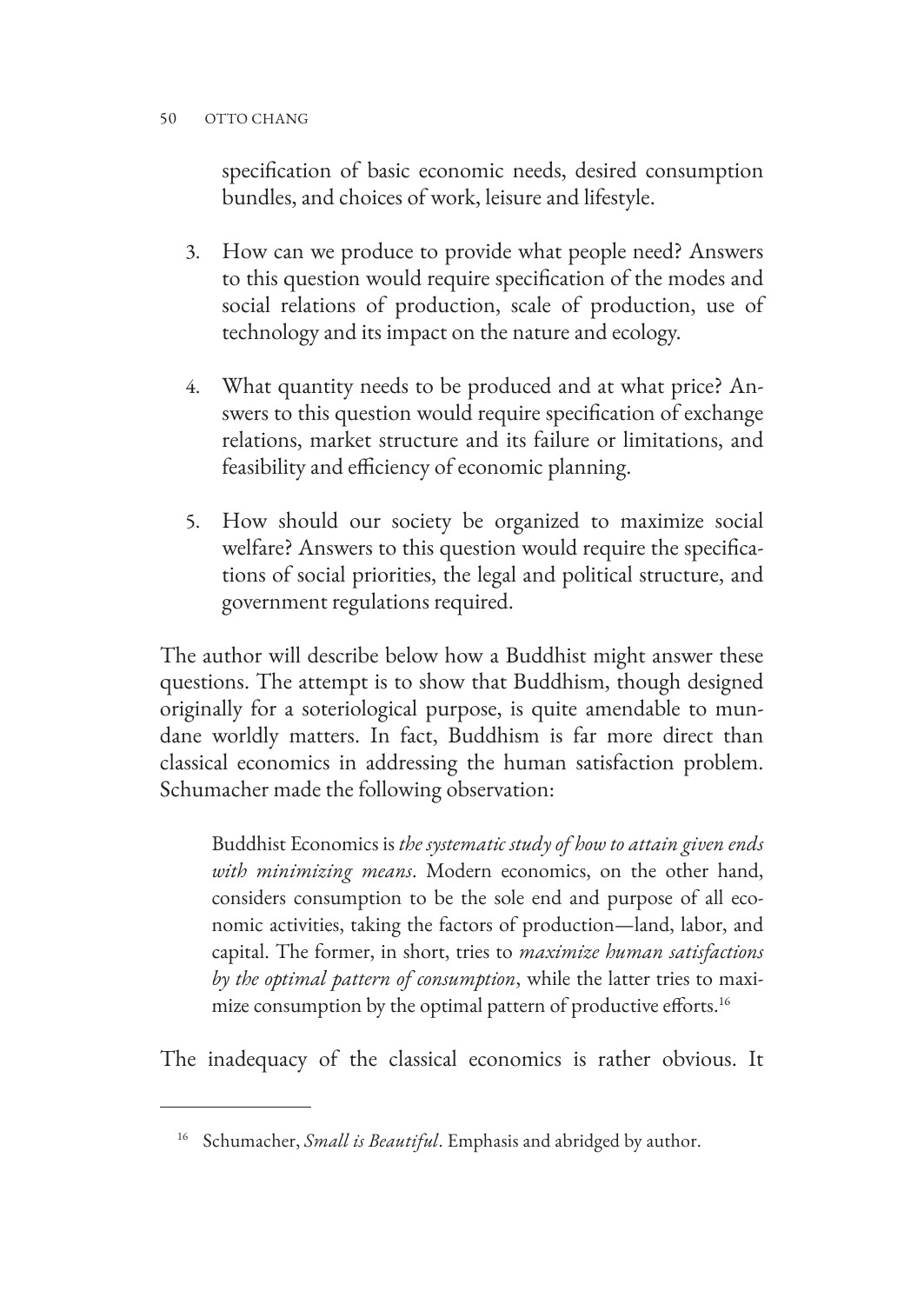addresses the wrong problem based upon a simplified assumption. Maximization of consumption does not necessarily lead to maximization of human satisfaction.17 The sweeping neoclassical assumption simplifies the complexity of human desires, motives and welfare into the quest for material accumulation. This is necessary for statistical analysis, but it gives a false sense of objectivity by ignoring that materialistic consumption is simply one variant of a set of dynamic and highly differentiated ethical motives—all of which have an important influence on the means and ends of the production system.<sup>18</sup>

### *Human Satisfaction and Efficient Consumption*

For a Buddhist, the highest human satisfaction comes from complete enlightenment. When enlightenment is realized, a practitioner is free from all suffering and afflictions. The external hustle and bustle hardly affects their peaceful mind. Bliss and exquisite joy come exclusively from within. Through long periods of rigorous practice, they have attained the ability of concentration and calm-abiding. Internal tranquility and a fluid mindset bring forth a constant flow of joy and happiness. They feel that nothing is lacking, that their life is full, and that they are the richest person in the world. They literally own the whole world because they appreciate everything in the word. In fact, the world is them and they are the world. Through diligent training, they have torn down the boundary of self and transcended the duality of the subject and the object. They have become the most efficient consumer of all because they reach the highest human satisfaction with minimal consumption of resources. In contrast, an ordinary person is always grasping for some thing, whether it is money, fame, companionship, or some fantasies, the more the better, and the pursuit keeps on going on and on. Strangely, however, the more one accumulates, the less happiness and enjoyment they can derive from their possessions. They are becoming less and less efficient as a consumer. This nature of human being is even recognized in the traditional economic literature as the law of diminishing marginal

<sup>&</sup>lt;sup>17</sup> Pathompituknukoon and Suriya, 'Mathematical Proofs', 25.

<sup>&</sup>lt;sup>18</sup> Daniels, 'Economic Change', 969.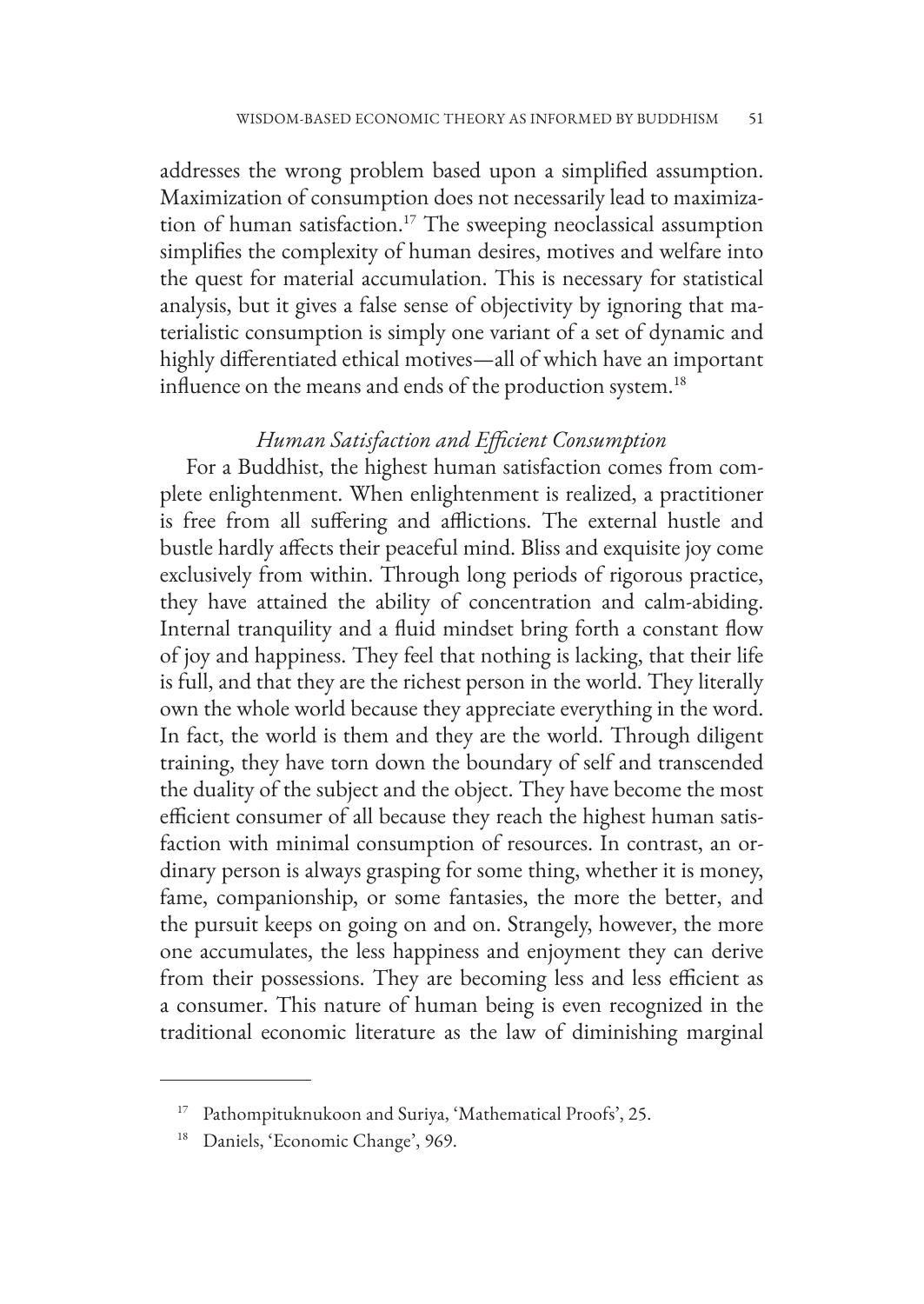utility. Eventually, we might imagine the extreme situation in which someone might own the whole world without deriving any joy or happiness from it. Most of us, of course, will not reach that saturation point. In the pursuit of enlightenment, Buddhist practice makes all of us become more efficient consumers. In this sense, Buddhist practice itself can be regarded as the most direct method for improving our efficiency in resource utilization.

It is somewhat ironic that classical economics puts so much emphasis on production efficiency but so little on consumption efficiency. Since early industrialization, millions of capital expenditure dollars were invested in equipment and technology to raise production efficiency. Continuous research and development keep searching for innovative products and new manufacturing processes to increase the variety and quantity of outputs. But more products and services generally reduce the marginal utility of consumption and intensify the consumer's addicted dependence on these goods and services. If this is not obvious to someone, just think about cocaine or other addictive drugs. Their initial consumption usually produces ecstasy and appears harmless. The consumption, however, is addictive. It will lead to more compulsory consumption. Eventually, the consumption will end up with irreparable harm to the person and collateral damage to their relatives and their society. Most consumer goods or services, of course, are not as potent and harmful as addictive drugs. But the diminishing return from consumption and the potential harm from addiction are similar. It is no coincidence that craving for consumption of goods or service is analogized to 'poison' in Buddhism.

Schumacher once observed: 'The most striking thing about modern industry is that it requires so much and accomplishes so little.'19 If we are serious about efficient utilization of our scarce resources, we should invest more to improve our consumption efficiency than to improve our production efficiency. The overall payoffs and returns are much higher. Increase in production efficiency does not necessarily increase overall utility of individuals or our society. In fact, it may cause disutility if too many goods are produced beyond the saturation point. Increase in consumption efficiency, on the contrary, has only positive effects. An enlightened person will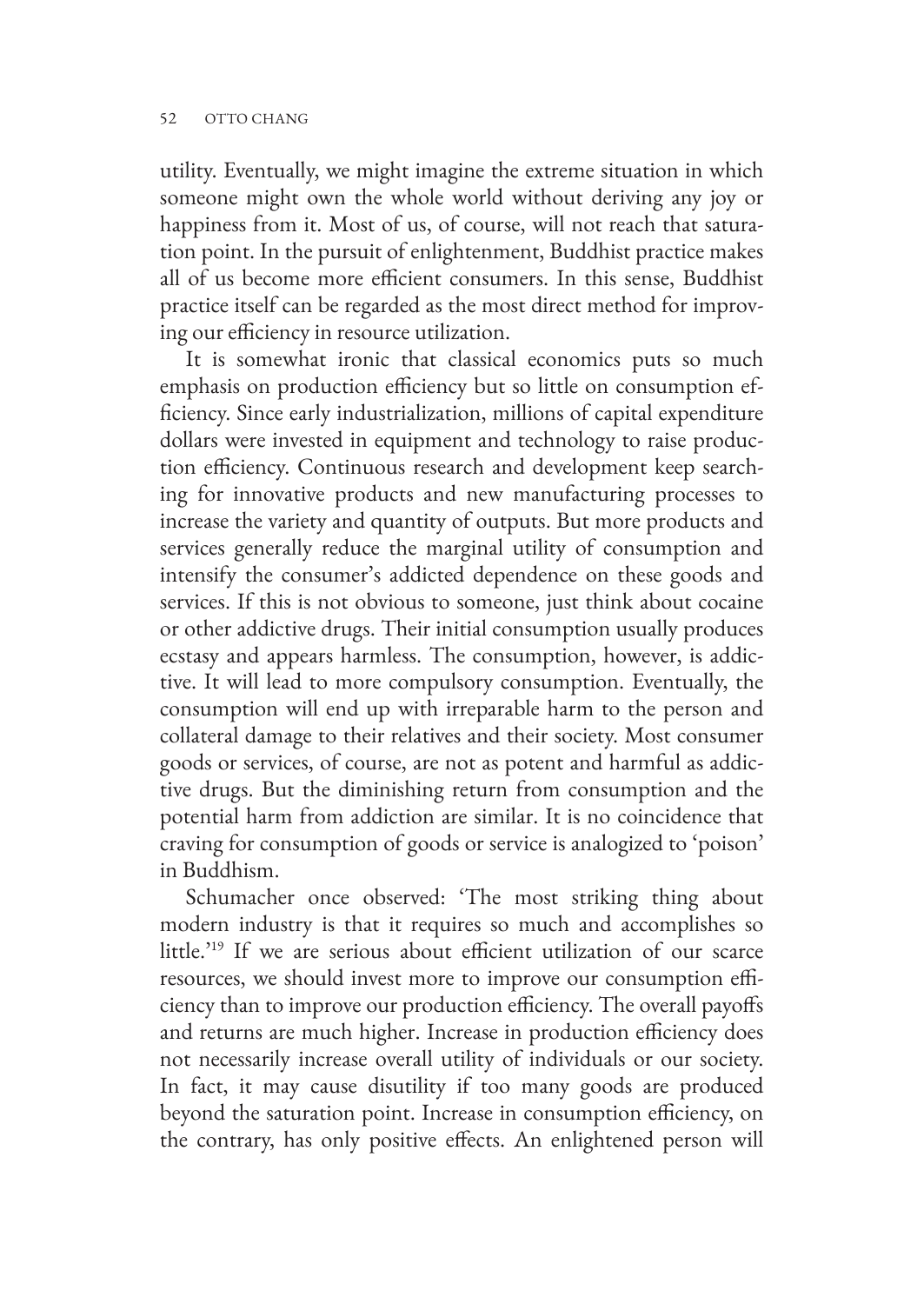consume little but contribute a lot to others and our society. Because Buddhism encourages people to conserve resources and consume efficiently, any investment in Buddhistic consumer education is going to benefit our society.

# *A Lifestyle for Efficiency*

To ensure that our society reaches overall maximal efficiency, it is imperative that everyone in our society become an 'enlightened' consumer and a productive worker. What would be required to make this a reality? An enlightened mind can not be developed without a healthy body. Per the Buddha's own experience, neither self-mortification nor self-indulgence is conducive to enlightenment. A practitioner's body needs to be nutritionally, but not excessively, fed. He needs to have a shelter but not a mansion. Besides food and beds, he needs clean water, air, and a safe and quiet surrounding. The desired bundle of consumption is very basic and modest, probably not much above the subsistence level found in many industrialized countries. The emphasis is on having a healthy body and a peaceful environment to prepare the practitioners for effective learning and training. A monastic practitioner's work will be teaching the Dharma. A lay practitioner needs to select a regular job that is compatible with the Buddhist definition of the 'right livelihood'. Besides work and sleep, a practitioner spends as much time on learning and training. There are two types of learning required: mind training and knowledge acquisition. Mind training enables a practitioner to become enlightened and therefore an efficient consumer and a perfect team player. Knowledge acquisition enables a practitioner to acquire knowledge and skills to become a knowledge worker. For a Buddhist, these trainings constitute part of his or her path to enlightenment.

In a traditional Buddhist education system, education is usually free to whomever desires and makes a commitment to it. The funding typically comes from contributions and donations by patrons and devotees. Of course, the operating costs are greatly reduced because the teachers and instructors are mostly volunteers or monastic practitioners who demand very little. Thus, great efficiency (in terms of external investment and regular operating funds) is demonstrated by Buddhist educational systems. Similar operating principles and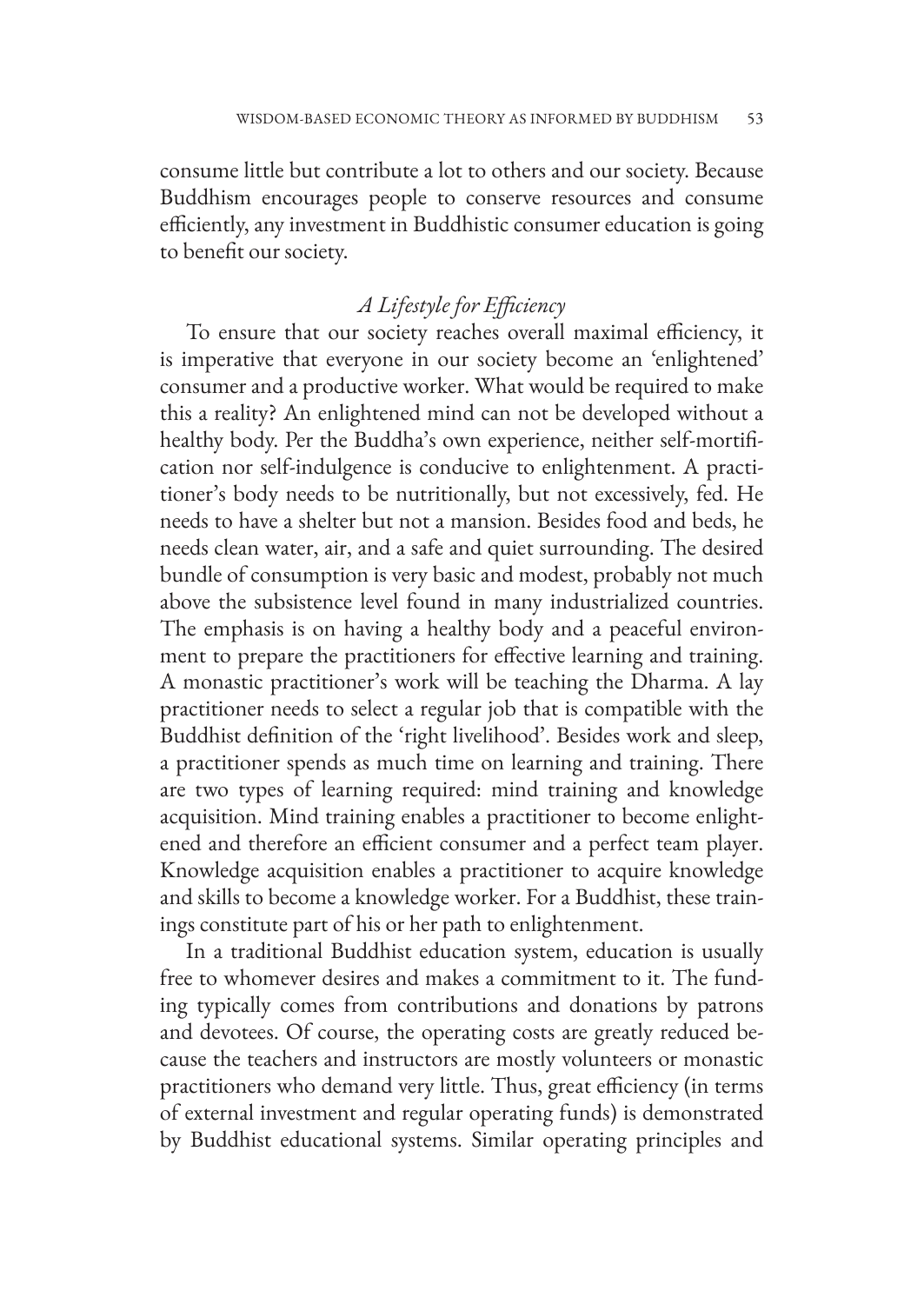consequences are also found in the operation of the *saṃgha* (monastic) community and other Buddhist social organizations.

#### *Modes, Scales, and Social Relations of Production*

Following Buddhist beliefs and values, the right organizational structure for production is best represented by community-based cooperatives. Production equipments and assets are jointly owned by members of the cooperatives. Output and income are distributed to members in accordance with the shares they own in the cooperatives. In an ideal situation, e.g., a monastic community, outputs and income can be distributed based on needs rather than capital contribution. Every member, regardless of rank or status, must participate in physical labor or work, as labor is considered a necessary element of Buddhist practice conducive to enlightenment. This is one of the requirements in *Rules of Purity* stipulated by the Chinese Ch'an Master P'ai Ch'an. Equality and full employment are goals inherent in the Buddhist production process. Members of the community do not compete, but cooperate and collaborate to achieve common goals. The agency cost problem that plagued the modern economy will be minimized. The goal of individual members is not to maximize income or to accumulate wealth, but to maximize contribution to the community, and to accumulate merits and virtues that are beneficial to the realization of enlightenment. Instead of production for profit, Buddhists labor for spiritual growth and eventual enlightenment. We can call this kind of production 'production-for-enlightenment'.

Of course, for beginners or lay persons, the production-for-enlightenment model is difficult to apply. People's attachment to ego is so strong that they need to own and possess something to feel secure and happy. As a transition, the traditional cooperative format existing in many industries in our modern economy could be adopted. Instead of maximizing profit, the goal of these cooperatives is the achievement of a required profit to meet external competition and to maintain production capacity, including the use of advanced technology. The production process should be operated at an optimal scale and involved with technologies friendly to the environment.

Regarding the scale of production, Buddhist philosophy would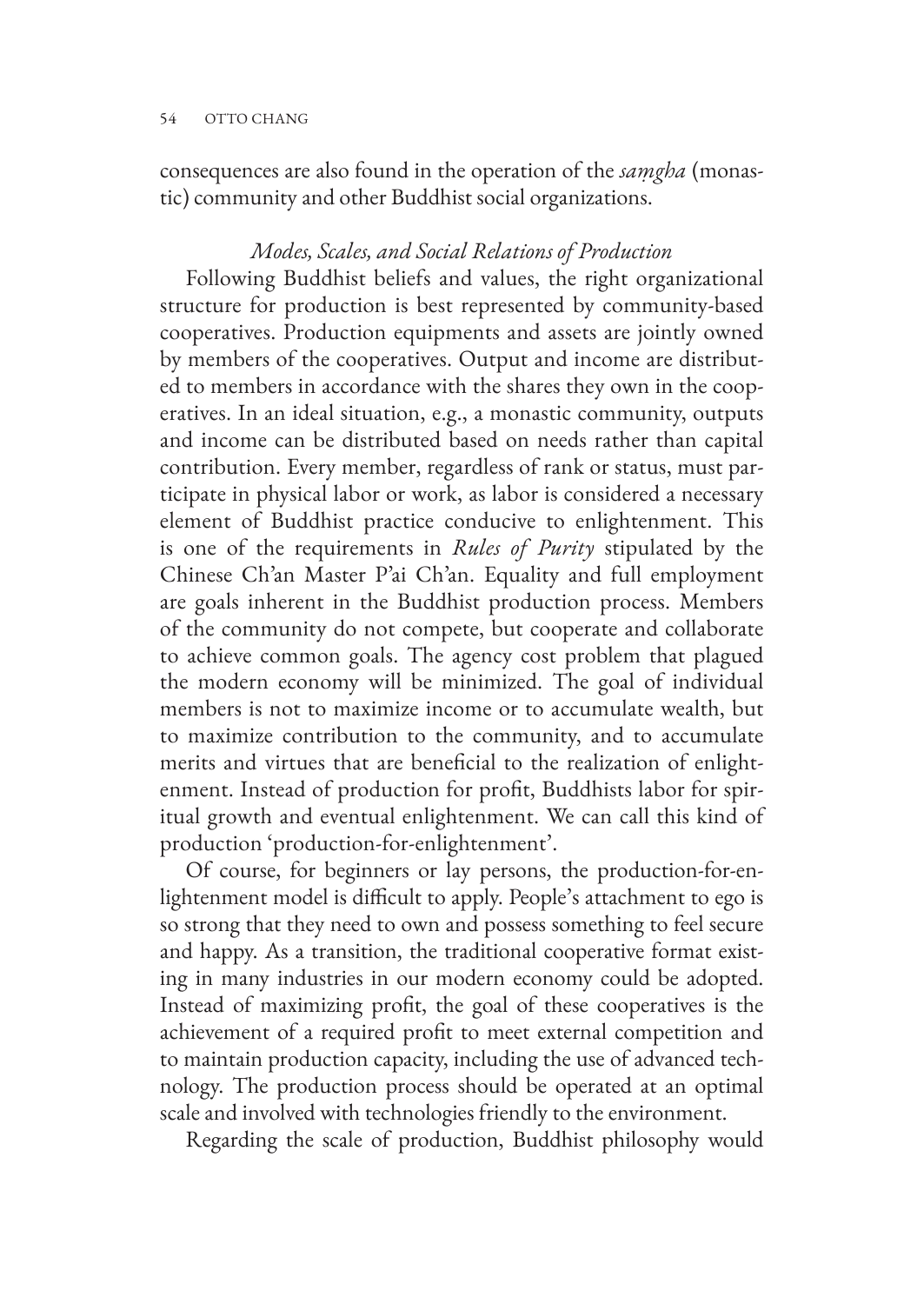suggest that production should be carefully planned to balance cost efficiency against dysfunctional consequences resulting from excessive division of labor. Depending on the type of products and services, the scale of economy widely varies. For most products and services, as the size of production increases, the cost of production usually decreases because of the synergic effect from pooling of equipment, distribution channels, capital, and research and development. However, the attainment of economy of scale is not without social costs. Specialization may increase boredom and dissatisfaction from job routines and therefore decrease morale and creativity. Employment of more equipment and capital usually leads to substantial layoffs of workers. Mergers and acquisitions may create super entities that can monopolize global market and influence international policy and legislatures. Homogeneity of production process may also reduce economic and cultural diversity. All these negative consequences need to be carefully weighed against the gains from economy of scale. A pragmatic 'Middle Way' approach should be employed to determine the right size and the right technology that is optimal for a product. Schumacher suggested that 'intermediate technology' should be considered, as a rule, to alleviate the undesirable consequences from the use of advanced capital-intensive equipment.<sup>20</sup>

In Buddhist philosophy, all sentient beings are closely connected and interrelated in the complex network of coexistence. The earth ecology, where all sentient beings share and live, should be carefully protected in the production process. A good approach is to treat natural resources as 'capital' that requires restoration or replenishment rather than as income or expendable resources. When something is considered as 'capital', it is to be preserved permanently for continuing production and sustainable consumption. This is quite essential if we want to avoid environmental catastrophe and to ensure that our next generation has a beautiful and safe environment to enjoy.

<sup>19</sup> Schumacher, *Small is Beautiful*, 94.

Schumacher, 161.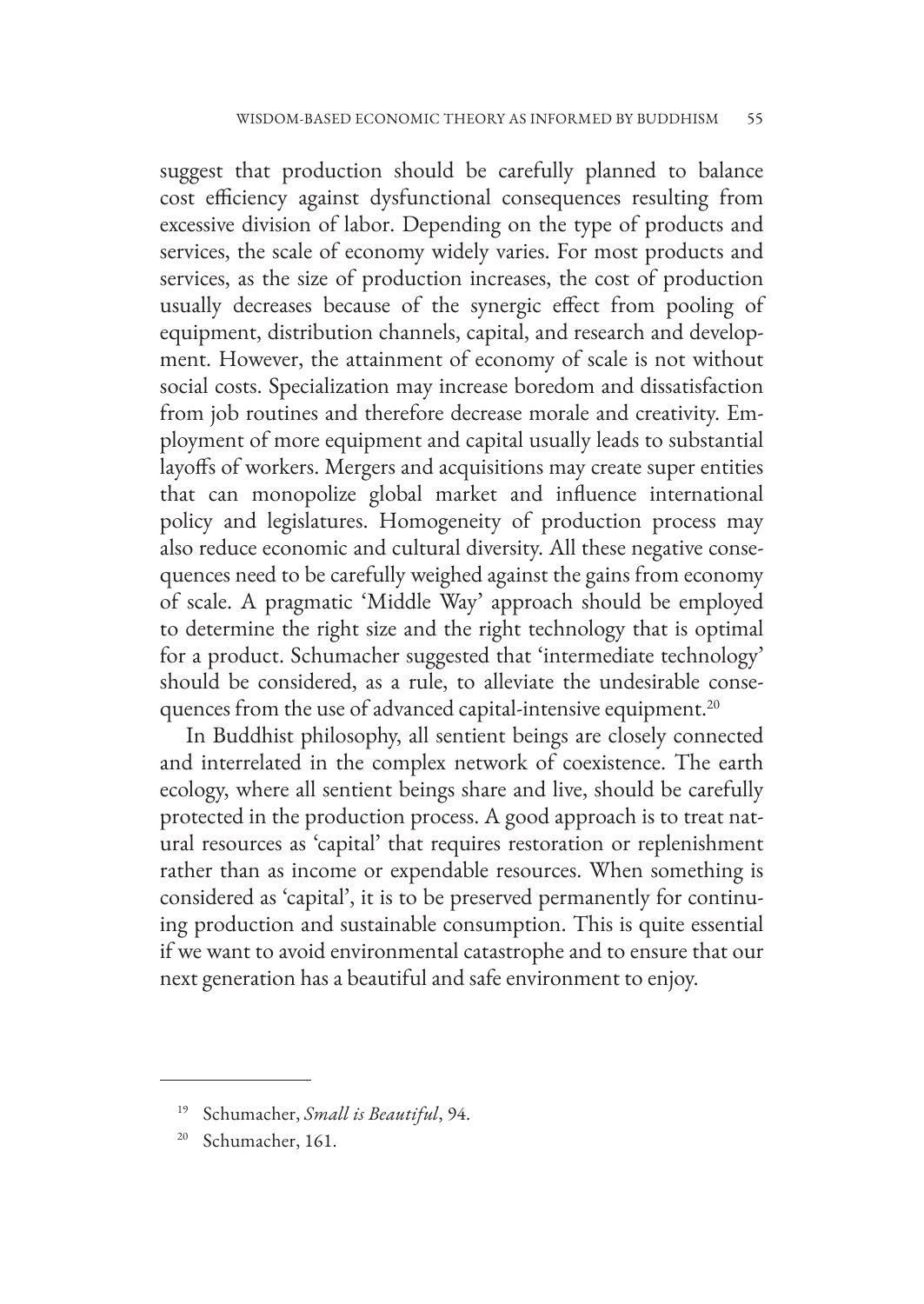#### *Market Mechanism and Its Limitations*

Classical economists to achieve production efficiency solely rely on the market mechanism and its effectiveness in allocating scarce resources. For the market to work as intended, a set of strong assumptions and conditions need to hold. In real-life, many of these conditions are lacking, as discussed in section II of this paper. To recap, there are substantial external benefits and costs to produce many goods and services; information is not available to everyone, significant agency costs are incurred for monitoring and enforcing contracts; there are barriers for entries, so the markets are not perfectly competitive; and, finally, many goods and services are not measurable in monetary units or exchangeable in a market.

Despite all these limitations and deficiencies, the market mechanism is still the most practical vehicle to determine price and production quantity for many goods and services. Equilibrium prices and outputs are reached when demand meets with supply. In the future, technology may advance to a point where aggregate demand and supply could be simulated in a lab to determine equilibrium price and output of a product. The development of electronic commerce, such as eBay and Amazon, makes this possibility closer to reality. Until that time, the market still has an indispensable role in our modern economy. In a Buddhist economy, the market is therefore relied upon, but its importance is considerably reduced by moderate consumption and by using other corrective measures to remedy its failure. As efficiency in consumption improves in a Buddhist economy, demand for material goods and services will decrease, releasing scarce resources for more critical needs in other areas, such as education and infrastructure. Although people may consume less goods and services, their utility and satisfaction may stay the same or even increase. Subsidies or taxes will be used to internalize social benefits or costs so that production of goods or services will reflect true benefits and costs to our society. Government ownership will be encouraged to produce public or naturally monopolized goods or services. Community ownership of assets and equipment, such as cooperatives, will be promoted to reduce agency costs and financial frauds. A consumption-based tax system will be introduced to discourage the consumption of socially or environmentally undesirable goods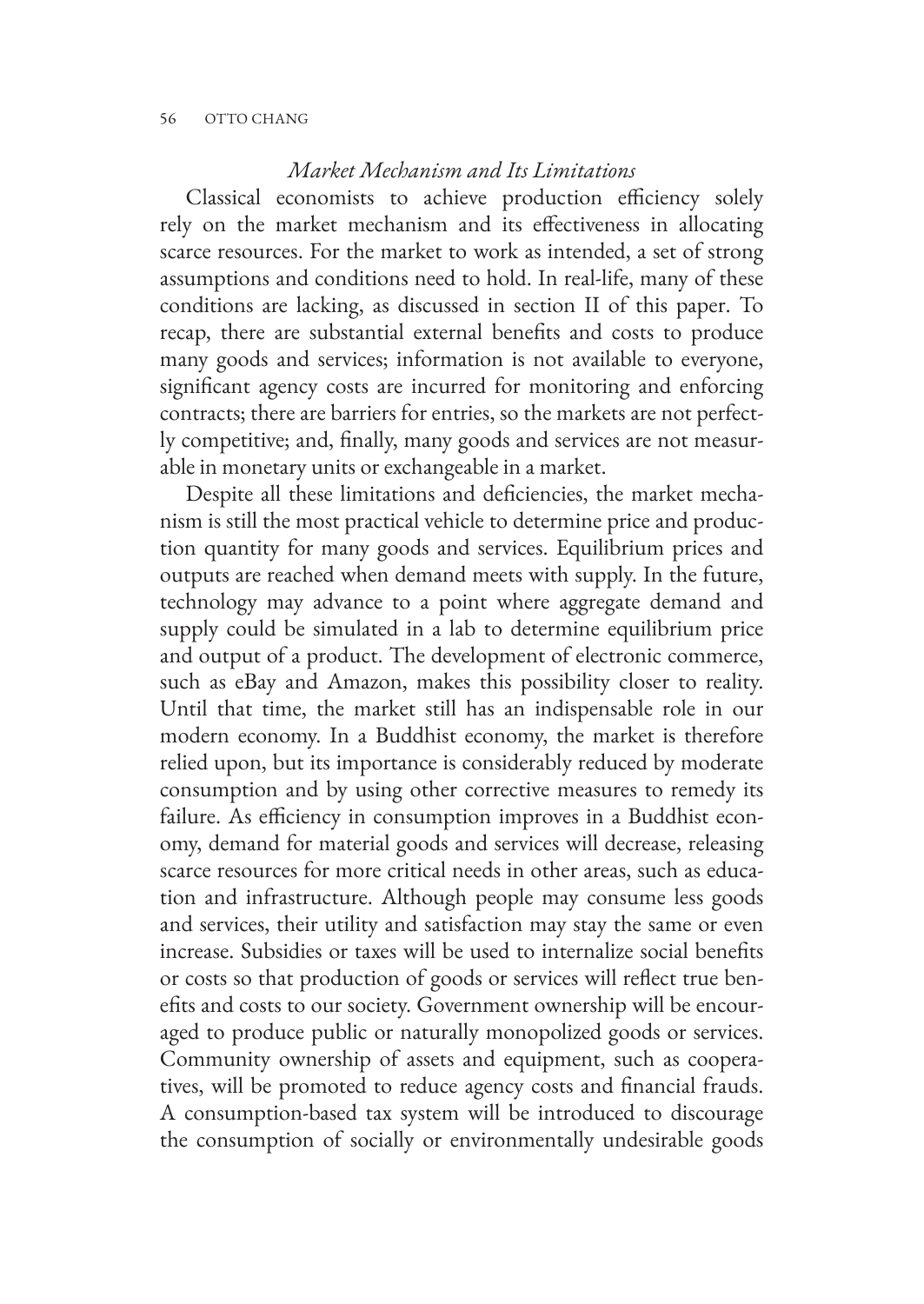or services. Death and progressive income taxes will be imposed to eliminate accumulation of personal wealth.

#### *Social Priorities and Institutions*

Wisdom and compassion are the two pillars of enlightenment. The priorities of a Buddhist economy therefore reside in education and social well-being. The education required here is a holistic endeavor integrating two parts: the learning of Buddhist values and the learning of worldly knowledge. In Buddhist cannons, these two aspects of learning are referred to as the learning of the 'ultimate truth' and the learning of the 'worldly truth'. The two truths are two aspects of the same ideal and therefore should be integrated and fused. Understanding of the ultimate truth will lead to enlightenment which will transform an ordinary consumer into a supreme consumer with unsurpassed efficiency in consumption as discussed in the previous section. Understanding of the worldly truth essentially entails the study of sciences and technology which are instrumental in achieving production efficiency.

To ensure efficient utilization of our scarce resources, both consumption and production efficiency are essential. Our current education system is very successful in the instruction of science and technology, but very weak in the instruction of ultimate truth or metaphysical wisdom. There is also very little effort to integrate the two. Most mainstream educational institutes have conscientiously separated the two as if they would contaminate each other. Even in the general education curriculum of universities and colleges, knowledge from these two perspectives is instructed separately in different courses. Each of the perspectives has been developed without interaction with the other. There is no common philosophical foundation or a comprehensive conceptual framework on which dialogues or discussions can be based. Divinity and humanity never intersect. Instead, they conflict and compete. In Buddhist philosophy and its education system, the two perspectives are seamlessly interwoven into a holistic and supreme understanding of reality.

In an ideal Buddhist society, social well-being and individual well-being are aligned in perfect harmony. When a person's ego is conquered, social well-being becomes identical with individual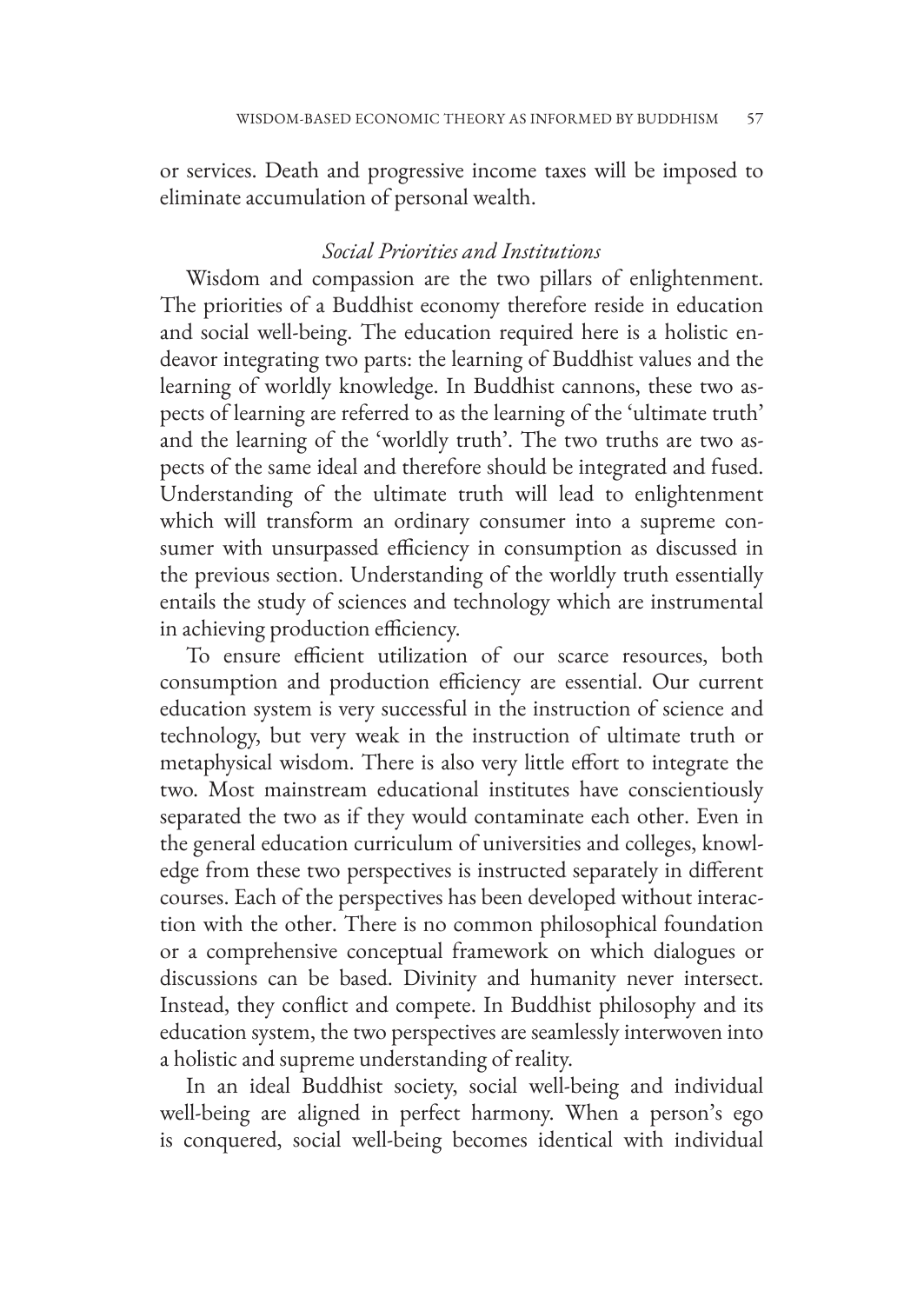well-being. For example, for a bodhisattva, the sentient being's suffering is his or her suffering; and the sentient being's happiness becomes his or her happiness. This implies that social well-being always carries more weight than individual well-being. Thus, in a Buddhist economy, social goals such as education of general populace, equality of opportunity, harmony of community, economic stability, and protection of environment are weighed much more heavily than protection of individual freedom and rights, maximization of individual utility and consumption, or cost minimization in production. Without doubt, in a Buddhist economy, collectivism and socialism play a much more important role than individualism or market mechanism. Community or common ownership will be more prevalent than individual ownership. Shared governance and democracy will be applied not only to the production and distribution of public goods, but also to the production of private goods as practically feasible. In fact, for an enlightened person, no goods or property is private. First, there is no 'self' to 'own' anything. Second, minimal consumption from such a person would not require the person to own many assets or properties. Third, attachment to ownership is a hindrance to enlightenment. Lastly, all beings are closely related; legal separation and artificial boundary mask the inter-connective nature of reality.

In a Buddhist economy, cooperative types of organizations will replace private profit-seeking corporations as much as possible. Labor unions and big corporations will have less reason to exist and will play a less important role. If they exist, they will be closely monitored and regulated in terms of size and operation. Decentralization would be the preferred principle form of government and business organizations. Centralized government functions are used only when definite benefits from economy of scale are present or for pure public goods or services. The role of ethics and professional codes will become more important. Contract and legal arrangements will be simplified and only used to ensure efficient market mechanism. Equitable and definitive tax systems will be preferred to big government for redistribution of income and wealth. Terms and treaties of international trade will place more emphasis on mutual benefits and equal opportunity. National differences and cultural diversity will be respected. Market and production efficiency will not be the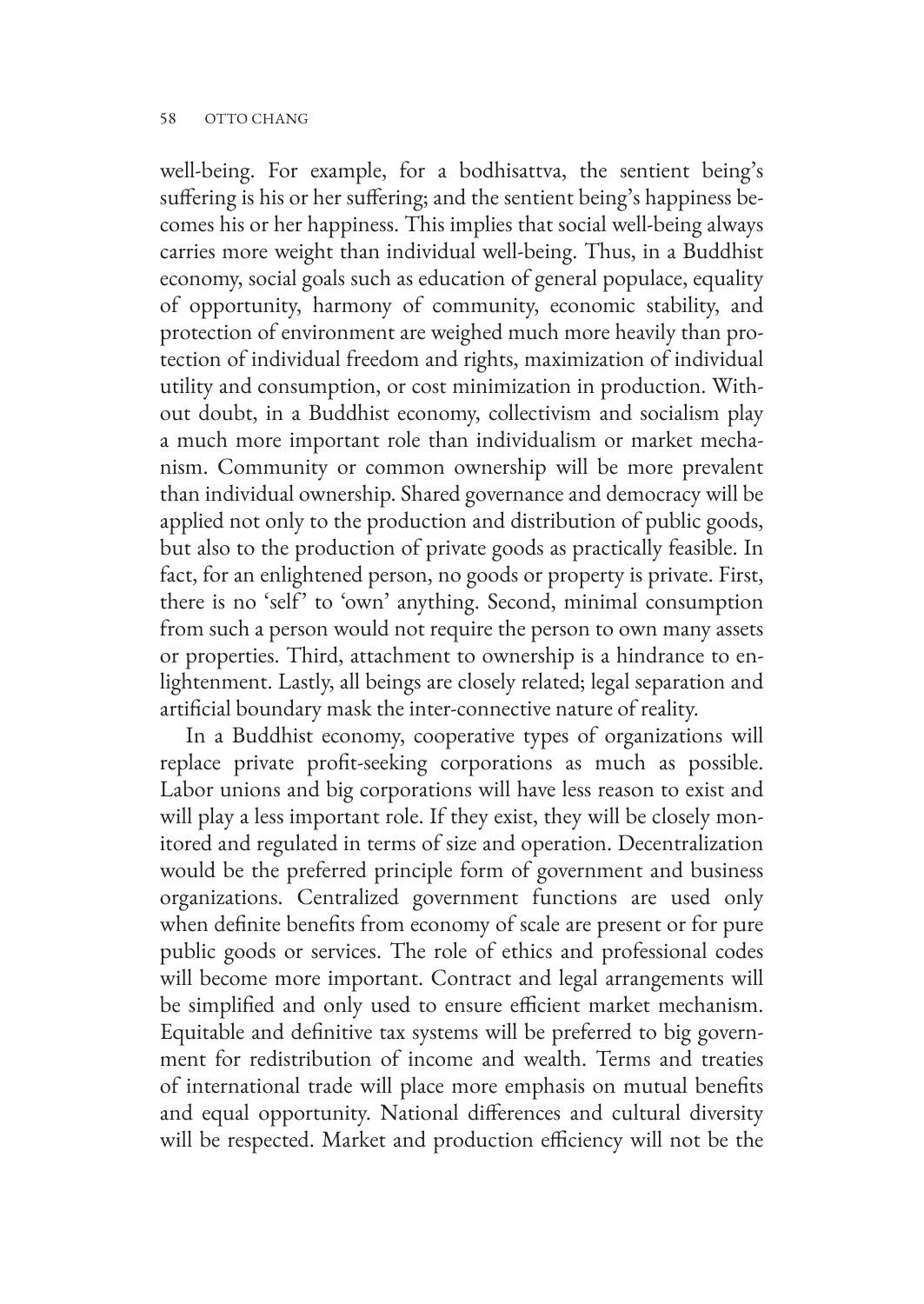only goal. Globalization and world-wide industrialization will be slowed to ensure balance in environmental protection and economic growth. The long-term goal of sustained growth will replace the short-term goal of profit maximization for individual enterprises, as well as for national economies.

#### IV. Implementing Buddhist Economics

Unlike technological changes, social changes are slow and painstaking. Conventional economic thoughts have permeated and dominated every aspect of our life for more than several hundred years. They are almost our second nature now. Many of us consider the market/ capitalist economic model as a self-evident truth that requires no proof. It is elevated to the status of a quasi-religion. Every one of us knows the difficulty involved to convert someone from one religion to another religion. To convince the mainstream economists that Buddhist economics is a viable alternative would encounter as much resistance as converting someone to a new religion. It would require a complete revolution or overhaul of our current education system which does a good job in dissecting knowledge into specializations without restoring them back to a whole. Schumacher stated:

What is at fault is not specialization, but the lack of depth with which the subjects are usually presented, and the absence of metaphysical awareness. The sciences are being taught without any awareness of the presuppositions of science, of meaning and significance of scientific laws, and of the place occupied by the natural sciences within the whole cosmos of human thought. The result is that the presuppositions of science are normally mistaken for its findings. Economics is being taught without any awareness of the view of human nature that underlies present-day economic theory. In fact, many economists are themselves unaware of the fact that such a view is implicit in their teaching and that nearly all their theories would have to change if that view changed…

Education cannot help us if it accords no place to metaphysics. Whether the subjects taught are subjects of sciences or of the human-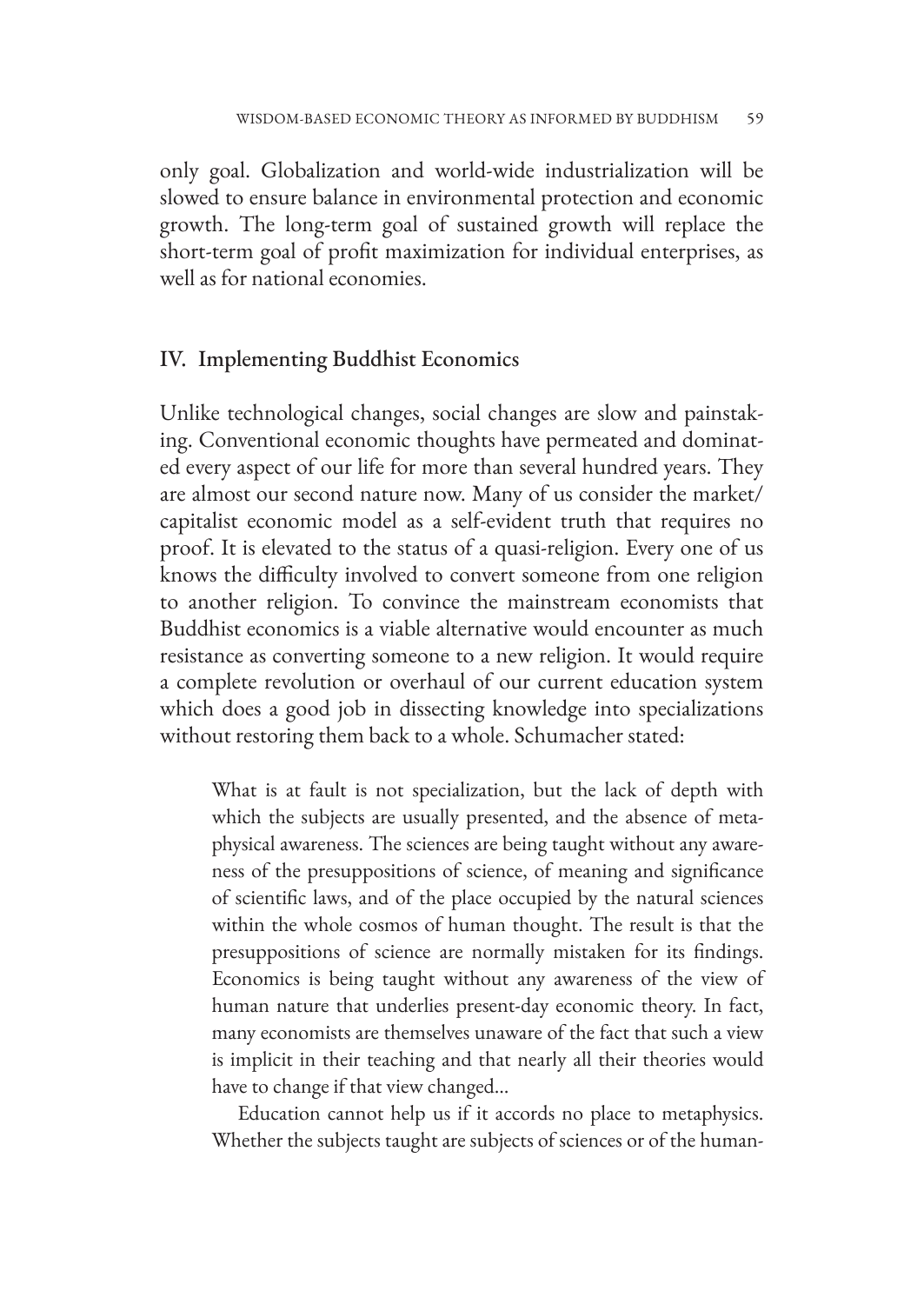#### 60 OTTO CHANG

ities, if the teaching does not lead to a clarification of metaphysics of our fundamental convictions, it cannot educate a man and, consequently, cannot be of real value to society.<sup>21</sup>

These statements by Schumacher are quite insightful and awakening. In Buddhist economics, the so-called 'metaphysics' is no metaphysics at all. It is a natural extension of modern 'sciences' or 'humanities', or a necessary restoration of them back to their proper statuses in a coherent and complete knowledge system. As elaborated in the previous sections, conventional economics chooses to limit its enquiry solely to the achievement of production efficiency, ignoring entirely the issue of consumption efficiency. It concentrates only on half of the efficiency problem that is easy to quantify and analyze. It excludes the other half of the efficiency problem that requires a deep understanding and insight about human nature. It may be understandable why classical economists such as Adam Smith opted for such an easy way out several centuries ago. At that time, thoughts like humanistic Buddhist philosophy were not familiar to Western philosophers at all. Today is the right time for East to meet with West and for human knowledge to be restored to truly benefit humans and their environment.

## IV.1 The Need for a Revolution in Education

The starting point is our education system. Our current education system that produces modern scholarship is seriously flawed. Scholars and researchers in science and humanities are educated in a fragmented way. Incomplete knowledge is the whole truth and the only truth. The most fundamental wisdom, the 'mother' of all knowledge— the metaphysics or the presuppositions of sciences—is completely ignored. Each individual discipline deals with certain aspects of human problems without a common underlying 'center' to unite them together. Thus, even though we are in a knowledge-explosion age (the word 'explosion' is quite descriptive of the fragmented nature of

<sup>21</sup> Schumacher, *Small is Beautiful*, 86.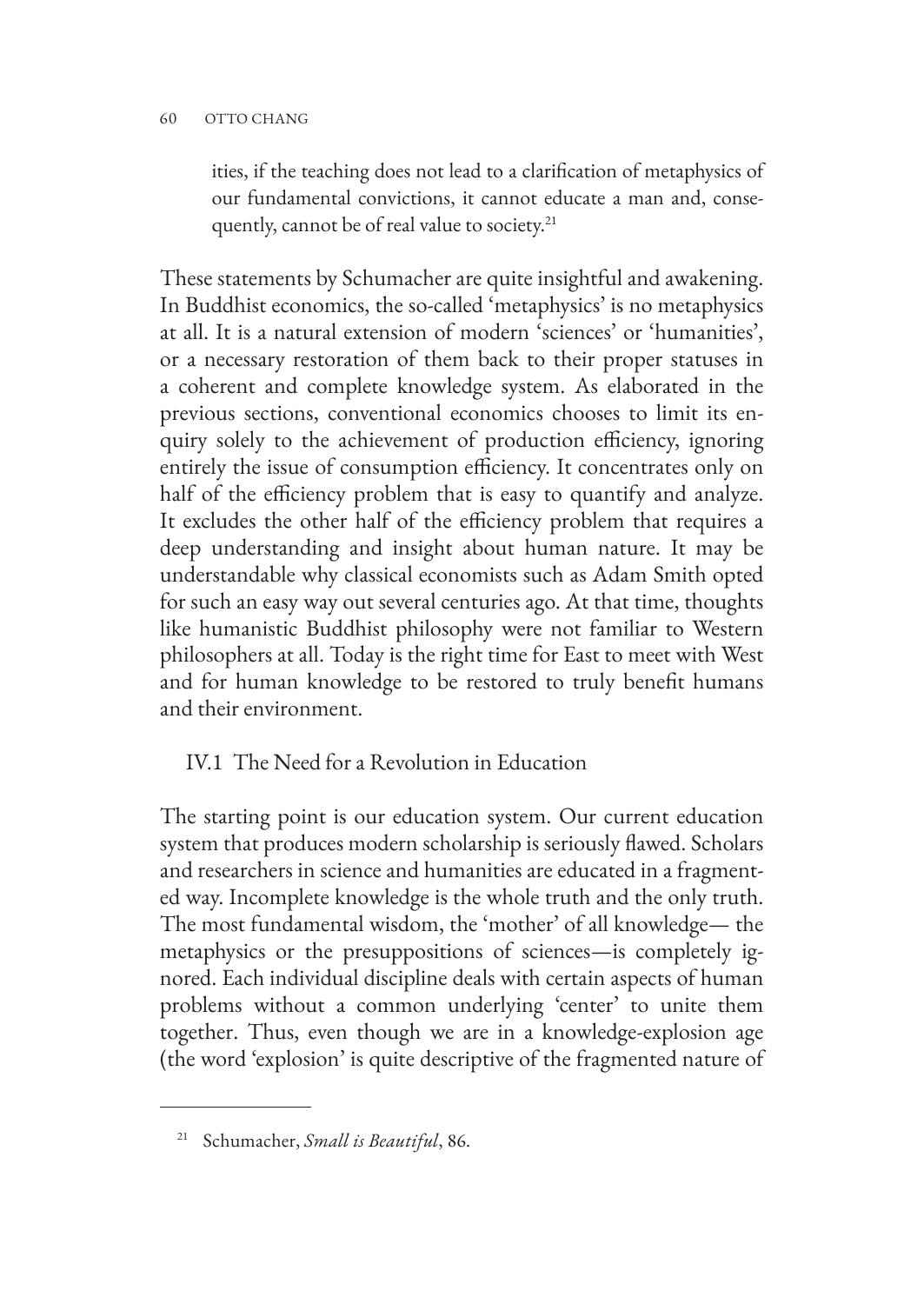modern scholarship), with all the knowledge we have, no one knows where all this knowledge leads us. We are completely torn apart and lost in disintegration. If everyone realizes the inherent limitation and weakness of modern science and technology and adopts a cautious approach of trial and error, things may not be this bad. But our blind faith in modern science and technology has made us believe that humanity will prevail no matter what happens. The conviction of unabridged individual freedom and rights has led us to a new religion characterized by materialism and consumerism. Some consequences of this new religion and its impact on human life were described in the first section of this paper.

To make the transition from our current economy to a Buddhist economy, an overhaul of our education system is absolutely needed. It requires all of us, citizens and the government, academicians and non-academicians, to take an entirely new approach to scholarship and human knowledge acquisition. But the formal education system (the K–12, higher education, and post-graduate education) and the scientific community must bear the most responsibility, because they are the evangelists and advocates of this new religion of pseudo-economics. Through them, consumerism and egocentrism become the 'correct view', 'correct thought', 'correct speech', 'correct behavior', and 'correct livelihood', while, in fact, they are perpetrating negative karmas that ensure their infinite stay in the cycle of birth and death. To break the tight reign of *saṃsāra* (cycle of suffering), our education system needs to borrow heavily from Buddhist education and training. Skills on meditation and concentration, the insight of 'emptiness' and 'Middle Way', and the non-duality of the ultimate truth and worldly truth should be important components of our new scholarship and education.

#### IV.2 Ethical Consumption

For a Buddhist, the goal in this life is spiritual awakening or enlightenment, because enlightenment signifies the cessation of all suffering and the achievement of supreme bliss. To achieve this goal, a practitioner should use wisely all the resources available to him, including his body, his mind, and his worldly belongings. For a Buddhist, con-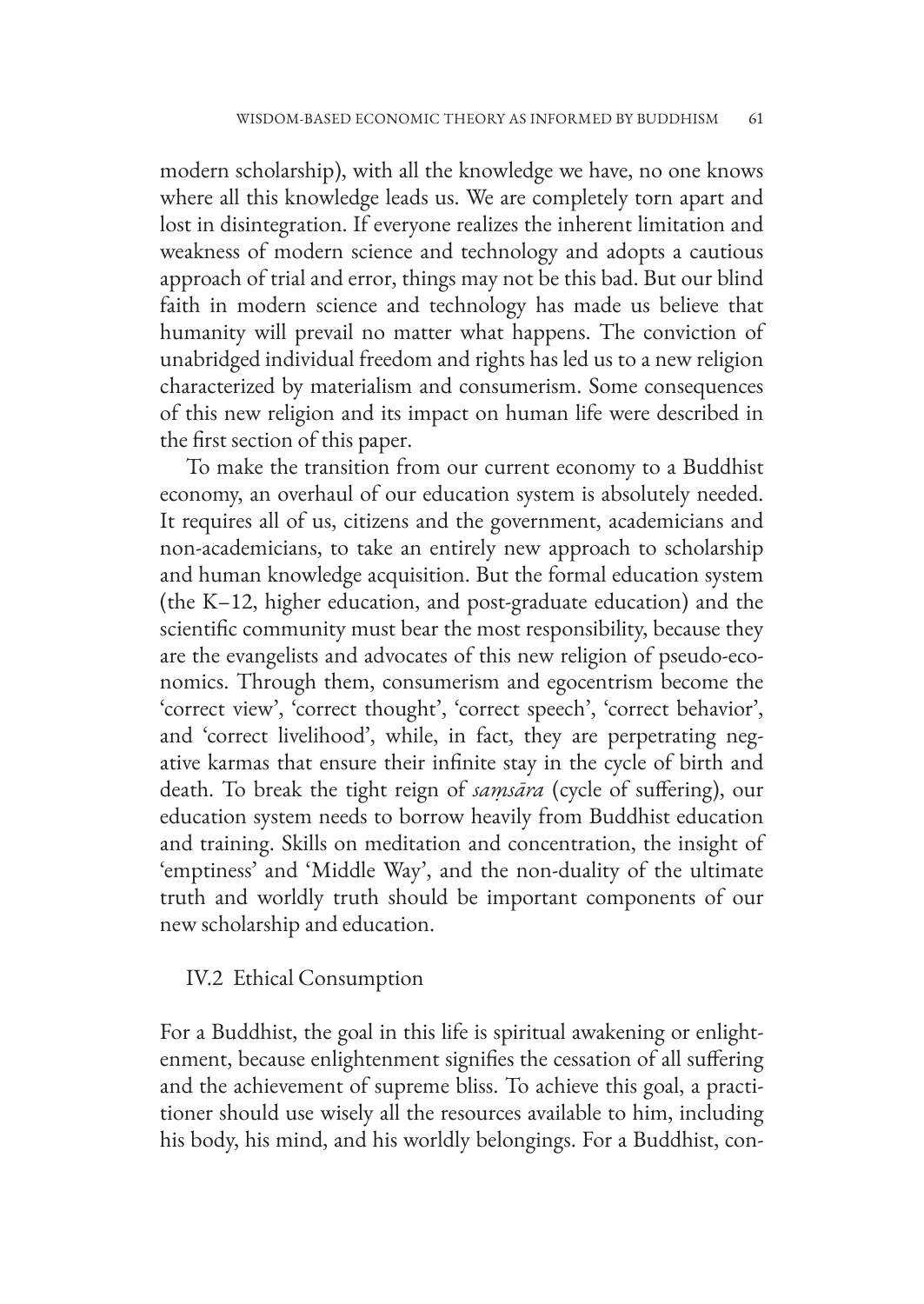#### 62 OTTO CHANG

sumption is not an end as it often is in the West, where consumption is regarded as a prime engine of economic growth. In contrast, Buddhists see consumption as a tool: it provides the material platform needed to support the spiritual work of achieving enlightenment. Beyond that, consumption of goods or services poses a threat to the practitioners if they become too attached to them. A Buddhist needs to be able to overcome the desire for excessive consumption and concentrate his energy and endeavor on mind training and spiritual growth. This discipline on consumption is difficult to achieve in a culture of mass consumption, where advertisers conflate needs and desires and promote acquisitiveness. But in developing countries, there is an encouraging example. Since 1958, a grassroots development effort in Sri Lanka, known as Sarvodaya Shramadana, has promoted village-based development programs that explicitly integrate material and spiritual development. Sarvodaya Shramadana can be roughly translated as 'awakening of all through sharing'. Villagers involved with the movement undertake a broad range of development projects, from latrine building to establishment of preschools and cultural centers, within a framework of Buddhist principles. The movement has grown to encompass more than half of the country's 24,000 villages and is now the largest NGO (Non-Government Organization) in Sri Lanka.22

One of the distinguishing features of the Sarvodayan vision of development is that it explicitly and deliberately includes not just the material requisites for a dignified life, but also the educational, social cultural, and spiritual requirements. This holistic perspective is reflected in the following list of ten major human needs that guide the development:

- 1. A clean and beautiful environment,
- 2. A clean and adequate supply of water,
- 3. Basic clothing,
- 4. A balanced diet,
- 5. A simple house in which to live,

<sup>22</sup> Gardner, *Invoking the Spirit*, 39.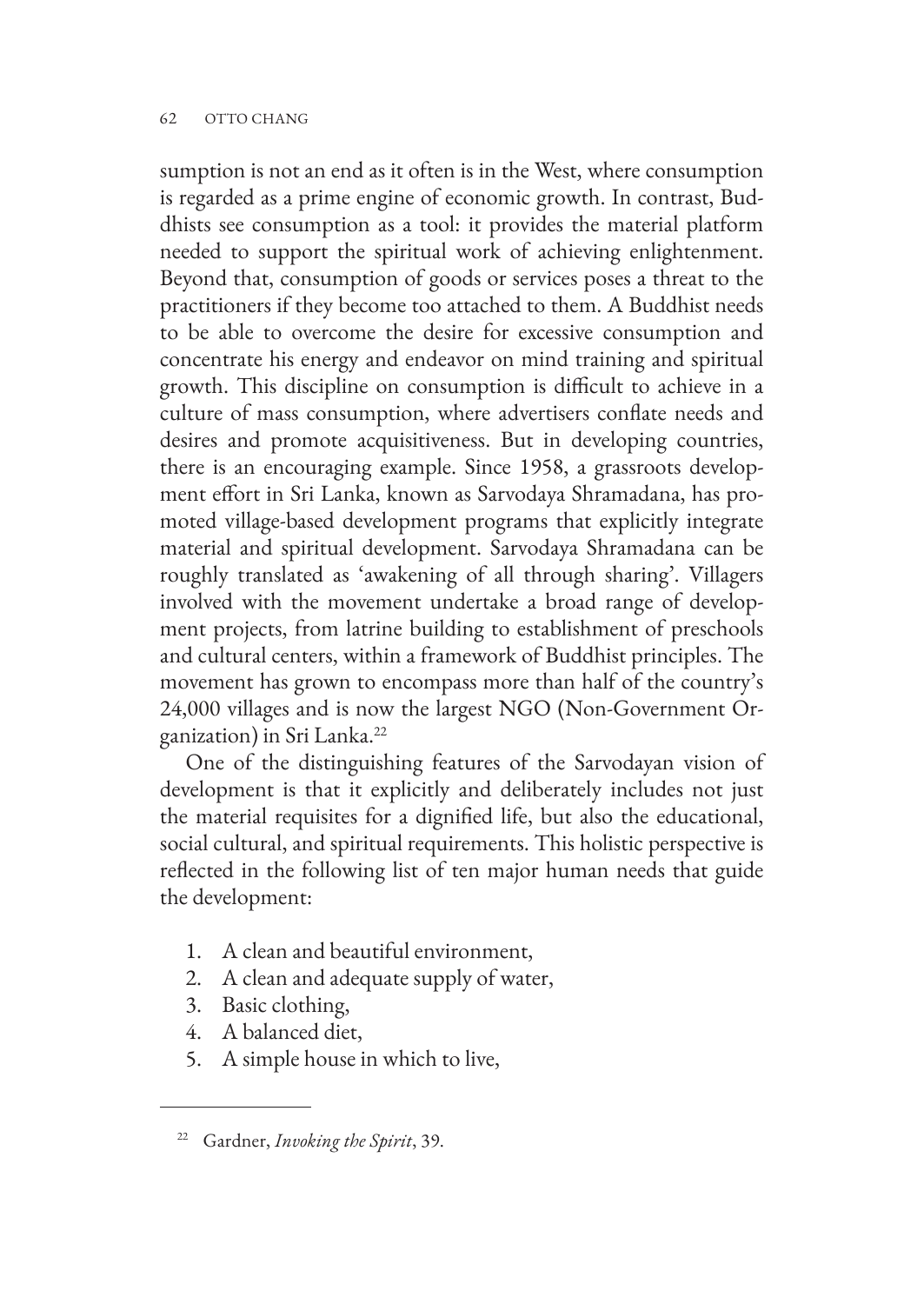- 6. Basic health care,
- 7. Simple communication facilities,
- 8. Basic energy requirements,
- 9. A well-rounded education, and
- 10. Cultural and spiritual sustenance.

This list of ten basic needs reflects the consumption ethics of the movement.<sup>23</sup> By placing spiritual needs on a par with material ones, it reminds people of the importance of spiritual needs and how they can be subverted by attachment to material goods. The list also serves as a guide for consumption. Anything beyond the ten needs would be considered as expressions of 'greed, sloth, or ignorance', and therefore counter-productive to a Buddhist practice. By restraining excessive or unproductive human desire, ethical consumption reduces the financial capital and technology requirement for a developing economy, eliminates the need to exploit human labor and natural environment, and facilitates the development of a harmonious and sharing society.

The Sarvodaya movement may not be readily applicable to other parts of the world or to most of the developed countries, because of the sharp difference in culture and value system. However, any educational efforts to curtail people's compulsive need for consumption and other governmental measures to discourage excessive consumption (e.g., taxes on excessive or luxury consumption) would move our modern world toward a more balanced and sustainable economic development.

### IV.3 Responsible Use of Labor and Natural Resources

The same spirit applied to consumption should also be applied to production. If consumption needs to be constrained and redirected to achieve optimal efficiency, production needs to be restrained and planned to achieve long-term sustainability and stability. Important factors in the production process are land and its natural resources.

<sup>23</sup> Gardner, *Invoking the Spirit*, 40.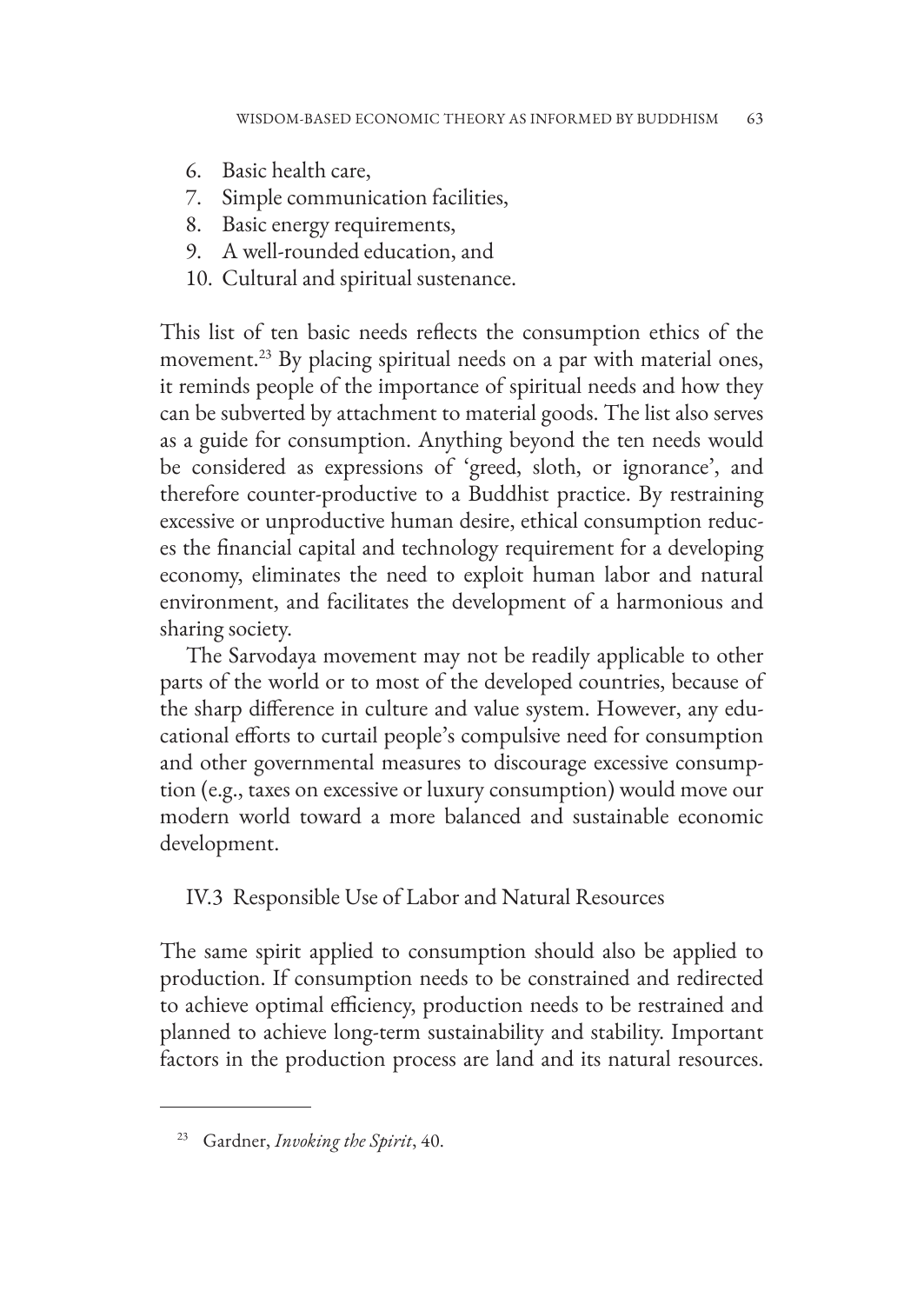In modern economics, land and natural resources are treated as expendable means to produce goods and services for human consumption. Beneath this utilitarian view of the land is the metaphysical view that humans are the center of the universe and that everything exists to support human existence and comfort. But is man the master of nature or its child? As Schumacher wrote:

…One of the most important tasks for any society is to distinguish between ends and means to ends, and to have some sort of cohesive view and agreement about this. Is the land merely a means of production or is it something more, something that is an end itself? And when I say 'land', I include the creatures upon it. $^{24}$ 

If we examine the classical economics theory carefully, it fails miserably in this important task of defining and distinguishing ends and means. In the classical consumption theory, economists conveniently assume that utility comes mainly from consumption of goods and service. The assumption implies that consumption is the ends, not means, to other higher-level achievement—an assumption that clearly ignores the complexity of human nature and contradicts the science of psychology. In the classical production theory, economists consider labor and land as expendable inputs. But the well-being of labor and land are ends pursued by men since the beginning of the history of mankind. If economic theory likes to become a truly 'rational' science, it needs to shed its past by seriously reconsidering its treatment of consumption as final goals and the use of land and labor as pure means. It needs to adopt a new production theory in which labor and land are both means and ends simultaneously, and that they are something to invest and enrich just like capital. When they are depleted in the production process, they need to be replenished, maintained, and even improved just like other capital equipment. This 'capital' perspective of labor and land is fully in line with the Buddhist view that a bodhisattva's goal in this life is to protect, benefit, and deliver all sentient beings. In Buddhist economics, therefore,

<sup>24</sup> Schumacher, *Small is Beautiful*, 98.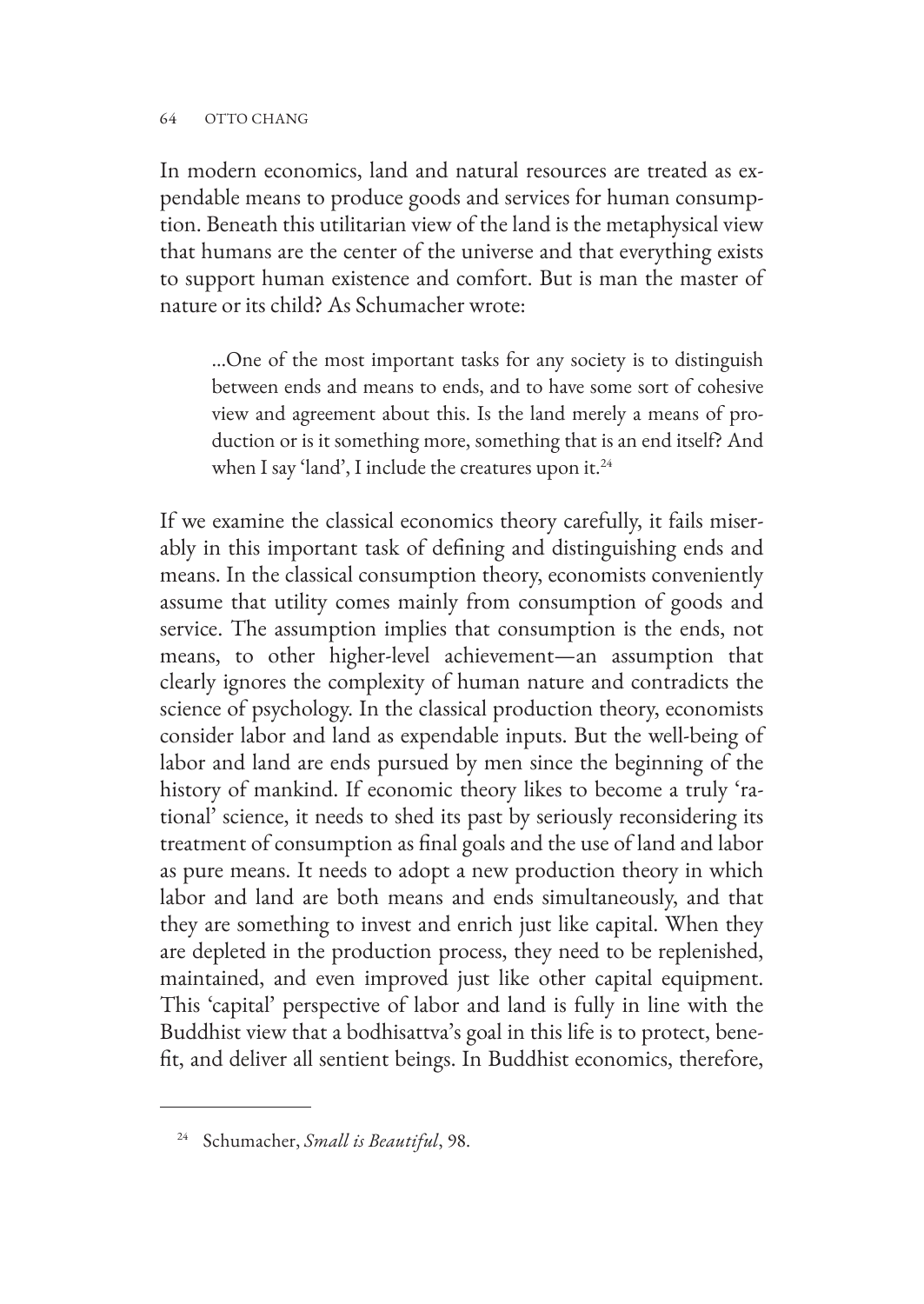protection and preservation of the natural environment and enrichment and empowerment of employees are considered as important as the accumulation of capital. In fact, the accumulation of capital is a means to achieve these goals.

The Buddhist view on the environment and its role in the development of modern economy is shared by many religious leaders, as well as by environmentalists.<sup>25</sup> For example, in Europe an organization called Religion, Science and Environment (RSE) was established by Ecumenical Patriarch Bartholomew to address the environmental issues in the Aegean Sea, the Black Sea, down the Danube River, and in the Adriatic Sea. In Thailand, 'environmental monks' are gaining fame for their advocacy of conservation and social justice within the Buddhist framework. The most successful example comes from the Thai village of Giew Muang, where in 1991 Prhaku Pitak helped to restore a forest used by ten surrounding villages that had been degraded and denuded by decades of exploitation. Another case was the cleanup efforts of the Ganges River, led by Dr. V. B. Mishra, a hydrologist and professor of civil engineering who has been working for more than two decades to rid the river of contaminants. In accounting, there is an effort to require firms to disclose the impacts of their operations on the environment so that the public and investors can be adequately informed about these impacts.26

The Buddhist view on the development of human potential and the dual role of labor in the development of modern economy is consistent with the social justice call reflected in religious proclamations, the modern labor movement, and progressive managerial practices. For example, the encyclicals of Pope John Paul II (especially *Laborem Exercens, Sollicitudo Rei Socialis, and Centesimus Annus*) and the 1986 United States' Bishops' pastoral letter on the economy (*Economic Justice for All*) clearly stated the value of human dignity, safe working conditions, and equitable distribution of income.<sup>27</sup> The

<sup>25</sup> Gardner, *Invoking the Spirit*, 28.

<sup>&</sup>lt;sup>26</sup> See the website of the Sustainability Accounting Standard Board (SASB) https://www.sasb.org/.

<sup>&</sup>lt;sup>27</sup> Alexandrin and Zech, 'Ancient Futures', 1344.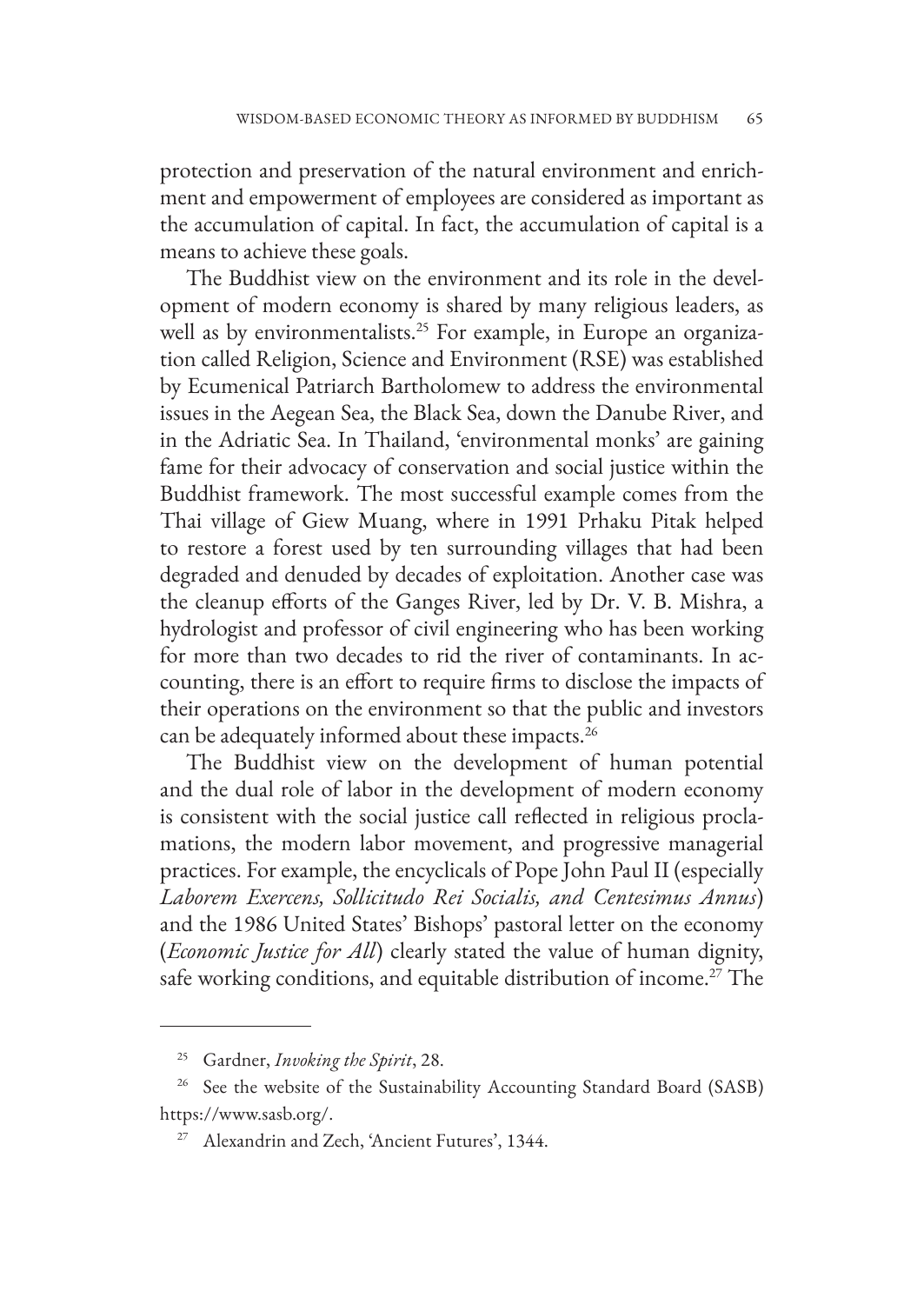modern labor movement and the formation of labor unions in the twentieth century represent initial actions taken by the workers in their struggle to improve their working conditions and their shares of economic income. Their struggle and battle, however, are still based on the classical economic framework of treating labor as means rather than ends. The acceptance of the market mechanism as the basic economic model in their collective bargaining process is self-devaluating and contributes to the decline of the union in the last two decades of the twentieth century.28 Because of increasing economic uncertainty and rapid technological changes, there is an increasing emphasis on the development and empowerment of employees in corporate America. More and more companies have realized the important impact of quality employees on their bottom line. Spending on employee training and development is considered essential in maintaining competitiveness in the global market. Many Fortune 500 companies have made employee training and development one of their strategic goals. The achievement of this goal is formally evaluated annually in a performance evaluation scheme called 'balance scorecard'.29 Although the motivation behind this trend is still profit, it corroborates the statement that labor is not just an input factor but also a goal by itself.

As was emphasized before, any social change is necessarily evolutional rather than revolutionary. The transition from conventional economics to Buddhist economics can not take place overnight. In fact, the change, if any, is indeed slow and painstaking. Although pockets of success are reported here and there, the pervasive changes probably won't be seen for decades.

IV.4 Equitable and Productive Ownership of Assets

Equality is an important social and economic goal in most cultures and societies. Human experience values and prioritizes equality because it promotes social peace and stability. From an economic per-

<sup>28</sup> Carson, *Economic Issues*, 135.

<sup>29</sup> Norton and Kaplan, *The Balanced Scorecard*.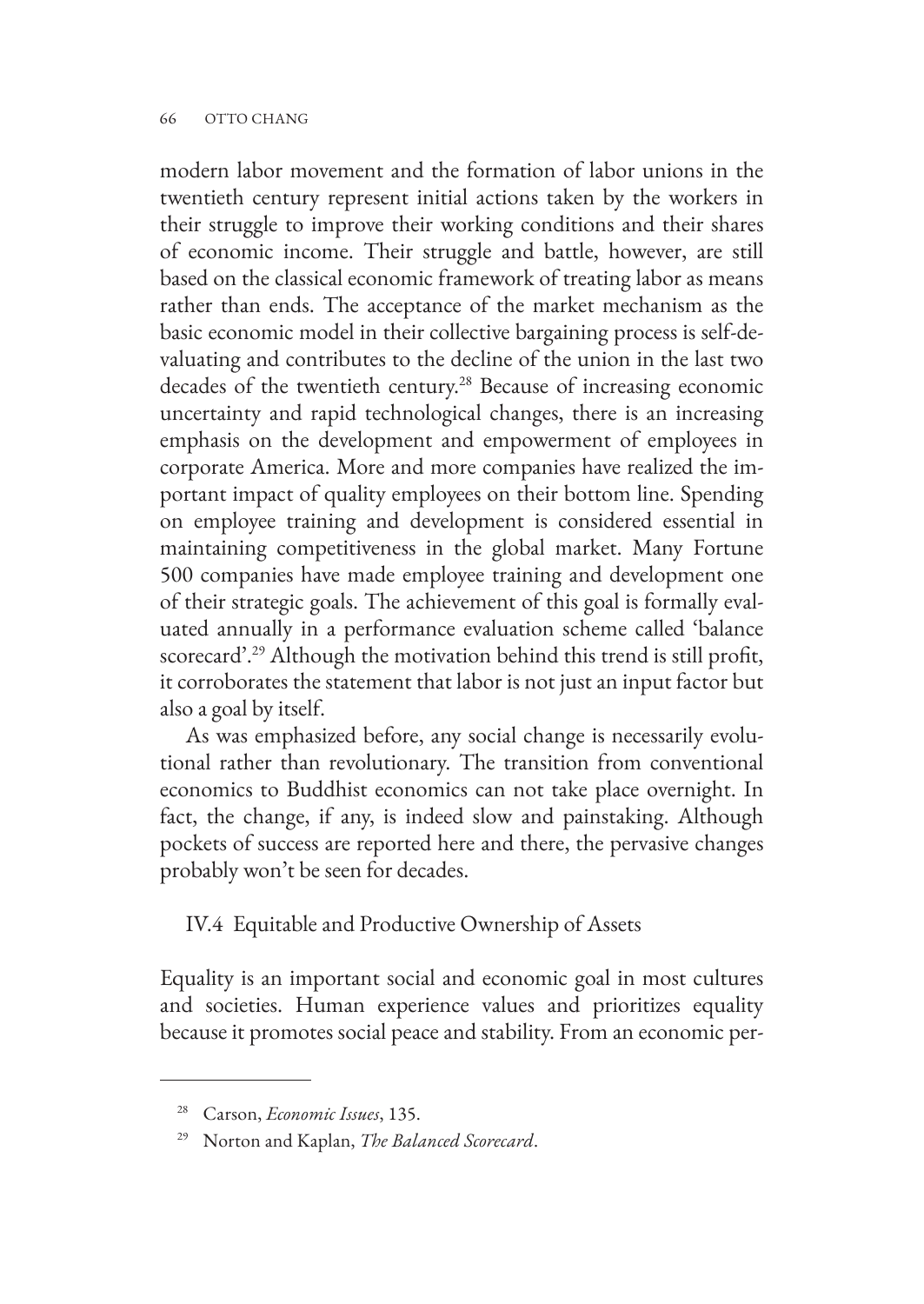spective, equality also plays a very important role. For a free market to work, the market requires every participant to have equal access to relevant information, equal right to enter and transact, and equal influence on the demand and supply of the market. If information, entry and transaction, price and quantities of goods are monopolized by a few persons, the market will fail to allocate our scarce resources in the most efficient manner. Unfortunately, in real-life each of us came with an unequal endowment in wealth, as well as in talents. This inequality in endowments is further amplified by the existing *laissez-faire* capitalistic system. The rich are becoming richer and the poor poorer. Since market cannot be relied upon to achieve an egalitarian society, a natural response is to eliminate it and replace it with a government planning system which nationalizes all productive assets. However, a national planning system is not without its own problem. First, the governed and the governing are unequal in their access of information and in their influence on the policy-making process. Consequently, economic decisions made under such a system may not reflect the best interest of the governed majority. In fact, experience has shown that a lot of corruption and waste is found in such a system. Second, national ownership is often plagued with the free-rider problem. There is little incentive for hard work and innovation. The collapse of the communist block seems to corroborate these observations.

A third alternative, community ownership, which is frequently considered archaic and has made a minimal contribution to modern economy by conventional economists, holds the promise of being a skillful compromise between the two extremes of *laissez-faire* and national planning. A 'community' is usually a group of individuals whose interactions are long-term, frequent, and personal. In this sense, community includes family; residential neighborhoods; workplaces, as well as formal governance structure, such as cooperatives; mutual credit associations; and worker- owned and managed enterprises.<sup>30</sup>

Compared to the other two alternatives, community ownership

<sup>30</sup> Ostrom, *Governing the Commons*.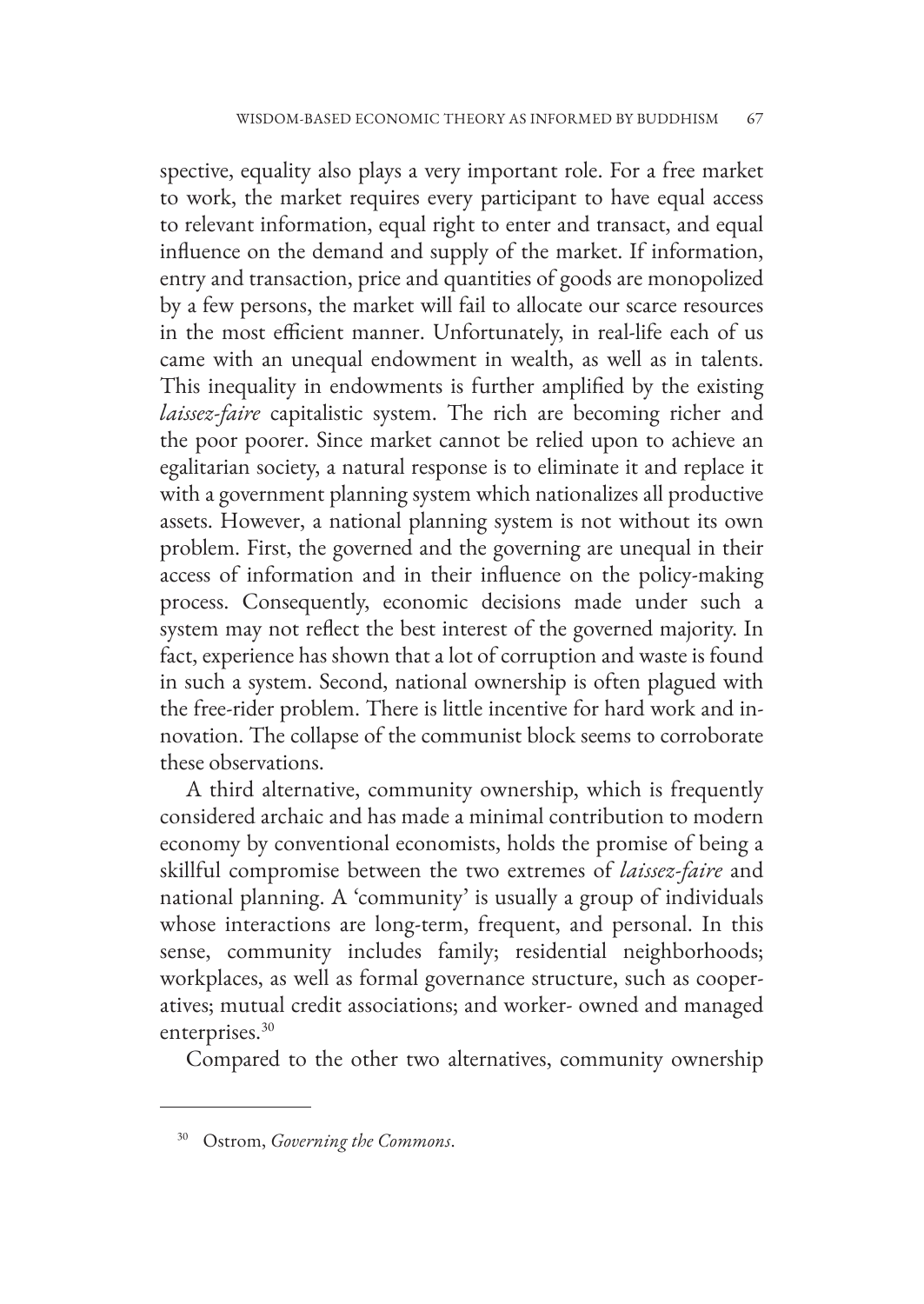has several advantages. First, a community is organized on the principles of democracy and equality. Second, community members are bound by strongly shared norms and ethics that encourage members to behave in the long-term interest of the community, preventing exploitation of the environment at the expense of intergenerational equity. Third, the heavy interaction among community members allows members to monitor each other's behavior without the incurrence of expensive agency costs and thus alleviates the free-rider problem. Fourth, a community fosters cooperation and collaboration rather than competition and confrontation, avoiding unnecessary internal conflicts and frictions and thus increases overall organizational productivity and efficiency. All these characteristics and properties of a community governance structure are consistent with Buddhist principles of selflessness and compassion. In fact, the traditional *saṃgha* (Buddhist monastery) communities are organized based on the same principles and represent a perfect example of this type of governance.<sup>31</sup>

Schumacher gave a successful example of community-owned enterprises and suggested a possible new pattern of ownership that mimics this type of ownership structure.32 The Scott Bader Commonwealth established in 1951 is a British enterprise in which its original owner (Scott Bader) relinquished his entire ownership of the enterprise to his employees with the following stipulations:

- 1. The firm shall remain an undertaking of limited size (350 persons or thereabouts) so that every person in it can embrace it in his mind and imagination;
- 2. Remuneration for work within the organization shall not vary, as between the lowest paid and the highest paid, beyond a range of 1:7 before tax;
- 3. As the members of the Commonwealth are partners and not employees, they can not be dismissed by their co-partners for any reason other than gross personal misconduct;

<sup>31</sup> Hsing Yun, *A Buddhist Approach*.

<sup>32</sup> Schumacher, *Small is Beautiful*, 256.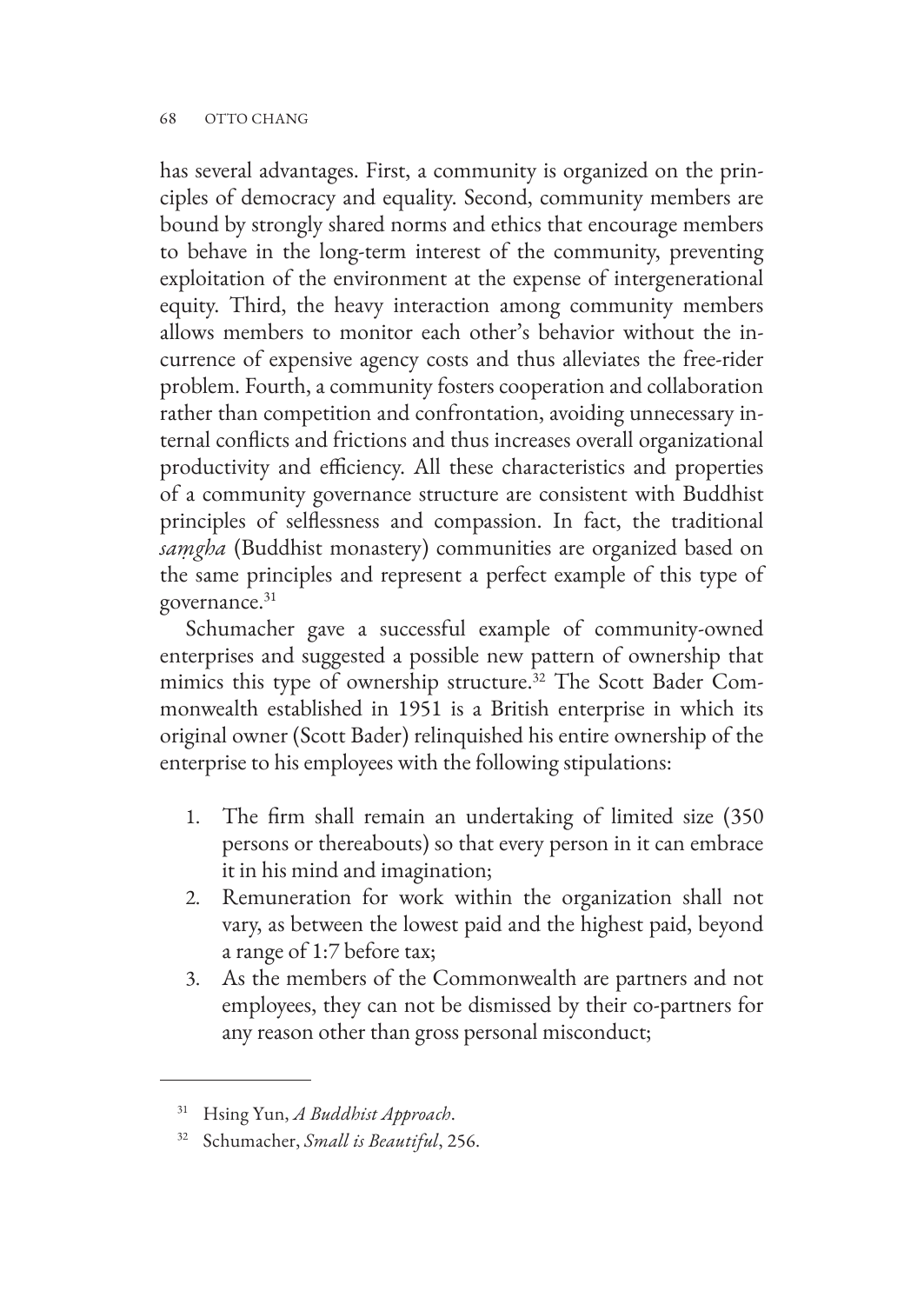- 4. The Board of Directors shall be fully accountable to the Commonwealth. The Commonwealth has the right and duty to confirm and withdraw the appointment of directors and to agree on their level of remuneration;
- 5. A minimum of 60 percent of net profits should be retained for taxation and self-finance. The Commonwealth shall devote one-half of the remaining 40 percent to the payment of employee bonuses and the other half to charity organizations; and
- 6. None of the products of the firm shall be sold to customers who are known to use them for war-related purpose.

The collectivized ownership turned out to be a big success in the highly competitive setting within which it operated. Between 1951 and 1971, the firm increased its revenues from 625,000 pounds to 5 million pounds; its net profits grew from 72,000 pounds to nearly 300,000 pounds a year. Encouraged by the success of the Scott Bader Commonwealth, Schumacher suggested a manner by which, private-held corporation can be transferred into a community-owned business enterprise. The scheme would require a private company to double its current common shares by issuing an equal number of new shares and transferring the ownership of these new shares to a 'Social Council' elected and controlled by the public. The 'Social Council', as fifty percent owner of the enterprises, will be entitled to fifty percent of the firm's before-tax profits and its residual interests. If companies adopted this form of collective ownership, these companies would be exempt from income taxes.

Although few firms exist with the democratic structure described above, a good number of close approximations can be found in the modern economy. Studies have shown that these firms have higher productivity than their capitalist counterparts.<sup>33</sup> Other relevant evi-

<sup>&</sup>lt;sup>33</sup> Levine and Tyson, 'Participation Productivity', 183; Weitzman and Kruse, 'Profit Sharing', 95.

<sup>34</sup> Rosser, et. al., 'New Traditional Economy', 763; Wilson, *Economics, Ethics and Religion*; and Prayukvong, 'A Buddhist Approach to Economics', 1171.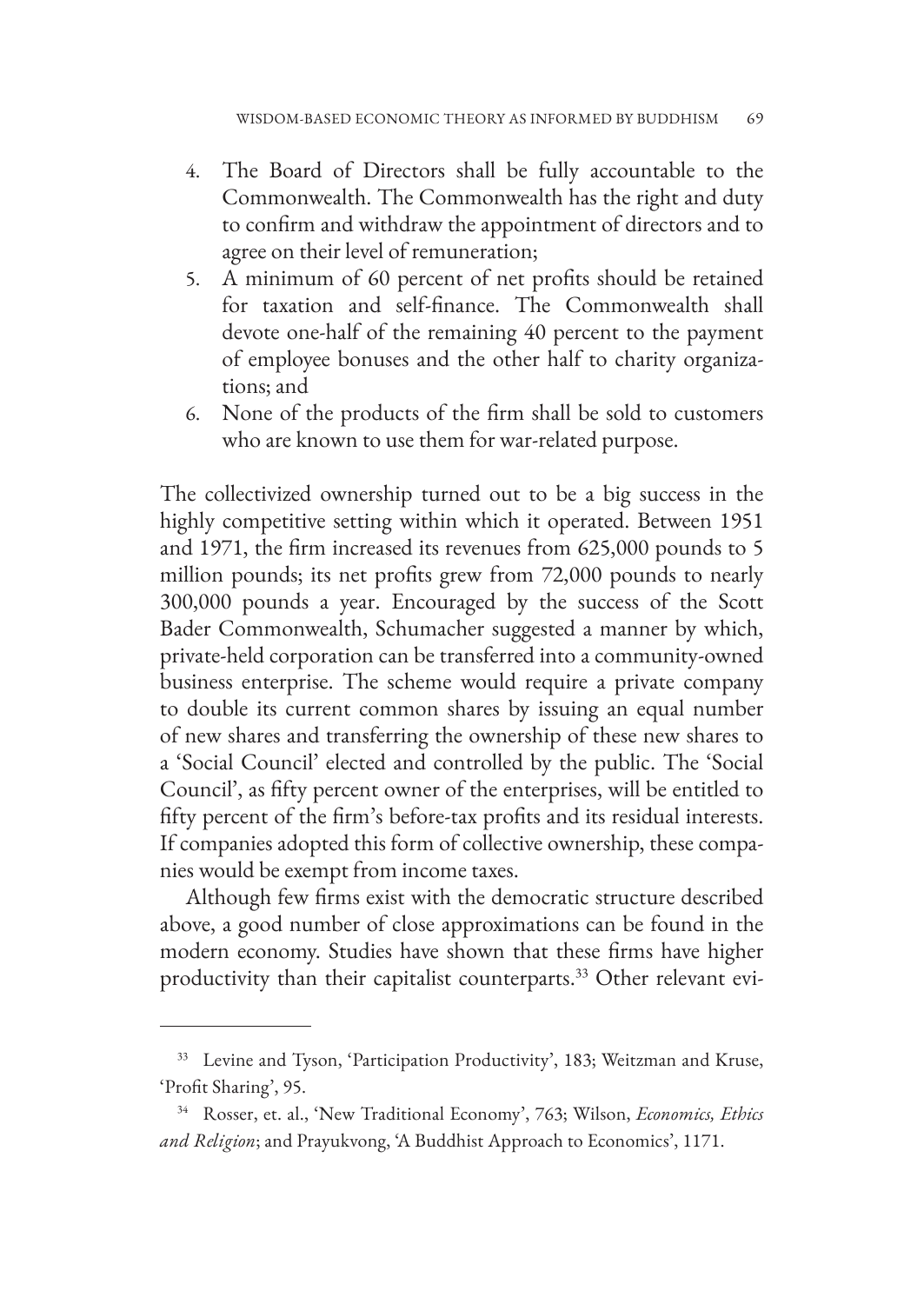#### 70 OTTO CHANG

dence on the desirability of broader application of community ownership in economic development can be found in studies conducted by Rosser et. al., Wilson, and Prayukvong.<sup>34</sup> In several Asian regions, such as Japan, Taiwan, Singapore, and Hong Kong, Confucianism is one of the contributing factors toward the economic success registered in these countries. The core values of Confucianism are loyalty, conformity, compassion, mutual respect, and justice. These values are closely related to community values. The emphasis on family rather than individuals as the basic organizational form in social and economic activities is a long tradition in these countries. In Japan, family relations and values are further extended and applied to the organization of business enterprises or groups of these enterprises. Despite the legal shell of a corporate structure, a business enterprise functions very much like a family internally, making the enterprise a de facto 'community'. Thus, practices that generally existed in a family relationship are found in Japanese corporations: group decision process, life-time employment, sharing of income and profit in the form of handsome bonuses to employees, parity in compensation, mutual respect, and social insurance. Because of these practices, the Japanese economy could grow from a war-ruined economy to an economic powerhouse in a very short period.

Once considered as archaic and inept in today's economic environment, community ownership and its governance structure holds the future of a new economic order in which careful balances are maintained between short-term production efficiency and long-term sustainable growth, between materialistic gains and spiritual growth, and between individual well-being and social welfare. This form of governance is underutilized in our current problems-laden economic system. Any efforts by governments to induce wider usage of this form of ownership could potentially move our modern economy into a new frontier.

#### IV.5 A Pragmatic Middle Way Approach

When it comes to an economic philosophy or approach, most people easily fall into an ideology or philosophical camp. There is a good reason for this: the economic problem to be solved and the variables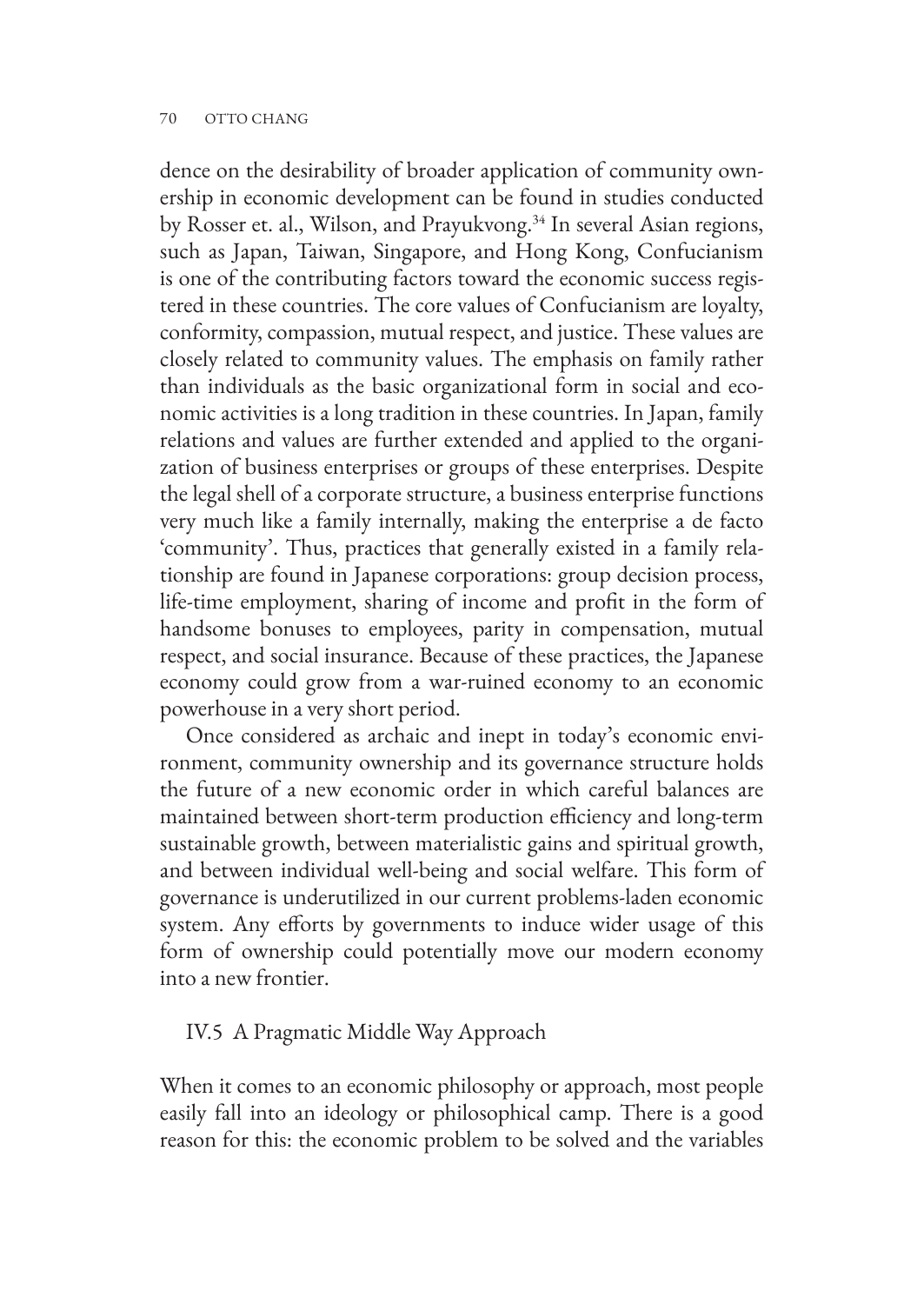involved are extremely complicated. Without assuming certain presuppositions, the problem is almost intractable. Thus, economists and policy makers must fall back on certain assumptions to support their decisions or policies. In so doing, most of them adopt a reductionist's approach of using an over-simplified model to address an inherently complex problem. They rely too much on assumptions and presuppositions, and too little on facts and causal links. They are long in passion and enthusiasm and short in rationality and empiricism. They are either conservative or liberal; capitalists or communists; Neoclassical or Keynesian; demand-side or supply-side. Unfortunately, reality is none of the above and can hardly be represented by views from any angle or perspective. In Buddhist philosophy, there are constant warnings to practitioners regarding the danger of attaching to extreme views, means, and practices. Extreme or partial views are false views that should be avoided at any cost. They impede enlightenment and contribute to human suffering and conflicts. A practitioner should take a Middle Way approach free from extremes and skillfully select a best solution depending on conditions and circumstances.

Following the Middle Way approach, a Buddhist economist would not prescribe a universal approach to economic problems. Depending on circumstances and contexts, a variety of measures would be alternatively applied to reach goals and objectives. The Middle Way path applies to both microeconomics and macroeconomics. For example, on the issue of optimal consumption, one cannot pursue exclusively for self-interest or public interest. Pathompituknukoon and Suriya constructed individual utility functions to examine if an individual will be happier when he or she spends time and financial assets for self or public interests.<sup>35</sup> Through dynamic optimization, they investigated trade-off between time and the assets donated for public interests as the mean to happiness. They concluded that an individual cannot live in an extreme way by spending all the time for self-interest while spend all financial assets for other people and vice versa. The study confirms that the middle path in Buddhist Eco-

Pathompituknukoon and Suriya, 'Mathematical Proofs', 25.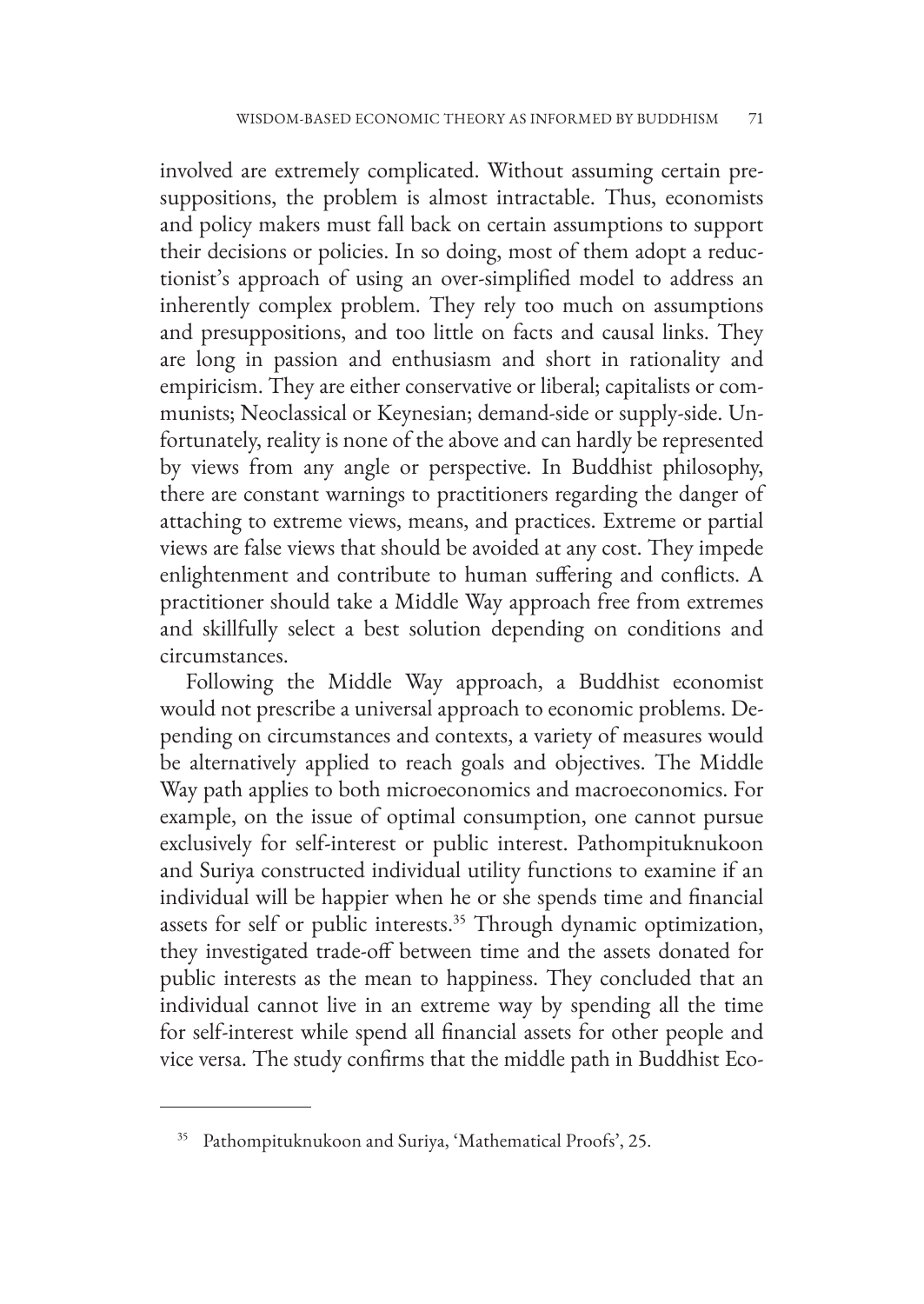nomics is consistent with the optimality in economics, and it is the pathway to the maximum of happiness.

On the issue of organization and ownership, Buddhist understands that none of the three alternatives (market, state, and community) has absolute advantage over the other two under all circumstances. Each of them has its strengths and weaknesses to produce certain goods and services and for the achievement of different social and economic goals. When perfect competition conditions are present or approximated, the market is very efficient in allocating our scarce resources. When those conditions are not present, the market will fail and the state must step in. But state bureaucracy usually induces corruption, waste, and inefficiency; therefore, decentralized communities are preferred if the scale of operation is manageable by the communities. Community ownership, however, is limited in its scope of operation and weak in providing incentives for innovation. Bowles and Gintis clearly stated this point.<sup>36</sup> They argued that the three alternatives are complementary to each other and therefore should be mixed to achieve Pareto optimality.

Similarly, the pragmatic Middle Way approach can be applied regarding the use of technology and the global trade agreement. One of the frequent mistakes made by the developing countries is that advanced and capital-intensive technology is always preferred for economic growth. Many developing countries borrowed heavily to import expensive state-of-the-art machinery and equipment only to find out that there were not enough trained workers to operate and maintain the equipment. They paid a handsome price to learn that technology alone does not make an economy grow; that industrial equipment needed to be supported by industrialized education and a culture system; and that intermediate technology may be more productive under certain cultural and social structures. In developed countries, advanced technology is sometimes overused. In the healthcare industry, for instance, research and development in new drugs and new treatment methods have driven the healthcare costs so high that many people in these countries can no longer afford them. More

<sup>36</sup> Bowles and Gintis, *Recasting Egalitarianism*, 9.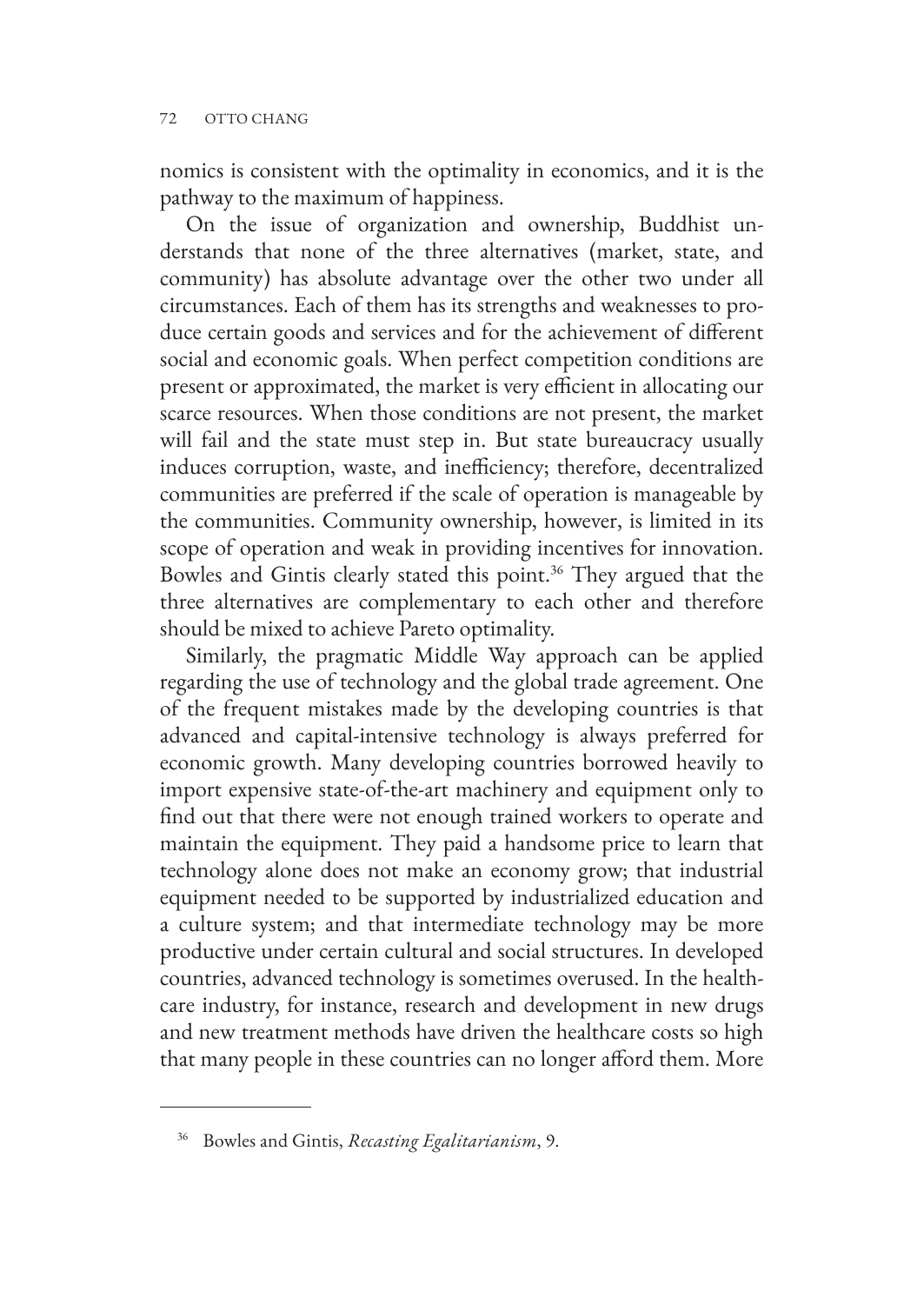people would be benefited if intermediate technology were utilized in the healthcare system.

In the international trade arena, a uniform global trade pact is pursued aggressively by the World Trade Organization (WTO). It is believed that free trade under a gigantic global market framework universally benefits every participating country. The global market idea is imposed on many developing countries without any consideration of their stages of economic development, their social and culture structures, and their unique goals and priorities. As discussed in the previous section, the free market mechanism only works when the market participants have equal access to information and equal influences on the supply and demand of the goods or service. This condition certainly does not exist among different countries in different stages of economic development with different levels of technology and capital. Even in developed countries, the market mechanism is frequently modified by governmental intervention to protect certain domestic industries. For example, agricultural industries in the United States and Japan are heavily protected and subsidized. How can the market mechanism be solely relied upon to advance global trade? A Buddhist approach to the global trade issue will necessarily seek a balance between local autonomy and market tyranny, between cultural diversity and materialistic consumerism, and between environmental protection and economic growth. It would allow each region or country to preserve certain social and economic features while they move toward gradual opening of their domestic markets.

#### V. Conclusion

The most striking thing about our modern society is that it consumes so much yet accomplishes so little. In developed countries, we have so many goods and services for consumption that we started to develop a throw-away economy. In such an economy, our marginal utility derived from materialistic consumption is so low that incremental consumption yields little enhancement in our satisfaction. Furthermore, our disutility from garbage and pollutants is increasing rapidly because of the bulk of wastes and refuse created by our con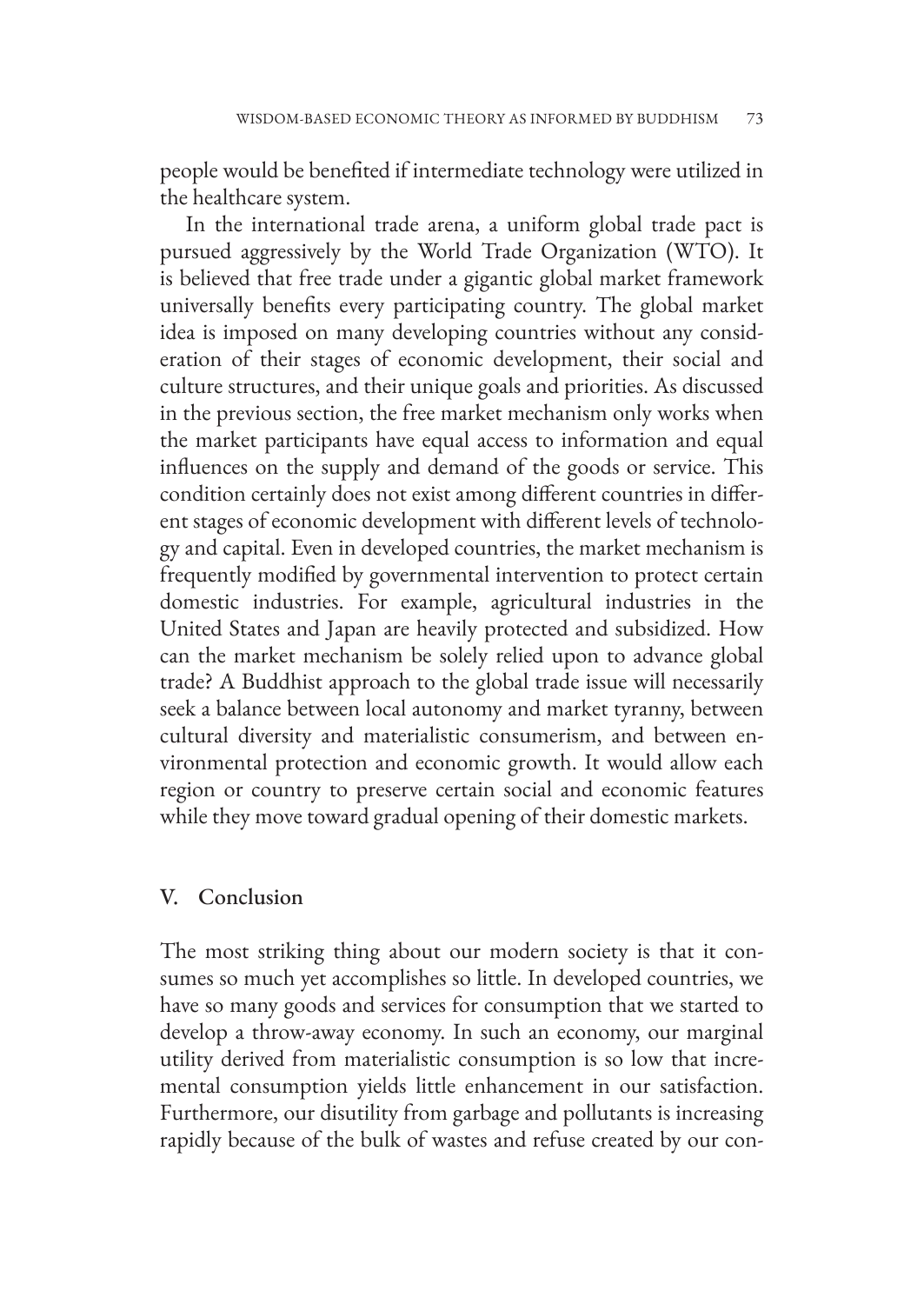sumption and production. In other parts of the world, there is severe shortage and scarcity. People are starving and struggling in many developing countries. If you were God, you would not be very proud or happy about this uneven distribution of goods and wealth on earth. You would do something to improve the overall welfare of mankind. You would encourage more efficient consumption and ensure fairer income redistribution.

Economic problems aside, our pursuit for economic development and materialistic consumption has caused a plethora of complications and side effects. The rationalization of self-interest as the power generator of our modern economic machines has created a competitive and hostile society in which shared moral standards such as integrity, love, and altruism are almost entirely vanished. If they still exist, they usually become objects of ridicule. The severe industrial pollution and the relentless deforestation have made our mother earth lose all its vital signs. The 'living' planet has lost so many living species and creatures that the modifier 'living' may no longer apply. Crime, conflicts, and wars are looming and lurking in so many places where people live in great despair and agony. Schumacher wrote: 'are there not indeed enough 'signs' of the time to indicate that a new start is needed?'37 Fifty years later, the 'signs of the times' have not dwindled but multiplied.

The biggest problem in our modern society lies in our blind faith in the conventional economic theory and its presuppositions. Modern economists have sold us something disproportionately exaggerated. We are told that consumers have the highest sovereignty in our modern world, that the market is supreme and 'the invisible hand' is our 'God' in determining what is 'good' and 'bad'. If we keep on consuming, we will be all blessed with long-term economic prosperity and stability. Someday, we will reach 'heaven' as income and wealth trickle down from the rich to the poor. We are convinced that competition and desires will lead to innovation in technology which will solve all our problems eventually, if not now. Since we have already had our 'God', we do not need any other religions. In fact,

<sup>37</sup> Schumacher, *Small is Beautiful*, 70.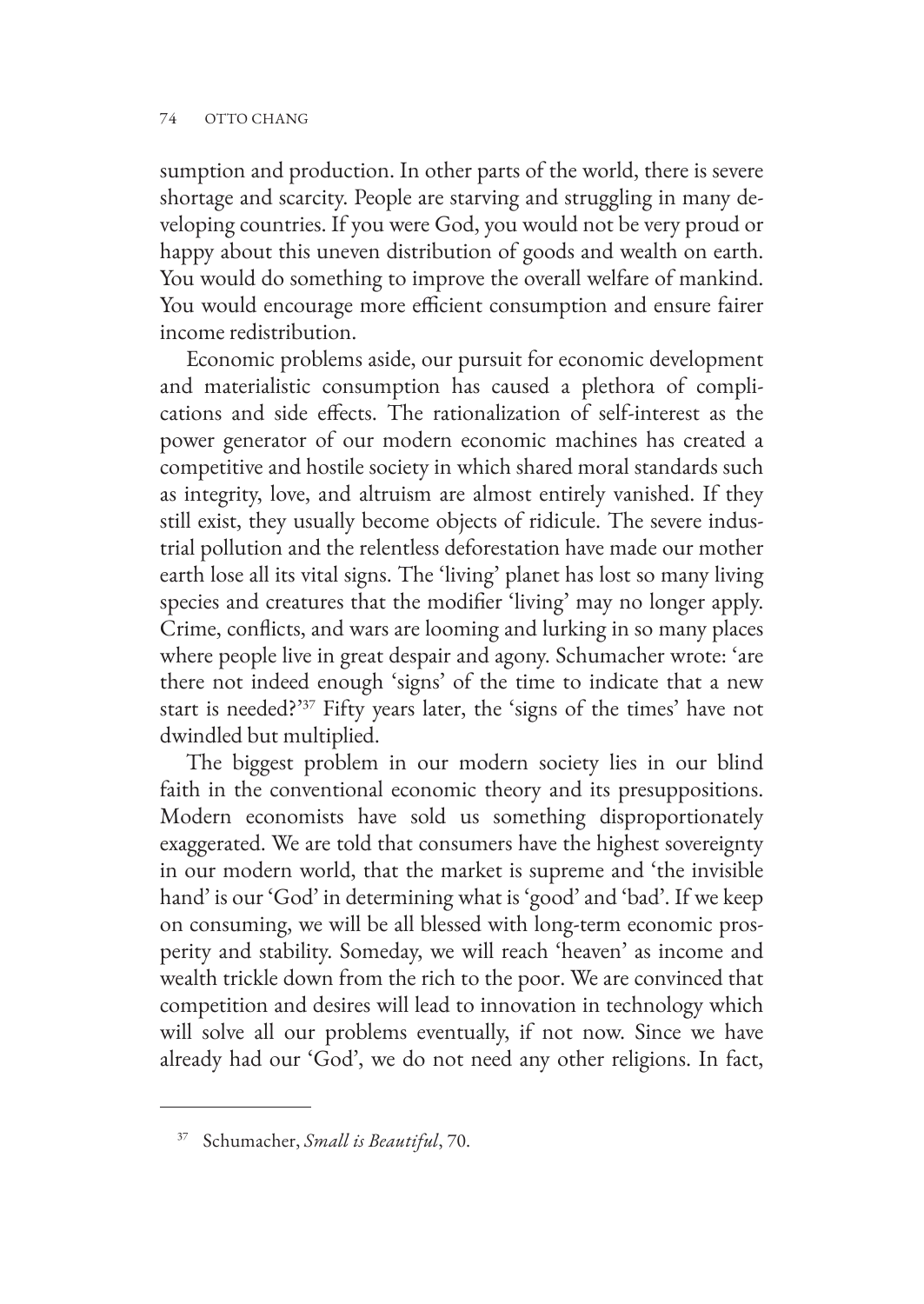we are so confident in our economic 'God' that we do not have the slightest hesitation to subject all other Gods to market and economic analysis in a new research area dubbed 'Economics of Religions'. Our faith in this economic God grew exponentially in several centuries as mainstream media and formal education systems were all called upon to serve this God. Since all of us subscribe to this God, this religion of economics appears to be so self-evident and universally true that we give this religion a name called 'The Science of Economics'. We are so frenzied and passionate about this religion that we ignore all the 'signs of the times' that try to awaken us. The 'Science of Economics' is like a big religious cult. Our dreams, nonetheless, must be awakened or shattered sooner or later because that is what happened to all fanatical cults. It is ironic that the motivating force behind the whole Renaissance movement, including the origin of modern economics, is to liberate mankind from the cuffs and shackles of dogmatic religious thoughts. Unfortunately, as men were just freed from the incarceration of one extreme, they immediately embraced another extreme—something seemingly different but as dogmatic and religious as the other. This is not particularly surprising. As indicated often in Buddhist literature, sentient beings have a strong propensity to attach to extreme or wrong views, leading themselves to go through cycles of arising and extinguishing. The only way out is self-awakening and the determination to follow a Middle Way approach.

Buddhist economics, as outlined in this paper, represents an innovative and evolutionary approach to human economic problems. Unlike conventional economics which takes a disintegrated perspective and a piecemeal approach to human economic problems, Buddhist economics takes an integrative perspective and a holistic approach to those problems. It appropriately considers economic inquiry in the totality of human knowledge toward the ultimate solution of human happiness and well-being.

In classical economics, humans are considered the center of the whole universe; everything else serves humans and is therefore expendable for the enjoyment of humans. In Buddhist economics, humans are considered only a member of the earth ecology; other beings and non-beings shared the earth and the universe with us. Human well-being depends on the well-being of other members of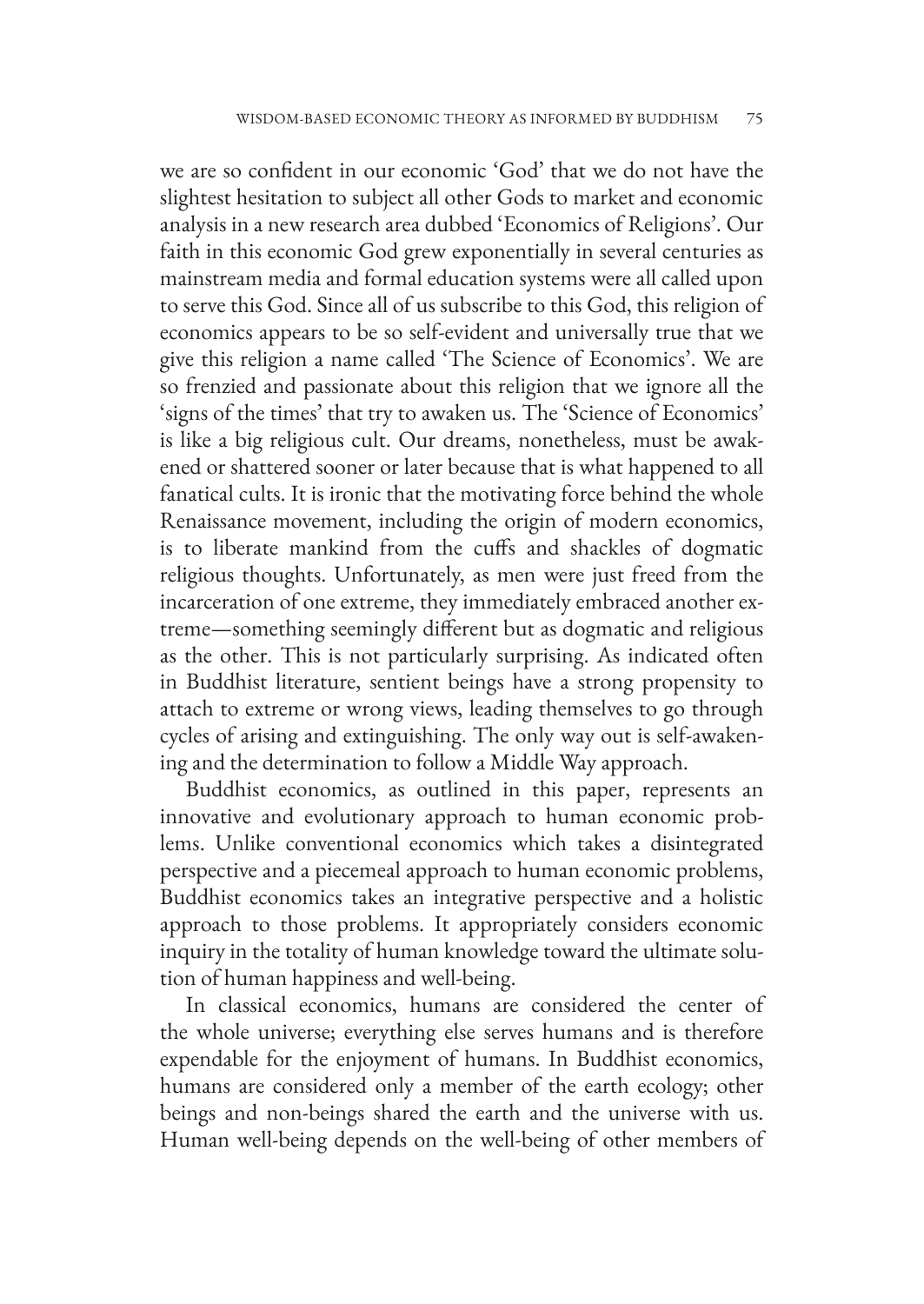our ecological community. If we do not deceive ourselves, it is obvious which perspective is more descriptive of the reality.

In classical economics, labor is just a production factor like machines or equipment. Work represents disutility to which all men are averse and will try to avoid if they have enough to spend. In Buddhist economics, workers are the 'ends' as well as the 'means'. They are not only producers but also the 'goods' they produce. Work itself can produce great utility if the workers are respected as decent human beings (or even better—'the Buddha-to-be') and the working environment is structured to facilitate the learning of wisdom. If we do not devalue ourselves, it is obvious which perspective adopts a more positive attitude toward humanity.

In classical economics, education is mostly considered as consumption. In Buddhist economics, education is the single most important investment that a society can make. If we do not humiliate ourselves, it is obvious which perspective is more productive.

In classical economics, everyone only looks after his or her own interests. People compete and fight for more resources. The world is mostly a zero-sum game. In Buddhist economics, everyone looks after each other. People cooperate and collaborate. The world is a win-win game. If we do not demoralize ourselves, it is obvious which perspective is more spirit-lifting.

In classical economics, market dictates everything; value is determined solely by quantity of demand and supply without reference to any intrinsic worth. Popularity becomes the only criterion for success. In Buddhist economics, rationality is in charge. Value is determined by its long-term contribution to human happiness and well-being. Enlightenment is the only criterion for success. If we do not delude ourselves, it is obvious which approach is more effective in achieving the final human goal.

In classical economics, individual rights are unlimited and *laissez-faire* is the paramount mode. In Buddhist economics, individuals are respected, yet their freedoms are subjugated to the need for social harmony and justice. Sharing and altruism is the fundamental mode. If we do not indulge ourselves, it is obvious which approach leads to a more harmonious society.

In classical economics, divergent and conflicting ideologies are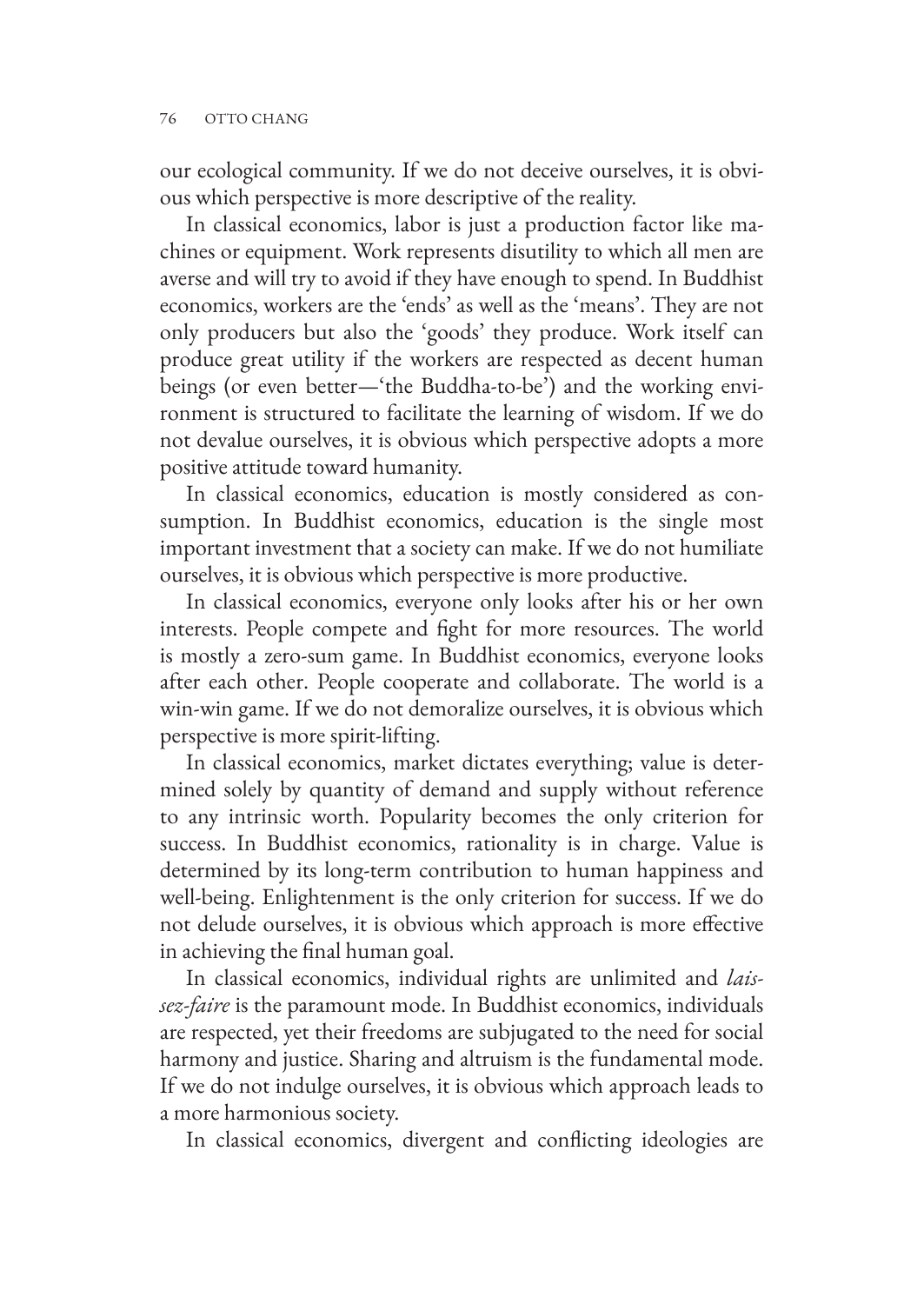competing to serve as the main platform for all economic policies and actions. They are usually extreme views that represent partial reality or rigid dogma. In Buddhist economics, skillful means are integrated into coordinated and balanced programs to ensure highest social well-being. The approach can not be characterized as either left or right; either conservative or liberal. It is open, experimental, pragmatic, and eclectic. It is the Middle Way. If we do not deceive ourselves, it is obvious which approach is more feasible and practical to solve our economic problems.

# **Bibliography**

- Alexandrin, G. 'Elements of Buddhist Economics'. *International Journal of Social Economics* 20, no. 2 (1993): 3–11.
- Alexandrin, G., and C. Zech. 'Ancient Futures: Papal and Buddhist Economics'. *International Journal of Social Economics* 26, no. 10/11 (1990): 1344–53.
- Ash, C. 'Do Our Economic Choices Make Us Happy'. In *Ethical Principles and Economic Transformation—A Buddhist Approach*, edited by L. Zsolnai, 11–131. New York: Springer, 2011.
- Bowles, S., and H. Gintis. *Recasting Egalitarianism: New Rules for Communities, States and Market*. London: Verso, 1999.
- Brown, C. 'Buddhist Economics: An Enlightened Approach to the Dismal Science'. *Challenge* 58, no. 1 (2015): 23–28.
- ———. *Buddhist Economics: An Enlightened Approach to the Dismal Science*. New York: Bloomsbury Press, 2017.
- Carson, R. B. *Economic Issues Today: Alternative Approaches*. New York: St. Martin's Press, 1991.
- Choudhury, M. A. 'Islamic Economics as a Social Science'. *International Journal of Social Economics* 17, no. 6 (1990): 35–59.
- Daniels, P. 'Buddhist Economics and the Environment: Material Flow Analyses and the Moderation of Society's Metabolism'. *International Journal of Social Economics* 30, no. 2 (2003): 8–33.

———. 'Economic Change, the Environment, and Buddhism in

<sup>———. &#</sup>x27;Buddhism and the Transformation to Sustainable

Economies'. *Society and Economy* 29, no. 2 (2007): 155–80.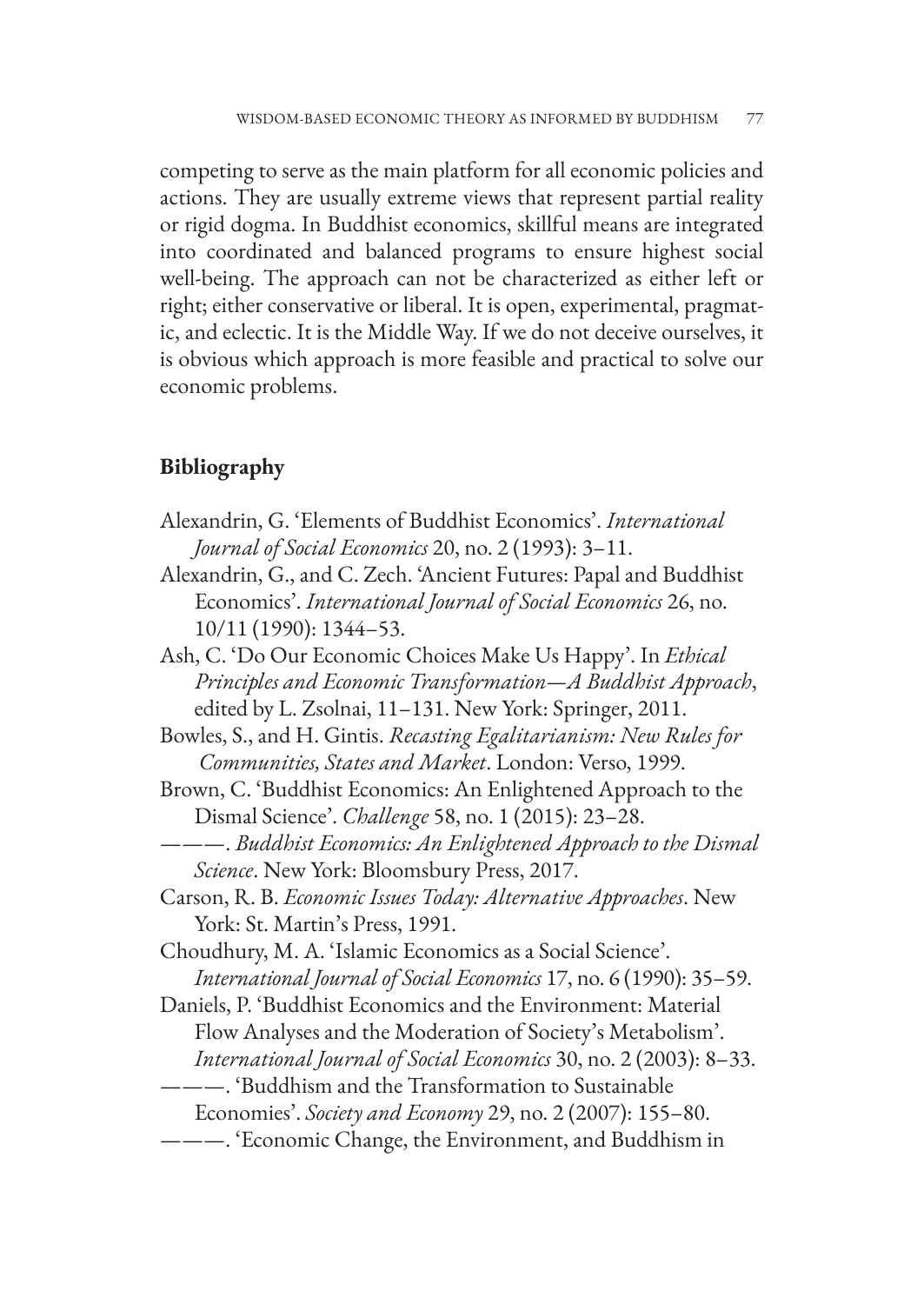Asia'. *International Journal of Social Economics* 25, no. 6/7/8 (1998): 969–1004.

- ———. 'Economic Systems and the Buddhist World View: The 21st Century Nexus'. *Journal of Socio-Economics* 34, no. 2 (2005): 245–68.
- Gardner, G. *Inspiring Progress: Religions' Contributions to Sustainable Development*. New York: W. W. Norton and Company, 2006.
- ———. *Invoking the Spirit: Religion and Spirituality in the Quest for a Sustainable World*. Washington D.C: Worldwatch Institute, 2002.
- Gowdy, J. 'Business Ethics and the Death of Homo Economicus'. In *Business within Limits: Deep Ecology and Buddhist Economics*, edited by L. Zsolnai and K. Ims, 83–102. Oxford: Peter Lang Academic Publisher, 2006.
- Golden, T. A. 'The Relevance of Buddhist Economics: Capitalism, Morality, and the Global Financial Crisis'. Senior Thesis, Lingnan University, 2009.
- Groenewegen, P., ed. *Economics and Ethics?*. London: Routledge. 1996.
- Hauseman, D. M., and M. McPherson. *Economic Analysis, Moral Philosophy, and Public Policy*. Cambridge: Cambridge University Press, 1996.
- Heilbroner, R. *The Limits of American Capitalism*. New York: Harper and Row, 1966.
- Henley, Andrew. 'Economic Orthodoxy and the Free Market System: A Christian Critique'. *International Journal of Social Economics* 14, no. 10 (1987): 56–66.
- Hsing Yun 星雲 . *A Buddhist Approach to Management*. Translated by Otto Chang. Hacienda Heights: Buddha's Light Publishing, 2001.
- Inoue, Shinichi 井上信一. *Putting Buddhism to Work: A New Approach to Management and Business*. New York: Kodansha International, 1997.

———. 'A New Economics to Save the Earth: A Buddhist Perspective'. In *Mindfulness in the Marketplace: Compassionate Responses to Consumerism*, edited by A. Badiner, 49–58.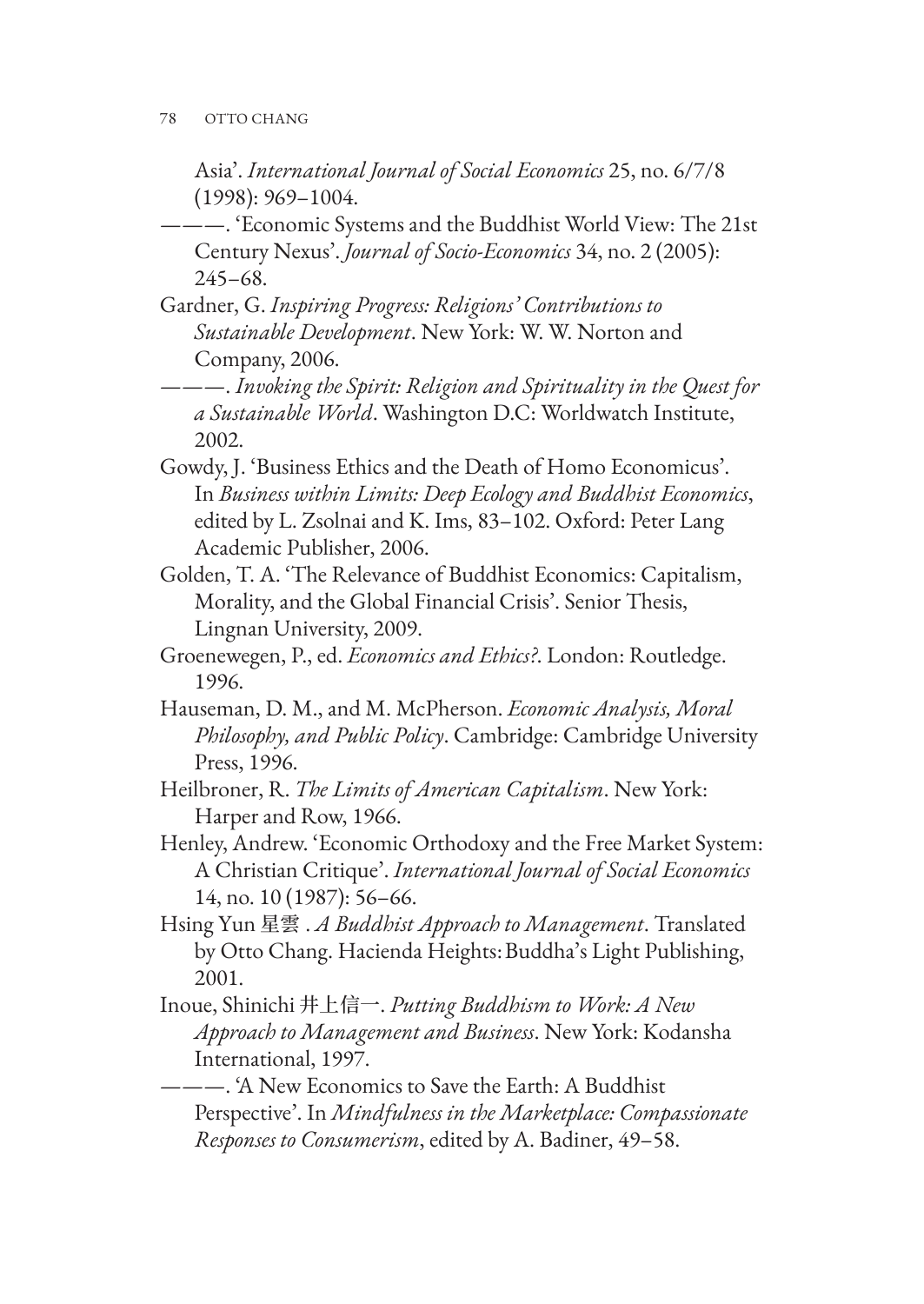Berkeley: Parallax Press, 2002.

- Kent, C. A. 'A Christian Approach to Social Economics'. *International Journal of Social Economics* 13, no. 3 (1986): 80–92.
- Keynes, J. 'The end of Laissez Faire'. In *Essays in Persuasion*, by J. Keynes, 312–22. New York: Norton, 1963.
- Khan, M. A. 'The Future of Islamic Economics'. *Future* 23, no. 3 (1991): 248–61.
- Levine, D. L., and L. Tyson. 'Participation Productivity and the Firm's Environment'. In *Paying for Productivity: A Look at the Evidence*, edited by A. Blinder, 183–244. Washington D.C: Brookings Institution, 1990.
- Lyubomirsky, S. *The How of Happiness: A Scientific Approach to Getting the Life You Want*. New York: Penguin Books, 2008.
- Nelson, R., and M. L. Stackhouse. *Economics as Religion: From Samuelson to Chicago and Beyond*. University Park: Pennsylvania State University Press, 2014.
- Norberg-Hodge, H. 'Buddhism in the Global Economy'. In *Mindfulness in the Marketplace: Compassionate Responses to Consumerism*, edited by A. Badiner, 15–27. Berkeley: Parallax Press, 2002.
- Nortin, D., and R. Kaplan. *The Balanced Scorecard: Translating Strategies into Action*. Cambridge: Harvard Business School Publishing, 1996.
- Oslington, P. 'A Theological Economics'. *International Journal of Social Economics* 27, no. 1 (2000): 32–44.
- Ostrom, E. *Governing the Commons: The Evolution of Institutions for Collective Actions*. Cambridge: Cambridge University Press, 1990.
- Pathompituknukoon, P., and K. Suriya. 'Mathematical Proofs of the Middle Path in Buddhist Economics as a Pathway to the Maximum of Happiness'. *The Empirical Econometrics and Quantitative Economics Letters* 3, no. 1 (2014): 25–32.
- Payutto, P. *Buddhist Economics: A Middle Way for the Market Place*. Bangkok: Buddhadhamma Foundation, 1994.
- ———. *Buddhism and the Business World—The Buddhist Way to Deal with Business*. Bangkok: Mahachulalongkornrajavidyalaya University, 2009.
- Prayukvong, W. 'A Buddhist Economic Approach to the Development